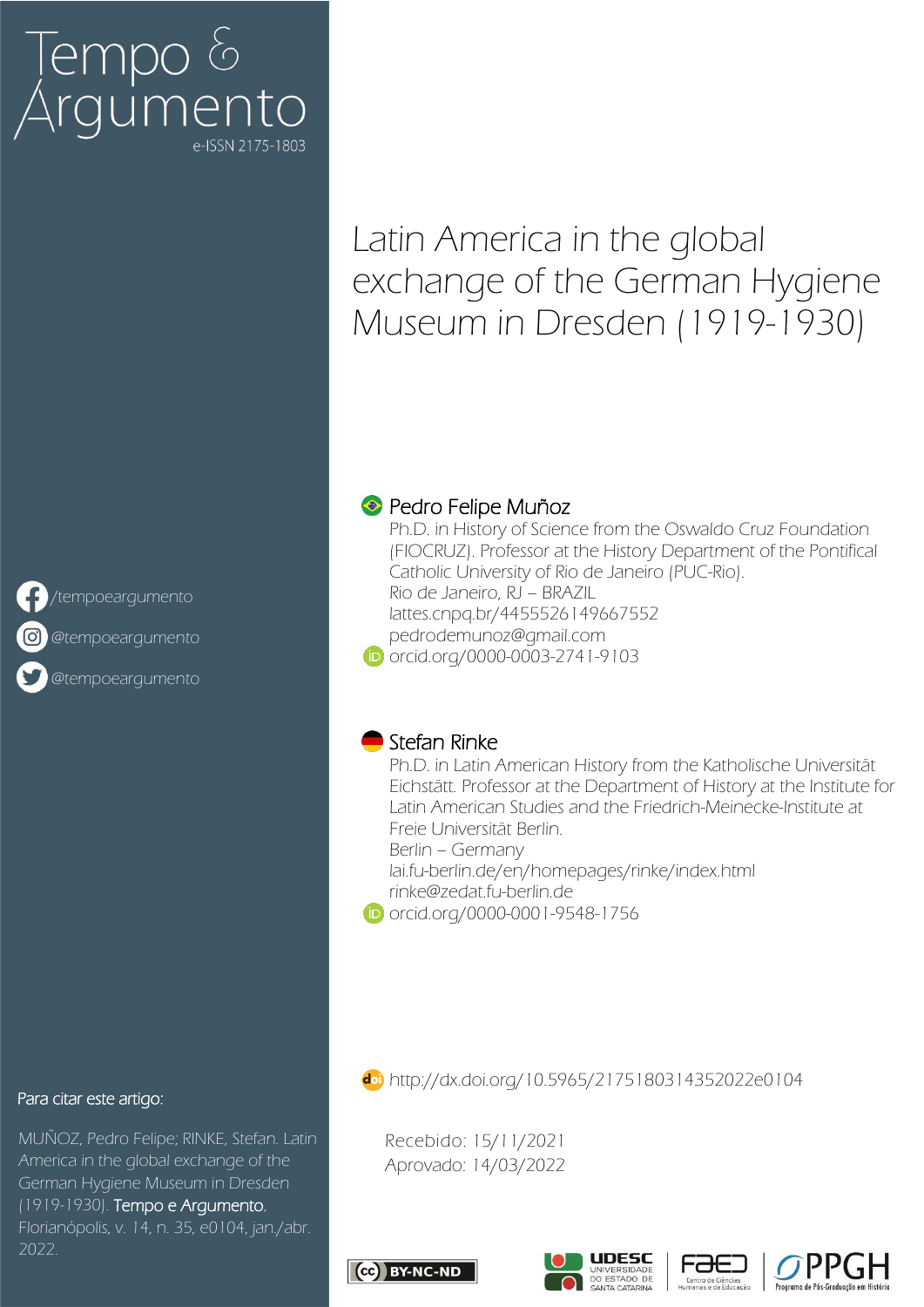# Latin America in the global exchange of the German Hygiene Museum in Dresden (1919-1930)

#### Abstract

In 1912, Karl Lingner created the German Hygiene Museum Dresden profiting from the Dresden International Hygiene Exhibition 1911. Lingner aimed to build a permanent building for the museum, but due to the Great War and post-war economic crisis in Germany, the permanent building was not opened until 1930. In the Weimar Republic, the museum circulated internationally through traveling exhibitions and the sale and donation of collections and exhibits. This circulation comprised a global exchange promoting health education that included Latin America. In keeping with German foreign cultural policy of the period, the German Hygiene Museum played an active role in the transatlantic cultural relations and the German-Latin American exchange, functioning as "a cultural propaganda institute". In this article, we explore the transnational circulation of objects and collections between Dresden and Latin America which was also associated with international efforts to promote public health.

Keywords: Public Health; Health Education; Cultural Propaganda; German-Latin American Relations; Transnational and Global History.

# A América Latina no intercâmbio global do Museu Alemão de Higiene em Dresden (1919-1930)

#### Resumo

Em 1912, Karl Lingner criou o Museu Alemão de Higiene de Dresden com o lucro da Exposição Internacional de Higiene de Dresden de 1911. Lingner pretendia construir um edifício permanente para o museu, mas, devido à Grande Guerra e a crise econômica na Alemanha do pós-guerra, o edifício permanente só foi inaugurado em 1930. Na República de Weimar, o museu circulou internacionalmente por meio de exposições itinerantes e da venda e doação de coleções e exposições. Essa circulação compreendeu um intercâmbio global de promoção da educação em saúde que incluiu a América Latina. Em consonância com a política cultural externa da Alemanha do período, o Museu de Alemão de Higiene desempenhou um papel ativo nas relações culturais transatlânticas e no intercâmbio germano-latinoamericana, funcionando como "um instituto de propaganda cultural". Neste artigo, a circulação transnacional de objetos e coleções entre Dresden e a América Latina também foi associada aos esforços internacionais de promoção da saúde pública. Palavras-chave: Saúde Pública; Educação Sanitária; Propaganda Cultural; Relações Germano-Latino-Americanas; História Global e Transnacional.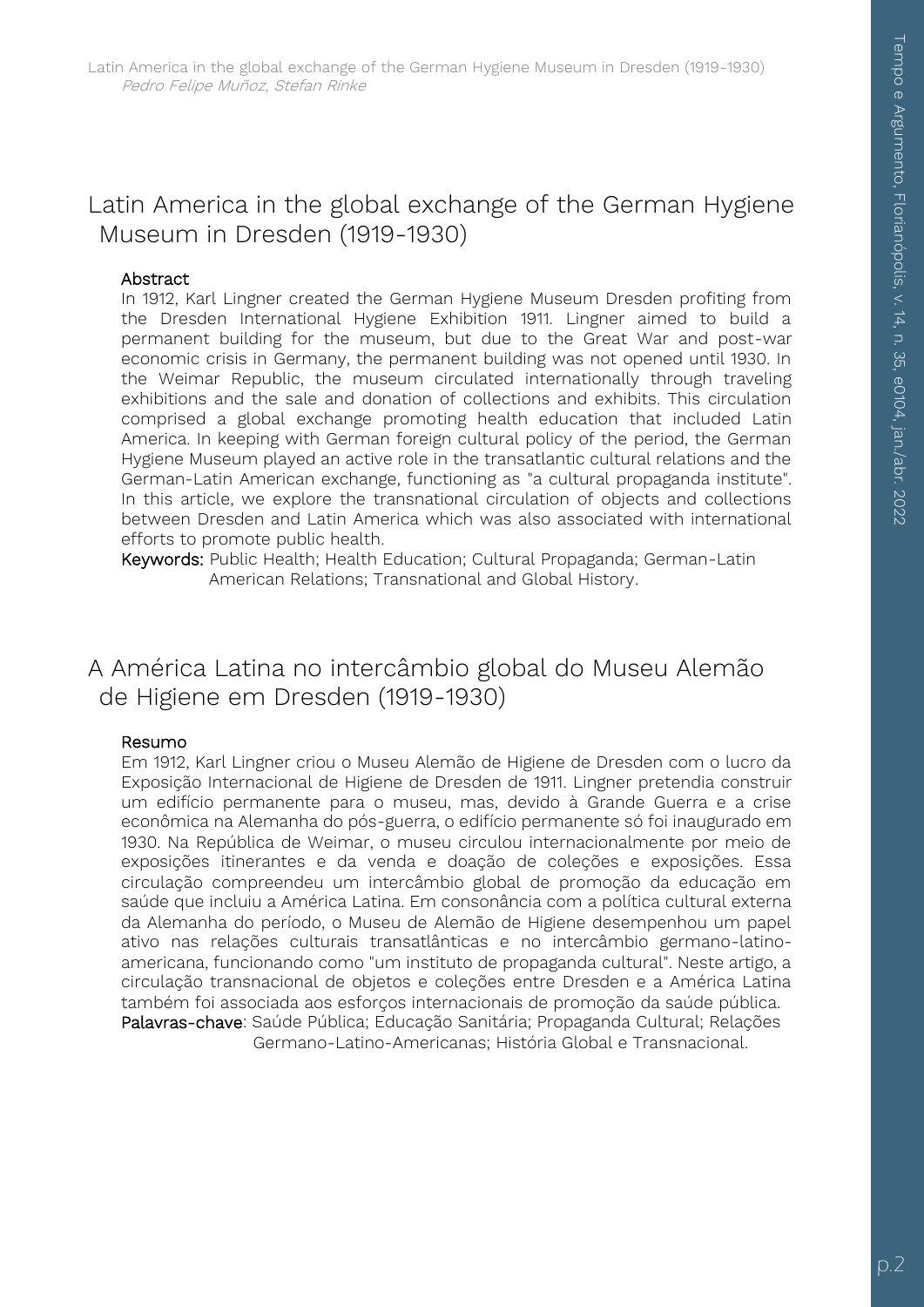#### Introduction

This article studies the global exchange of the German Hygiene Museum in Dresden (Deutsches Hygiene-Museum Dresden, hereafter DHMD) through the relations between Germany and Latin America in the field of public health during the first half of the 20th century. Since the late 19th century, hygienist movements focused on Health education (Gesundheitsaufklärung) and organized hygiene exhibitions that were not only places of pedagogy (Büchi, 2011; Stelller, 2015). Behind the discourse of displaying progress and neutral universal science, hygiene exhibitions and museums can be seen as spaces of political and cultural propaganda, where a Weltanschauung was displayed: utopias, racism, eugenics, values of social class, aesthetic ideals and conceptions of sex, gender, and on the human body itself (Hau, 2003). Knowledge and values contained in circulating museum objects cannot be understood by the simple logic of copying or consuming. They provoke debate and, as in the process of intellectual transfer, touch on specific needs and cultural particularities, as well as translations, mediations, and adaptive efforts (Charle, 2004, p. 197).

The hygienic culture displayed in museums and hygiene exhibitions thus reflected a biopolitical agenda that went beyond national borders and took on new dimensions after the First World War. And because of the Great War, transatlantic relations were altered (Compagnon, 2014; Rinke 2017). On the Latin American side of the Atlantic, new ideas of solidarity, modernism, and nationalism animated intellectuals in the search for the affirmation of local identities and the international importance of their countries. Public health, hygienic education, eugenics, and scientific racism were part of the intense debates on the socioeconomic backwardness, epidemics, tropical climate and local miscegenated populations (Stepan, 2005).

On the German side, the war stimulated a reorganization of diplomacy and impacted upon DHMD's development. Therefore, we also seek to understand the cooperation of the DHMD with the German Ministry of Foreign Affairs and thus with German-Latin American relations during the Weimar Republic (1918-1933). Our hypothesis is that the effects of World War I compelled the worldwide intersection of DHMD and its transatlantic exchange. In this context, German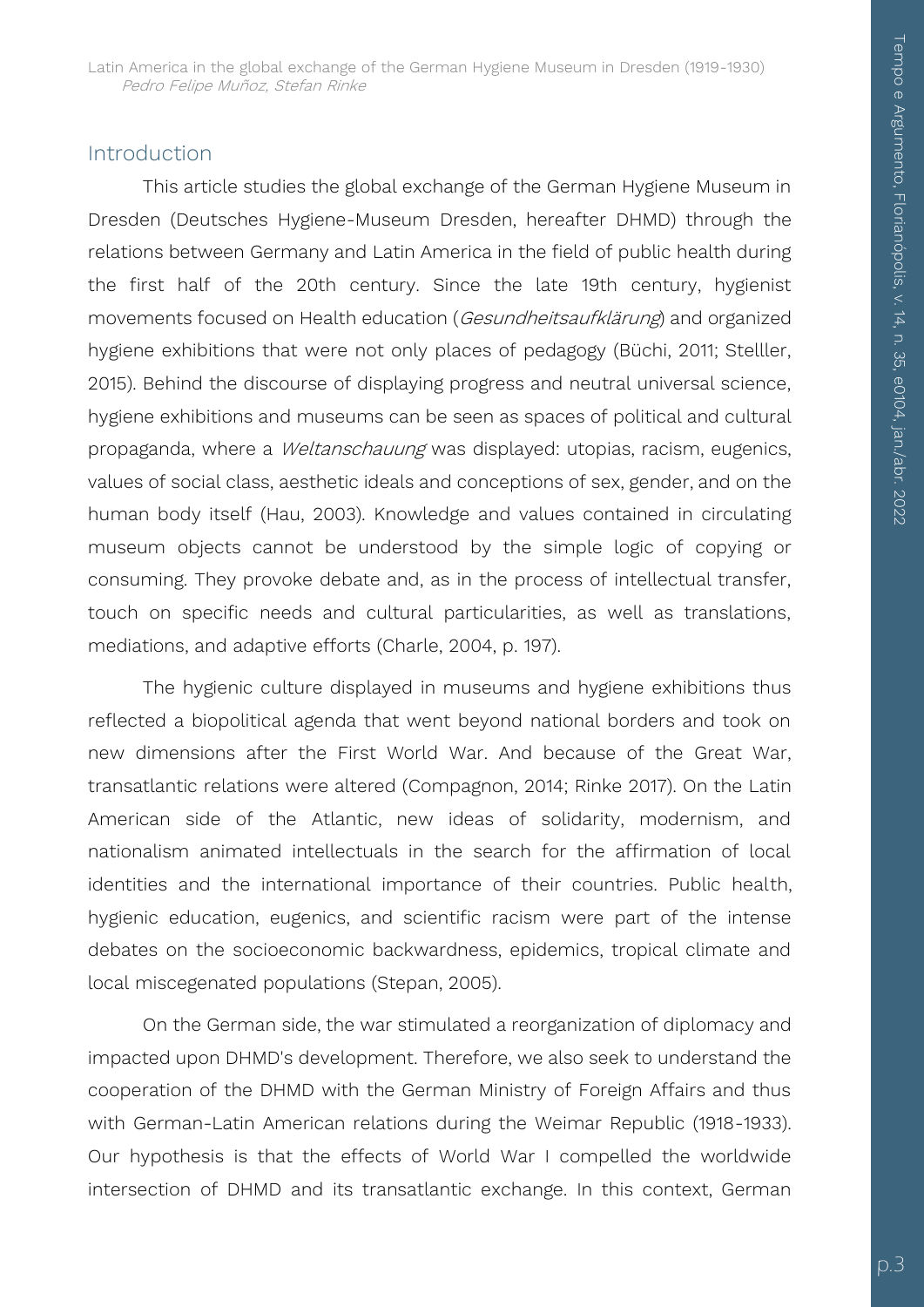scientists contributed to the country's foreign cultural policy (auswärtige Kulturpolitik) (Rinke, 1996; Wulf, 1994) and DHMD developed global networks that included the exchange of knowledge and exhibitions, objects, and collections to Latin American countries. This connection has not been sufficiently addressed in historiography so far.

In this article, we aim to delve deeper into some of these issues, contributing to the vast historiography of DHMD (Eisoldt, 2019; Canadelli, 2016; Steller, 2014; Nikolow, 2015; Stein, 2013; Schulte, 2001; Vogel, 2003) in particular, to transnational historical museum studies. According to Meyer and Savoy (2013), the history of museums often focuses on national contexts and the role of these institutions for the concept of the nation and nationalism. So, they are often presented as "observations on the museum culture of individual countries" that "will follow directly from each other without any connection". Meyer and Savoy (2013, p. 03-06) state some recent studies seek to fill such gaps by adopting "a transnational perspective in museum history research". However, "such a perspective has so far been more characteristic of studies conducted on contemporary art and the current art scene."

Miriam Sepúlveda dos Santos (2004) also identified numerous Latin American studies that relate museums and the formation of national identities, including cases in which museological institutions are aimed at the broad public and have the potential" to order, civilize, and discipline large sectors of the population." Santos also cites the case of the more academic and encyclopedic museums. In Latin America, museums in Spanish-speaking countries were associated with efforts of "radical rupture with the old metropolis" and "national narratives constituted from power regimes that unequally intertwined former metropolises and their colonies". Furthermore, "in countries with pre-Columbian archaeological heritage", archaeological museums were the most important. In Brazil, the Imperial State (1822-1889) "did not seek a radical break with Portugal" – which would explain the late entry of nationalism into the country's museological institutions. The ten Brazilian museums of the nineteenth century followed a strategy towards "classificatory practices of elements found in nature" and towards "natural history" (Santos, 2004, p. 55-56).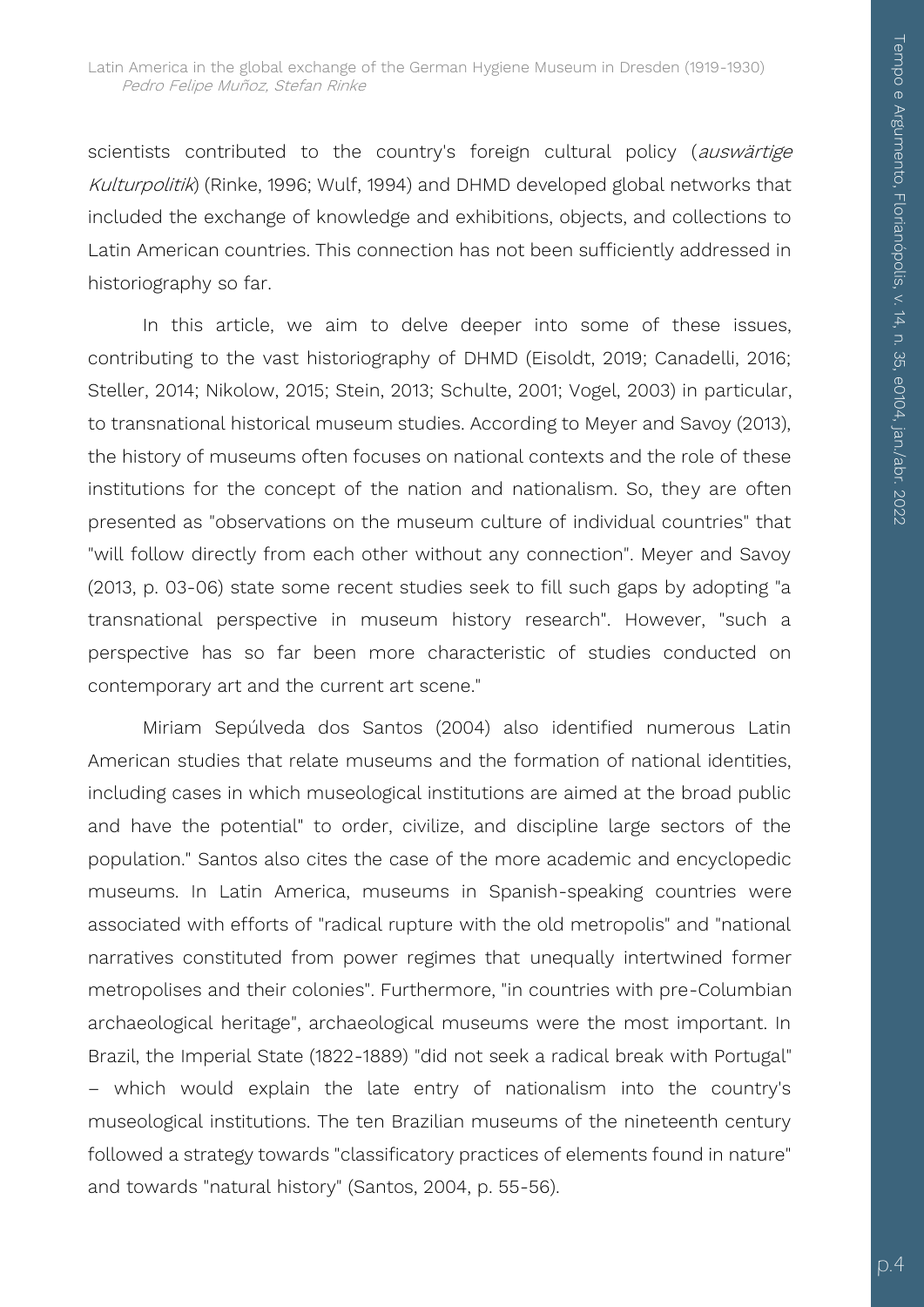In the history of scientific relations between Europe and Latin America in the twentieth century, research and analysis on museums have focused on Latin American institutions with a more academic character, such as museums of archaeology, anthropology, ethnology, and natural history. In such cases, there was an intensive transatlantic exchange and constant circulation of knowledge and intellectuals. In Brazil, this historiography includes, for example, the cases of Edgard Roquette-Pinto (1884-1954) and the Museu Nacional, Emílio Goeldi (1859- 1917) and the Museu Paraense, as well as Hermann von Ihering (1850-1930) and the Museu Paulista (Souza, 2017; Sanjad, 2009; Lopes e Figuerôa, 2003). In Argentina, it is essential to mention the case of the Museum of La Plata, directed by the German anthropologist Robert Lehman-Nitsche (1872-1938) – who was one of the delegates of the Ibero-American Institute of Hamburg in South America (Ballestero and Sardi, 2016).<sup>1</sup> Another similar case is that of the German archaeologist Max Uhle (1856-1944), who was in Chile, Peru, Bolivia, and Ecuador, working in the natural history museums of these countries (Kutscher, 1975). Through the first half of the 20th century, many German biologists and anthropologists made scientific expeditions in South America and collected scientific objects.

In the case of hygiene and health museums, the history of transnational relations is usually more diffuse. Some hypotheses may help us explain why. Unlike the case of the German Museum of Hygiene in Dresden, Latin American counterparts were small museums and many of them were not long-lived. Secondly, hygiene museums were often housed in biomedical institutions and medical faculties, and they did not necessarily aim at the wide public. Thirdly, unlike the Dresden case, many hygiene exhibitions had a temporary character without forming a museum afterward.<sup>2</sup> Except for Almeida's (2004 and 2006) research on the Latin American Medical Congresses and hygiene exhibitions, the historiography used to focus on national contexts. This is the case with some important studies on sanitary education like Oliva (2006), Souza (2012), Cejudo (2016) and Santos (2016).<sup>3</sup>

<sup>1</sup> 1 Letter from Bernhard Schädel to Robert Lehman-Nitsche, Hamburg 31/03/1916. Archiv of the Ibero-American Institute, N-0070 b 1086 (Nachlass Lehmann-Nitsche).

<sup>&</sup>lt;sup>2</sup> On the distinction between museums, exhibitions and collections see Heesen (2018).

<sup>&</sup>lt;sup>3</sup> In a recent book edited by Ecar, Batista and Mota (2022), there are studies in transnational perspective.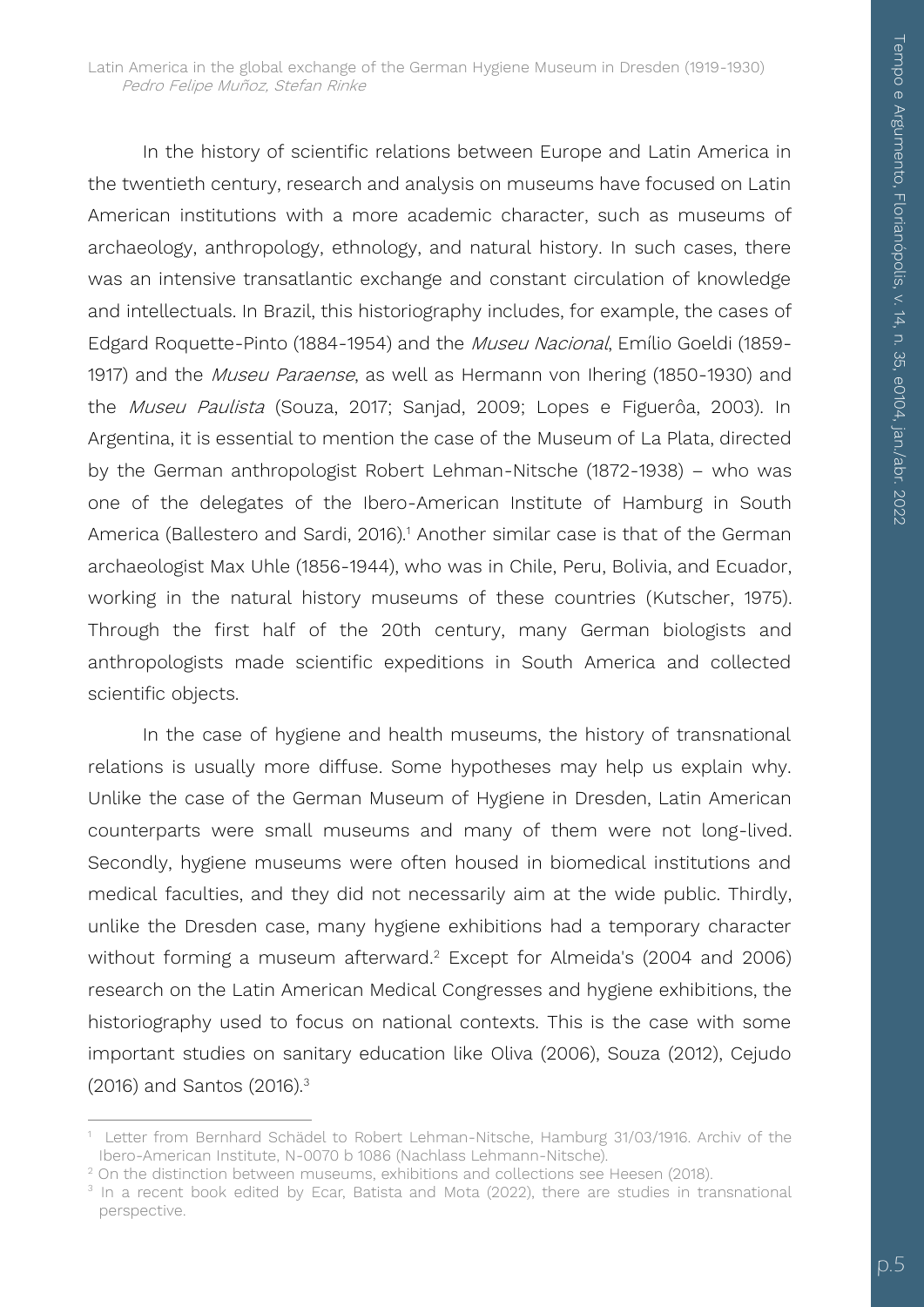In dialogue with transnational and global history, this article aims to contribute to new theorical tendencies of museum historiography, analysing the DHMD's exchanges with Latin America after World War I until the Second International Hygiene Exhibition in Dresden (1930).<sup>4</sup> Transnational and global history investigates the circulation, cultural exchange, cooperation networks, multiple interactions, and the transit of people, objects, and ideas, reconnecting to the worldwide spaces previously excluded by traditional history (Clavin, 2005; Budde, Conrad and Janz, 2010; Conrad, 2016; Osterhammel and Petersson, 2019, 20-31). Although there are differences among them, they "share the objective of transcending containers of thinking" and "both seek to go beyond what is essentially internalist analysis", studying the phenomenon of crossing national borders and reframing the national, spaces and times (Conrad, 2016, p. 44-45). Osterhammel and Petersson (2019) also stressed that global and globalization history followed the impulse of postcolonial studies and its critique of Eurocentrism. This approach is crucial for our objective to reconnect Latin American science and health museums to the global networks of the DHMD.

In the history of science, traditional approaches with a positivist nature and the thesis of the centrality of the European West to the birth of modern science birth were common. This historiography includes the universalism of science, the concept of science as truth/rationality, evolution and progress, and the spread of European civilization. In turn, the recent history of science makes a radical critique of diffusionism and Eurocentrism, questioning the role of science in the imperial/colonial relations. Through the global turn of the history of science, historians focus on the local knowledge production, its specificities and contingencies, and the conditions of science circulation through national, regional, and global networks, understanding knowledge in transit as a form of communication. Moreover, these approaches underscore the agency to all actors, without leaving aside asymmetries and relations of power, resistance, negotiation, and the reconfiguration of knowledge (Raj, 2015; Fa-ti Fan, 2012, Secord, 2004).

<sup>1</sup> <sup>4</sup> The exchange with Latin America continued even after the Weimar Republic. See for example Braghini (2018).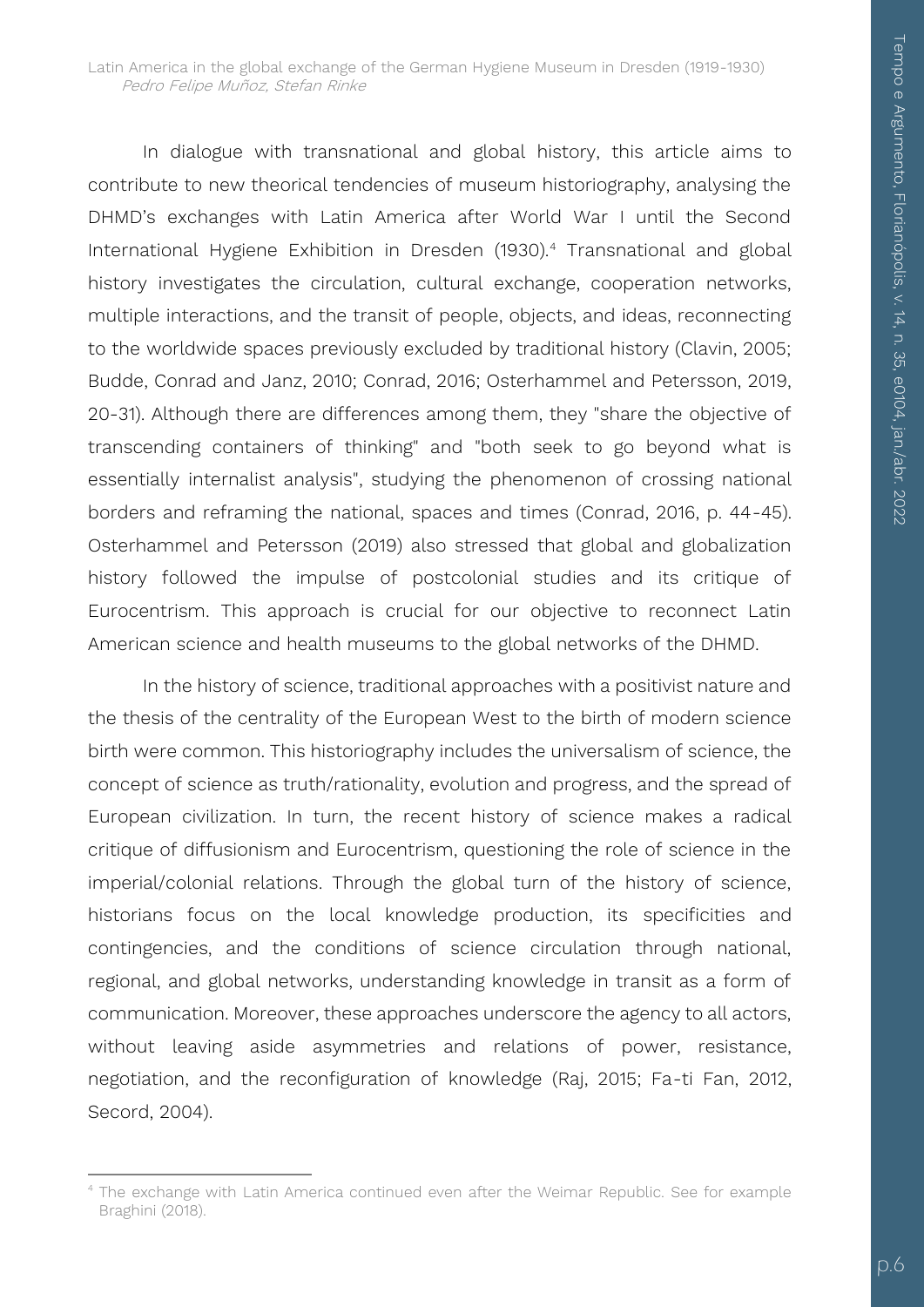The new approaches of exhibitions and museums history can be easily linked to transnational and global analysis. The current literature emphasizes that museum objects carry a material culture and forms of cultural diversity (Pearce, 1993; Heesen, 2018). The collector gives value to an object by selecting it. Moreover, museum's objects can be also created. These different stages have a history: that of the collector, of the act of collection/creation, of circulation, exchange, and sale, as well as of the transit to the exhibition or museum (Pearce, 1993; Alberti, 2005). The curator and the event /institution team interpret the object, sort, and reorganize in the exhibition (the second selection process), before the display and interaction with the public can set in. Finally, this article understands the History of DHMD's global exchange as a chapter of the global efforts to integrate actions in the field of Public Health. Therefore, we associated it with the history of global health (Cueto, 2015). As Rosen (1994, p. 306) highlighted, the DHMD was the most successful case and had, directly or indirectly, a worldwide impact.

#### 1. Hygiene discourses and Public Health in Europe and Latin America

The word hygiene has Greek origin, *hygeinos* (healthy) and hygeia (Greek goddess of health), the meaning of cleanliness emerged in the passage from the 18th to 19th century. In Antiquity, hygiene meant diet, sobriety, and self-care, and during the Modern Era, the concept referred to temperance, cultivation of morality, and extension of life in the. In both cases, hygiene's concept meant individual hygiene (Mantovani and Marques, 2018). Joel Birman (2007) emphasizes how human beings changed their relationship with death; medieval and modern Christians sought salvation in the afterlife while contemporary men aspire to the cure in their lifetime relying on modern medicine.

Under capitalism, the population became a relevant variable to the modern economy (Foucault, 2008). Politics, demography, and statistics played an essential role in managing bodies and their productive potential. It was necessary to control the health of the subjects and solve the problem of population decline. Therefore, governments were concerned with maintaining birth and morbidity rates, promoting the idea that social happiness would be achieved through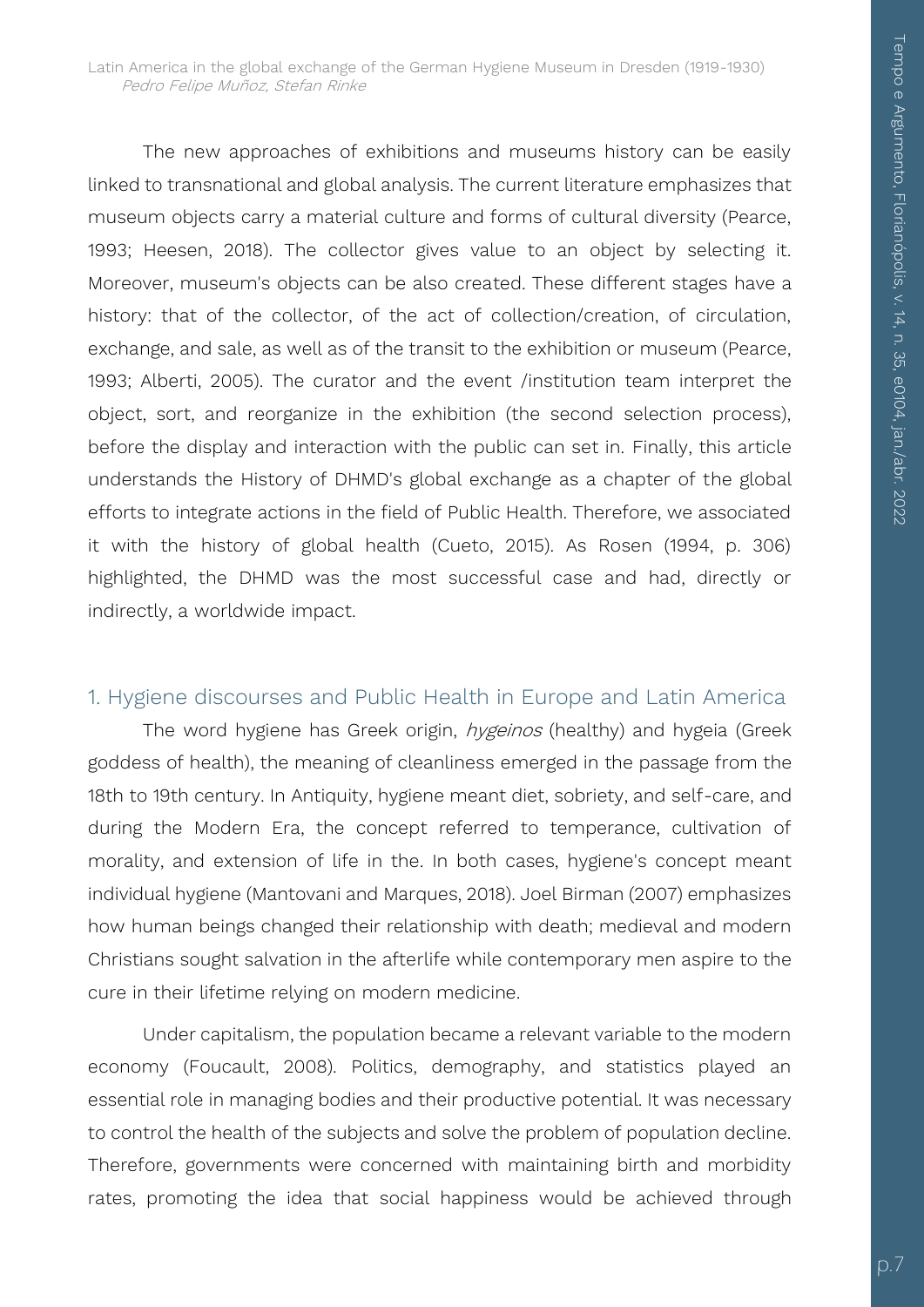education and health. In this context of capitalism and Nation-State birth, hygiene became an instrument of the governments. In the history of hygiene movements, the French case was a pioneer. First, the actions of public hygiene focused on urban reforms with the goals of cleanliness and sanitation, combating slaughterhouses, miasmas, and fetid fumes (Mantovani and Marques, 2018), which Alain Corbin (1987) called "olfactory revolution": control of excreta and garbage, improvement in sewage's system, and use of deodorants. The concern with dirt became a personal and collective task.

About the birth of social medicine and public hygiene, Michel Foucault highlighted a process of medicalization of hospitals (to become healing machines), of medical practices (they were also the target of sanitation), of urban reforms, and control of population as a workforce (Foucault, 2006). A milestone in this history is the emergence of the microscope and the bacteriological revolution with the postulates of Louis Pasteur (1822-1895) and Robert Koch (1843-1910). In other words, the fight against microbes made social hygiene focus on preventive medicine. Thus, hygiene came to mean cleanliness and prevention (Cueto and Palmer, 2016, p. 80).

In Latin America as elsewhere, hygiene movements combined social Darwinism, evolutionism, and positivism. A series of archetypes and moralizing ideas were propagated about the healthy body, lifestyle, poverty, popular habits, and the racial issue (Cueto and Palmer, 2016, p. 80-81). As in Europe, hygiene movements boosted urban reforms and the constitution of sanitary codes. In addition to controlling epidemics, there was a concern with prostitution, venereal diseases, neonatal and maternity guidelines, and the establishment of bacteriology laboratories. Many Latin American physicians sought training in Europe, especially in France and Germany. In other cases, Latin American governments hired foreign physicians, such as the Austrian Rudolf Kraus (1861- 1945), who worked in Argentina, Brazil, and Chile, and the Italian scientist Giuseppe Sanarelli (1865-1940) hired by Uruguay. Both carried out their training at the Pasteur Institute<sup>5</sup> (Cueto e Palmer, 2016).

1

<sup>5</sup> About the Pasteur Institute, see Moulin (1995).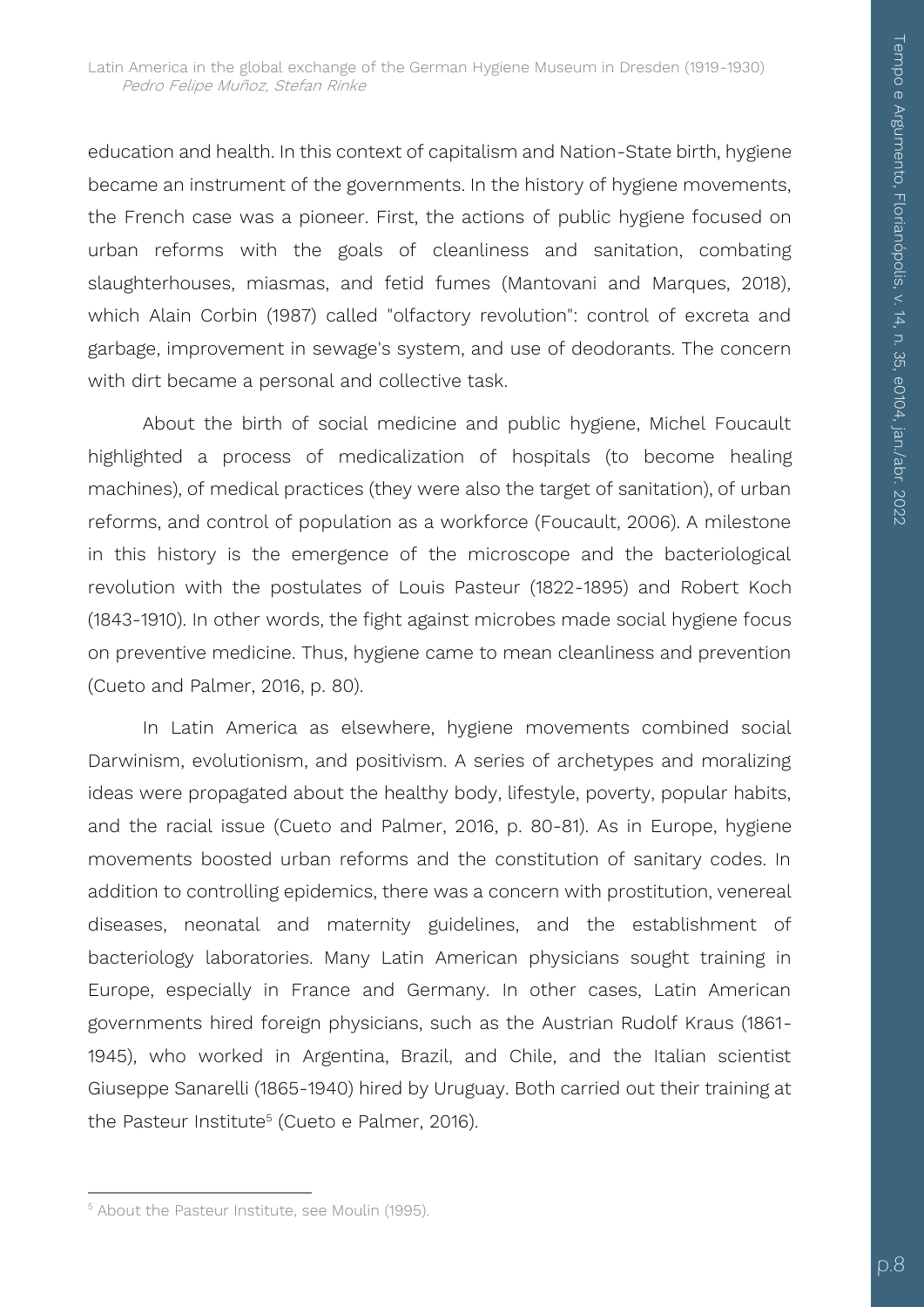In the history of public health, physicians and scientists had intense debates about the causes of illness and their transmission process. Even after discovering microbes, divergences remained in many areas of medical science. In the 19th century, humoral theory, miasmas, contagionism, and anticontagionism were in the vanguard of the medical field. The official medicine also needed to compete with popular healing practices of African and indigenous origins such as the use of medicinal plants through a magical-religion interpretation of illness<sup>6</sup>, alternative medicine (movements of life reform; homeopathy; natural healings; nudist movements), and quackery on both sides of the Atlantic. This history refers to the institutionalization of medicine and the constitution of public health departments in the 19th and 20th centuries (Rosen, 1994; Hau, 2003; Almeida, 2006; Cueto and Palmer, 2016). After the dissemination of Louis Pasteur's and Robert Koch's postulates and the elucidation of the vectors' role in the transmission process of diseases, $\frac{1}{7}$  the struggle against the germs for health promotion included health education for health professionals and the broader public and the development of international cooperation. Hygiene became a synthesis of public health.

Since the second pandemic of cholera (1827), different governments needed to discuss sanitary norms to regulate international maritime commerce and protect the economic health of cities and countries (Cueto, 2015). Throughout the 19th century, International Sanitary Conferences aimed to establish the quarantine rules and consensus about the sanitary control for the regular international commerce and the prevention of epidemics in the context of the mundialization of industrial capitalism (Harrison, 2006). The same discussion took place at the Pan American and Latin American Medical Congresses. The number of medical associations grew globally and in Latin America in the late 19th century and early 20<sup>th</sup> century. The international scientific congresses became places to interchange ideas and improve individual careers (Almeida, 2006). In this new era, the circulation of people and goods and the dissemination of diseases increased.

 $\overline{a}$ <sup>6</sup> About Latin American case, Cueto and Palmer (2016) stressed the syncretic practices (including the incorporation of medical approaches) and fusion between African, Catholic, and even spiritualism conception. See for example, *candomblé* in Brazil and santería in Cuba.

 $7$  Cunningham (1992) stressed the microscopy revolution did not change automatically the medical theory and practices. Many physicians remained for a while not convinced about the bacteriological findings.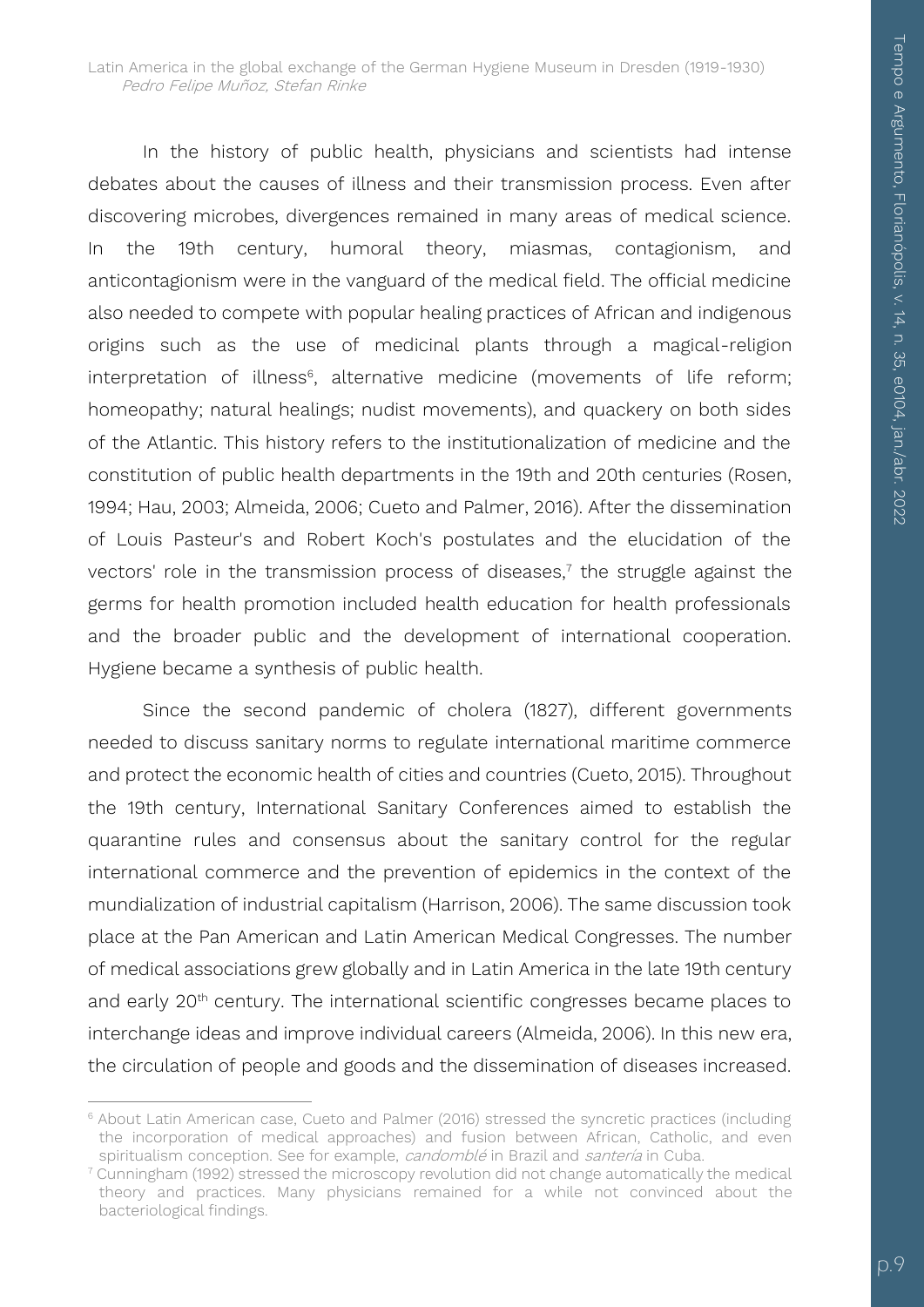If imperialism contributed to the spread of germs, tropical medicine tried to elucidate illnesses of tropical climates and discover vectors, contributing to the colonial domination (Worboys, 1997).

Like yellow fever, some diseases were endemic in Latin America. Cuban history is a crucial example. Since 1898 the United States dominated this Caribbean island and invested in a campaign against yellow fever. The Cuban physician Carlos Finlay (1833-1915) defended the hypothesis of a mosquito as a vector, and the medical researchers of the US-army, Walter Reed (1851-1902) and William Gorgas (1854-1920), responsible for confirming it and developing actions to larvae and adult mosquito control. The Cuban model was replied worldwide, e.g. by Oswaldo Cruz (1872-1917) in Brazil during the sanitary and urban reform of Rio de Janeiro (1903-1906) (Cueto and Palmer, 2016).

All these efforts were part of the history of international health (today called global health) and the internationalism of science (Cueto, 2015). On the one hand, we can identify many initiatives of cooperation, such as the creation of international and supranational institutions in the field of health since the 20th century, the International Office of Public Hygiene (1907-1946), the League of Nations Health Organization (LNHO) created in 1920, and the Pan American Health Organization, created in 1902 as Pan American Sanitary Bureau (Pasb) (Weindling, 1995; Cueto, 2015). On the other hand, the history of public health was an example of nationalism in science. Imperial domination and soft power can also be found in the history of institutions as the Rockefeller Foundation.

The Rockefeller Foundation, created in the USA in the 1910s, financed several scientific institutions worldwide and had agents in several countries, particularly Latin America (Cueto, 1996).<sup>8</sup> Its model was distinct from the Pasteur Institute and its branches. The Rockefeller Foundation acted strongly in the campaigns to eradicate hookworm, yellow fever, and malaria, with a health project similar to British medical imperialism, fighting against pathogens without altering the social conditions of local populations. In addition, funding was limited,

1

<sup>&</sup>lt;sup>8</sup> The Rockefeller Foundation was in Brazil, Colombia, Paraguay, Guyanas, Panama, Caribbean, El Salvador, Costa Rica, and Nicaragua (Cueto, 1996; Palmer, 2004). One of Rockefeller agents, Fred L. Soper (1893-1977) worked for a long time in Latin Americ (Cueto, 2015). See also Magalhães (2016).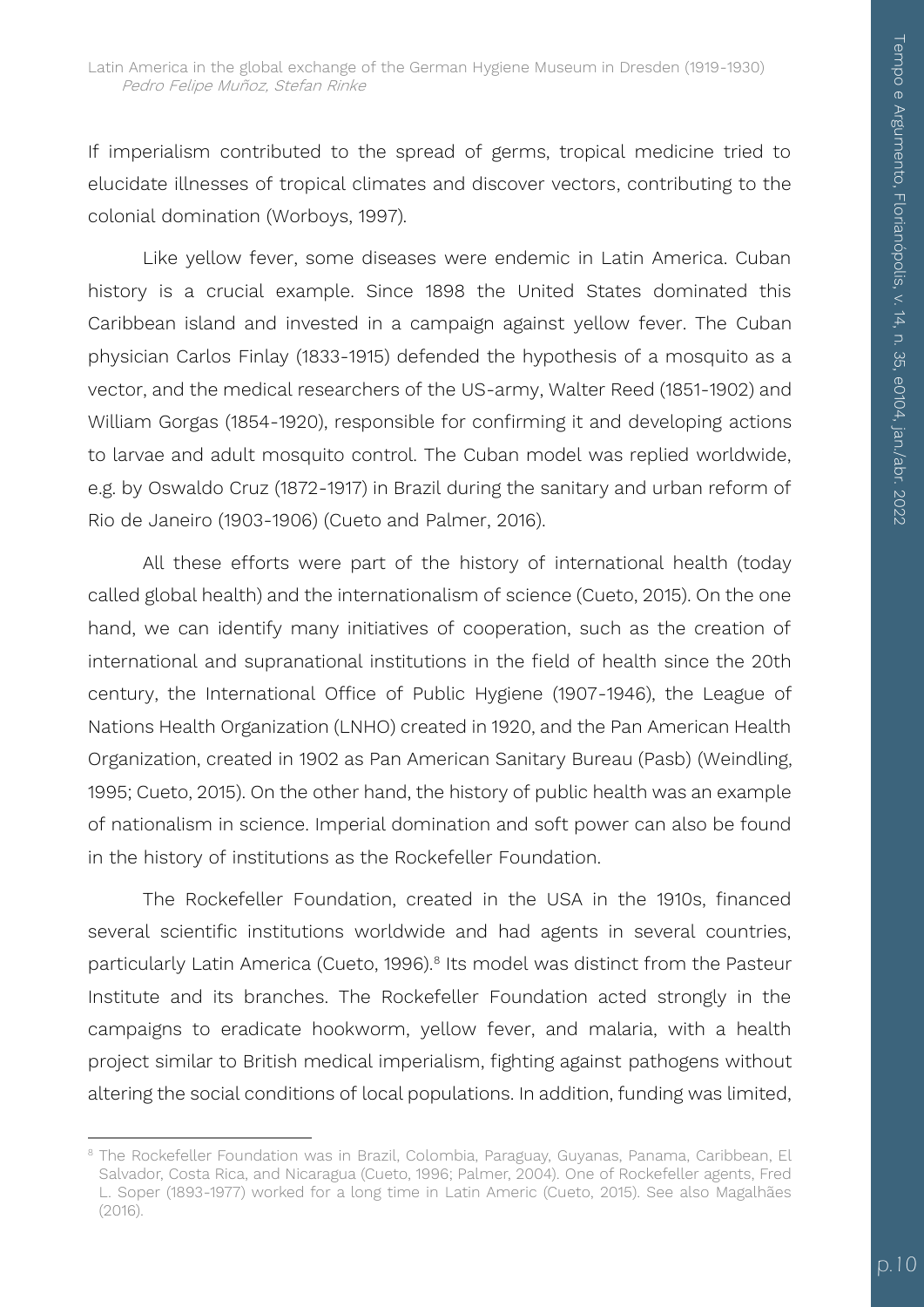and governments also brought in their funds. Conflicts in Latin America with Rockefeller employees were frequently difficult to solve. Finally, Rockefeller's sanitary campaigns had an authoritarian nature, without dialogue and sustainable investment in programs to educate the local population (Cueto, 1996 and 2015; Palmer, 2004; Cueto and Palmer, 2016).

According to Rosen (1994), health education in Europe was not standardized as in the United States, where health educators were in public health departments across the country. They worked in schools (promoting health and nutrition), organized courses and lectures with the community, distributed leaflets, showed films, and published advertising materials in order to raise awareness about hygiene practices and health care. At the beginning of the 20th century, some North American universities offered graduate courses in health education (Rosen, 1994, p. 300-304). In Europe, except for the Soviet Union, there was no equal engagement of official health agencies.

In Germany, health education was present in the 1908 German Union for Public Hygiene (Deutsche Verein für Volkshygiene), in the State Commissions for the People's Hygienic Instruction (Landesausschüsse für hygienische Volksbelehrung) of 1919, gathered in the Reich Committee of 1920. The institution's first seat was Dresden before being transferred to Berlin. But, in practice, health education depended on private and voluntary organizations. In France, health education was recognized by the country's authorities. Nevertheless, it was also the private organizations that invested the most in it. There were very few full-time health educators. Among the institutions in the country, one can highlight the *Office National d'Hygiène Sociale* (1924-1935) and the Centre National d'Éducation Sanitaire, Démographique et Sociale, Ministry of Health agency. Among the voluntary organizations, there was the Comité National d'Éducation Sanitaire Populaire. In England, health education was organized by the Central Council for Health Education, founded in 1927, without legal powers. It provided guidance and training for sanitarians, and it published the Journal of Public Health Education. However, the results were more uncoordinated in Europa, where health museums had large posters and constitutions. For Rosen, the DHMD was the best example of this kind of Museum (Rosen, 1994, p. 305- 307).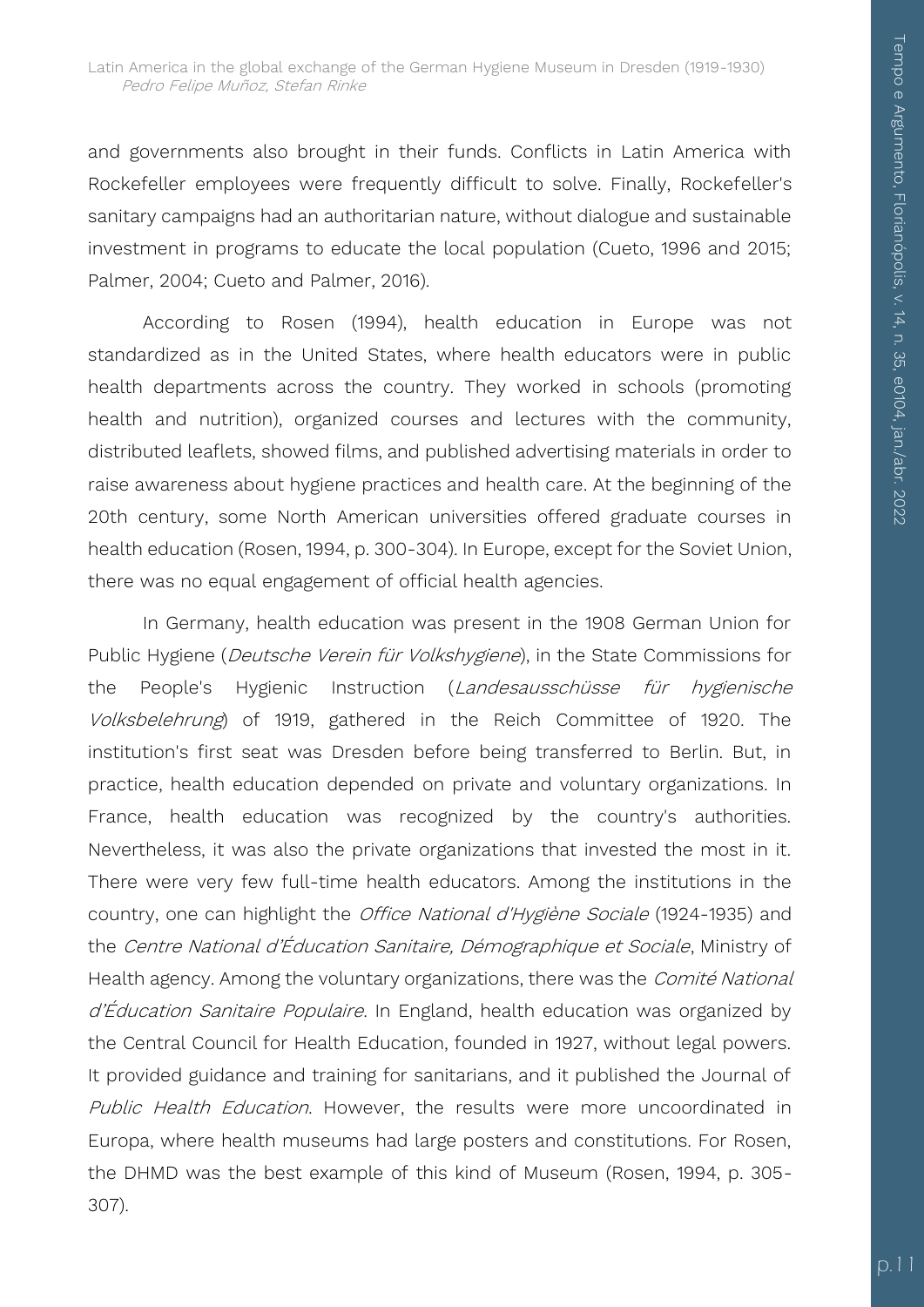This museum was founded in 1912, after Dresden's International Hygiene Exhibition (*Internationale Hygiene-Ausstellung*, hereafter IHA) in 1911. The businessman and philanthropist Karl August Lingner (1861-1916) was its creator and president (Büchi, 2011; Vogel, 2003). According to Funke (2014, p. 13-15), Lingner founded the Dresdner Chemisches Laboratorium Lingner in October 1892. It was an office (Werkstatt) to sell chemical, cosmetic, and pharmaceutical products in partnership with the factory Heyden-Radebul. After learning about bacteriology, Lingner joined in a partnership with Prof. Dr. Richard Seifert (1861- 1919) and invested in chemical preparations for hygienic purposes. From this partnership, the antiseptic Odol emerged in 1892, which gave Lingner fortune and international fame.<sup>9</sup>

After the release of Odol, Lingner became an activist in the hygiene movement in Germany, spurred on by Robert Koch's work in Berlin and the impacts of the Hamburg cholera epidemic of 1892.<sup>10</sup> In 1903, Lingner participated in the German City Exhibition of Dresden (Deutsche Städteausstellung Dresden), organizing an exhibition called "Popular Diseases and Their Control" (Volkskrankheiten und ihre Bekämpfung). In 1903, he demonstrated his project of seeking to give visibility to popular diseases and the theory of germs. Brecht and Nikolow (2000) stressed that representing the invisible was no simple task; to materialize his efforts to popularize science, Lingner launched innovative actions at the exhibition of 1903: pedagogical and communication strategies, use of visual evidence (images and statistics from different countries), displaying preparations under microscopes (representation of bacteria). In short, Lingner saw himself as an enlightener who invested in health education, seeking to embody knowledge of museum objects. Such efforts are part of the utopias about health and body aesthetics of the period of Kaiser Wilhelm II, involving both orthodox and alternative medicine (Hau, 2003).<sup>11</sup>

<sup>1</sup> <sup>9</sup> Odol has become a mass consumer product, sold not only in Europe. Before long, the widespread antibacterial effects were questioned. However, Lingner spared no effort to fight opinions and critics (Funke, 2014; Büchi, 2011).

<sup>&</sup>lt;sup>10</sup> Vogel (2003, p. 14) highlights that, around 1850, typhus claimed 200 to 300 Munich residents annually.

<sup>&</sup>lt;sup>11</sup> Büchi (2011) relates Lingner's trajectory to the utopia of the end of disease. About the aesthetics behind this utopia, Brecht e Nikolow (2000) draw attention to a statue of Hercules struggling a hydra in the hall where microscopes were displayed at the 1903 Dresden exhibition.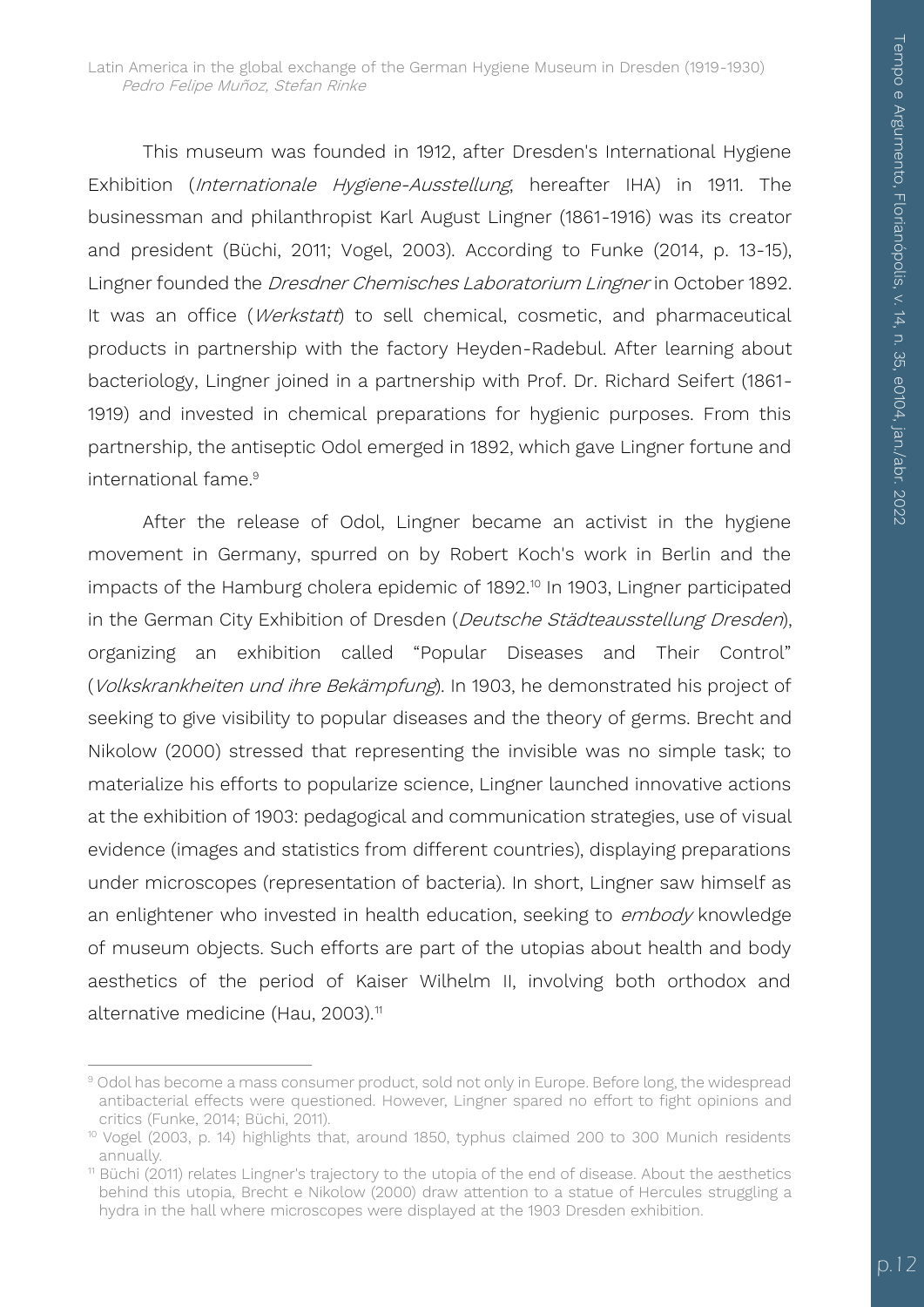Although hygienism was heterogeneous in theory and practice<sup>12</sup> and therefore marked by controversies and local specificities, there were elements such as public health education shared internationally. In the 20th century, hygiene education relied on new industrial materials and innovative techniques that produced museum artifacts full of visual and aesthetic effects, presenting a spectacle of technology and aesthetics to a lay public. Unlike other science museums, hygiene exhibits generally featured manufactured rather than collected objects (Canadelli, 2016).

#### 2. Brief History of the health education at the DHMD

The DHMD developed unprecedented pedagogical resources, creating three-dimensional museum objects with modern design offering interaction with visitors. They produced visual and aesthetic effects that provoked ecstasy in public. The transparency and preparation methods created by anatomist Werner Spalteholz (1861-1940) give us one of the reasons why the German Museum of Hygiene became a global success, as noticed by the Brazilian newspaper Correio da Manhã:

> "The Hygiene Museum has up to now been a walking museum. [...] The Dresden Museum has also made its working methods and technical discoveries known to foreign audiences, among which the most important and remarkable is undoubtedly the preparation process invented by Professor Spalteholz for making the tissues and bones of the human body transparent. The 'transparent man'<sup>13</sup> prepared in the laboratories of the Museum of Hygiene toured triumphantly through the cities of Europe and was one of the main attractions of the Sanity, Social Hygiene and Physical Cultural Exhibition held a year ago in Düsseldorf". (SCHWARZ, 1928, p. 5)

The new techniques and materials used by DHMD, such as cellon (synthetic plastic), were fundamental to produce a model of the human body and

 $\overline{a}$  $12$  This universe includes the so-called mental hygiene, a movement founded by Clifford W. Beers (1876-1943) in the United States, but which quickly became international through the creation of national mental hygiene leagues. For more information, see Thomson (1995).

<sup>&</sup>lt;sup>13</sup> The transparent man (Gläserner Mensch in German was created by Franz Tschackert (1887–1958) and its origin is the collection transparent man (Durchsichtige Mensch) of Spalteholz. The source refers to the Durchsichtige Mensch. About this collection see Nikolow (2015, p. 19) and Vogel (1999). The Spalteholz's methods were for the first time in 1913. Vetrag zwischen Dr. K. A. Lingner und Herrn Prof. Dr. med. Spalteholz. Dresden, den 10. Juli 1913. Leipzig Universitätsarchiv (UAL). UAL\_PA\_01617, p. 73-78.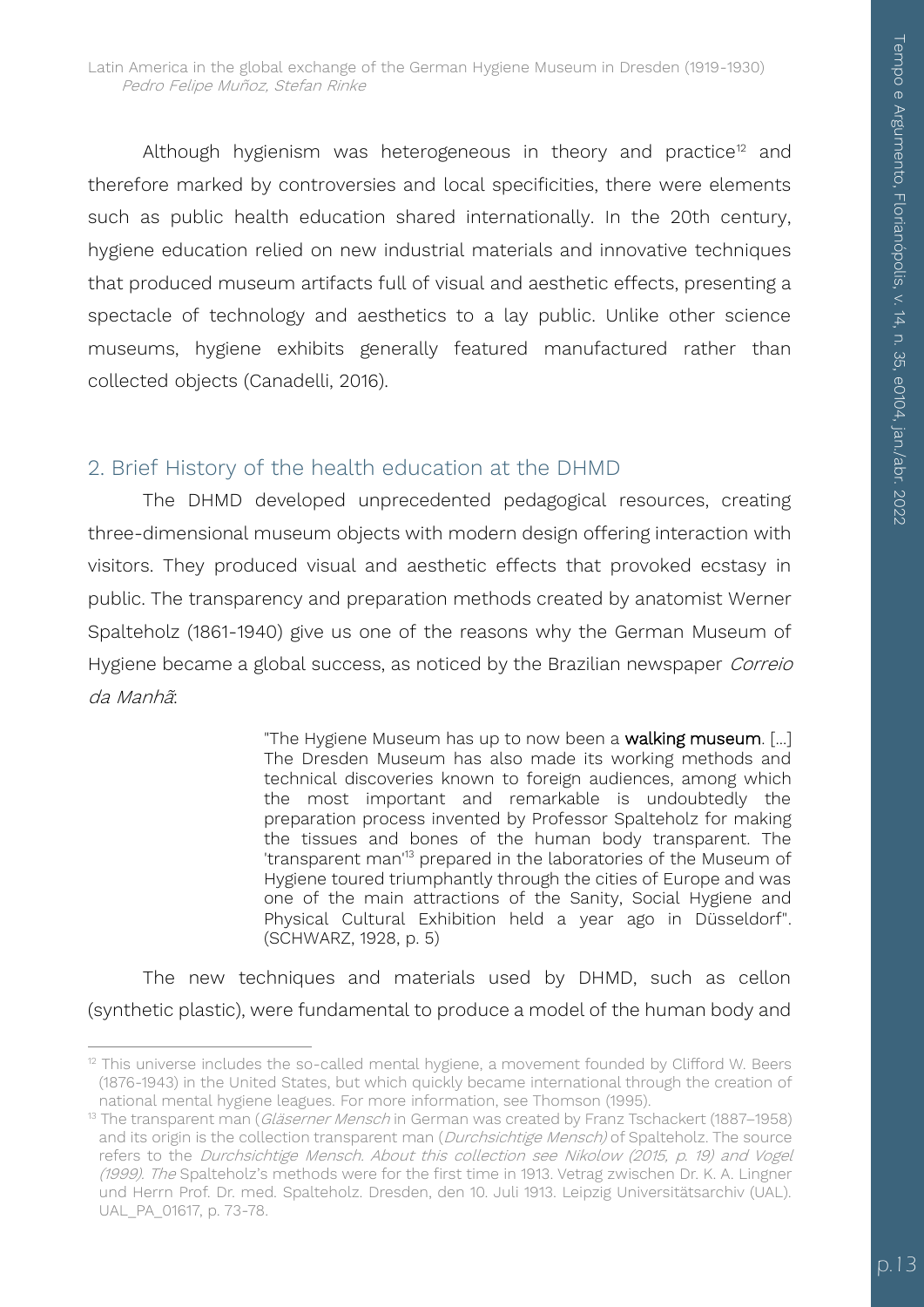make the etiology of diseases understandable to a broad public (Canadelli, 2016; Nikolow, 2015). In the interwar period, the DHMD became a global museum, inspiring the creation of similar institutions across the Atlantic – such as the American Museum of Hygiene (Canadelli, 2016). Its collections circulated throughout the Americas from north to south.

The first step in Lingner's project was the exhibition of 1903, which produced the section "The Human Being" (in German, *Der Mensch*), the main attraction at the IHA in Dresden 1911, together with the "Historical Section" by Karl Sudhoff (1853-1938) (Vogel, 2003; Stein, 2013). At that exhibition, Brazil counted among the nations with their pavilions (Moraes, 2015). By the end of the event, more than five million visitors were at the show in Dresden, allowing Lingner to accumulate one million *Goldmark* as profit (Lienert, 2009). On 16 April 1912, the Dresden city council decided to support Lingner's project to build a permanent building for the museum. The land was acquired for 1,800,000 Goldmark. Disagreements with the Saxon Ministry of Finance and land-related issues delayed the start of construction. With the outbreak of the Great War, Lingner's death in 1916, and the devaluation of the institution's finances, the project to construct the museum building became unfeasible (Schulte, 2001, p. 73; Vogel, 2003). As a result, the DHMD continued to operate in a temporary structure after the war:

> "At the end of 1923, the factory rooms rented in Dresden-Neustadt, Großenhainer Str. 9, for the accommodation of the studios, workshops, and storage of the stocks had to be returned. Thanks to the cooperation of the Saxon state, the museum was provided with rooms in the former veterinary college, Zirkusstr. 38/40, which also enabled the establishment of a lecture hall, a course room, and some collection rooms. Thanks also to the understanding help of Dresden's major industrialist, Consul General Dr. h.c. Kaufmann, who contributed the largest part of the moving and furnishing costs, the move and the new furnishings were possible." (SEIRING, 1925, p. 10)

With the end of European belligerency, world's fairs, and universal and thematic exhibitions (such as hygiene exhibitions) were again organized, achieving equal or even more success than previous events. According to Mark Mazower, the 1926 Ge-So-Lei exhibition in Düsseldorf alone attracted 7 million visitors (Mazower, 2001, p. 93; Hau, 2003, p. 135-139). Physicians and government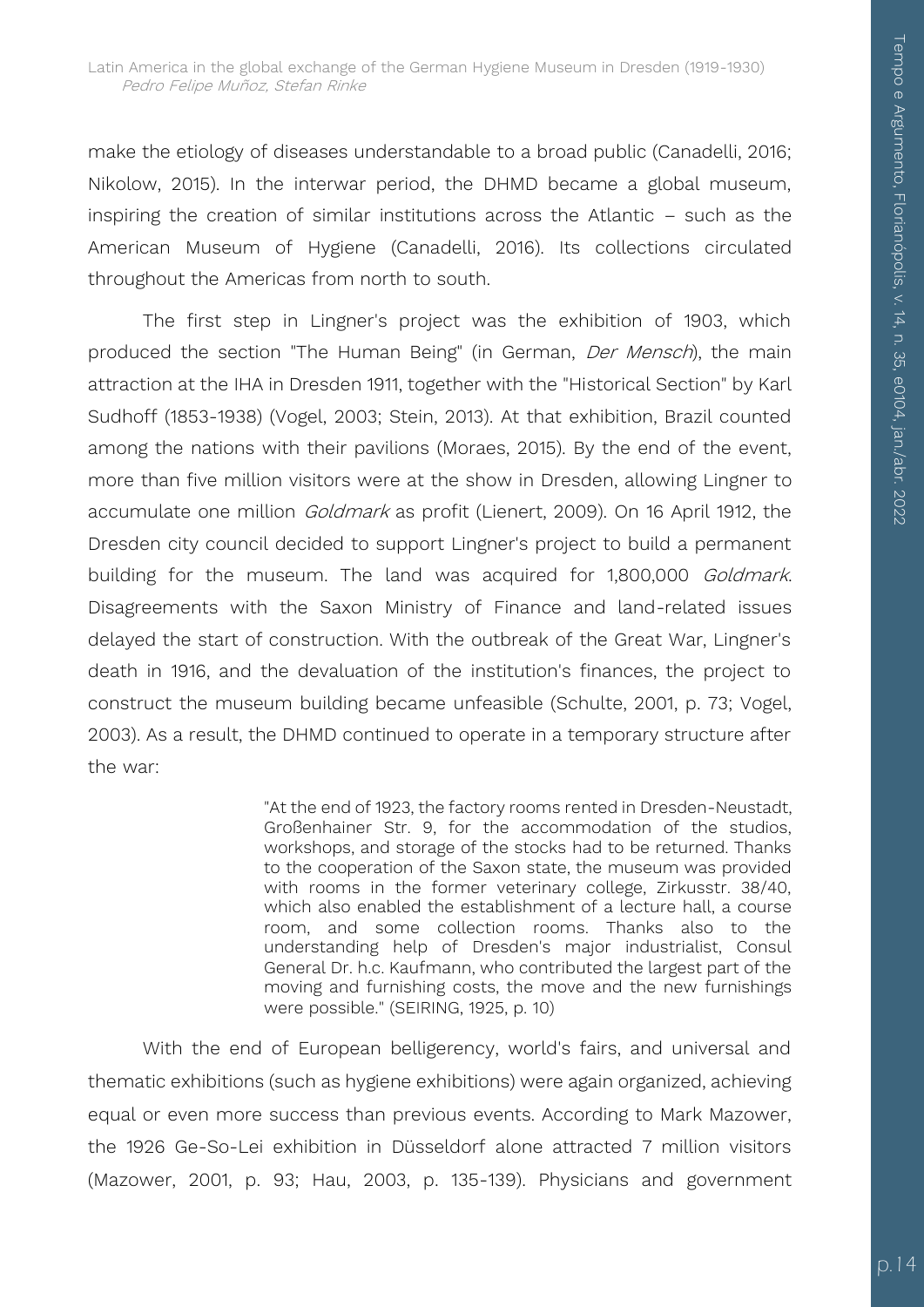authorities on both sides of the Atlantic increasingly invested in hygiene education for adults and children, spurring the organization of hygiene exhibitions and museums in Europe and Latin America aimed at health professionals and the lay public.

Throughout the 1920s, the DHMD diversified its actions, organizing a series of publications called "Life and Health" (Leben und Gesundheit) and the periodical Hygienischer Wegweiser. The existence of the Hygiene-Akademie linked to the DHMD, which used to give courses, attracting foreign physicians, also stands out (Steller, 2015). The cooperation with physicians and scientists who participated in the 1911 event, such as Karl Sudhoff and Alfred Grotjahn (1869-1931), continued. In this period, Georg Seiring, the new president of DHMD, initiated a campaign to construct the museum's permanent building. The economic difficulties in the country led Seiring to bet on holding traveling exhibitions inside and outside Germany, with the strategy of increasing the prestige of the museum and generating the necessary profit for the new building (Steller, 2015).

After years of discussion and capital accumulation through the sale of objects, collections, and teaching materials, Seiring finally inaugurated the building that would permanently house the DHMD. With the financial support of the German and Saxon governments and the city of Dresden, the DHMD held a groundbreaking ceremony in October 1927, attended by the architect Prof. Wilhelm Kreis (1873-1955), who was responsible for the execution of the project. The inauguration of the building took place in May 1930 (Schulte, 2001; Lienert, 2009), with the presence and speeches of various authorities.<sup>14</sup> At the same time, the Second International Exhibition of Dresden was organized. The Transparent Man (*Gläsener Mensch*) by Franz Tschackert was exhibited for the first time – a translucent, interactive artifact whose aesthetic representation evokes the perfection of the human body in the tradition of Greek statues (Vogel, 1999; Canadelli, 2016).

As we have seen, one of DHMD's strategies was the organization of traveling exhibitions. Through these, Seiring and his DHMD collaborators

1

<sup>&</sup>lt;sup>14</sup> Sächsisches Staatsarchiv, Hauptstaatsarchiv Dresden (Sächs. HStA Dresden), 10719/Nr. 1044 Teil 2.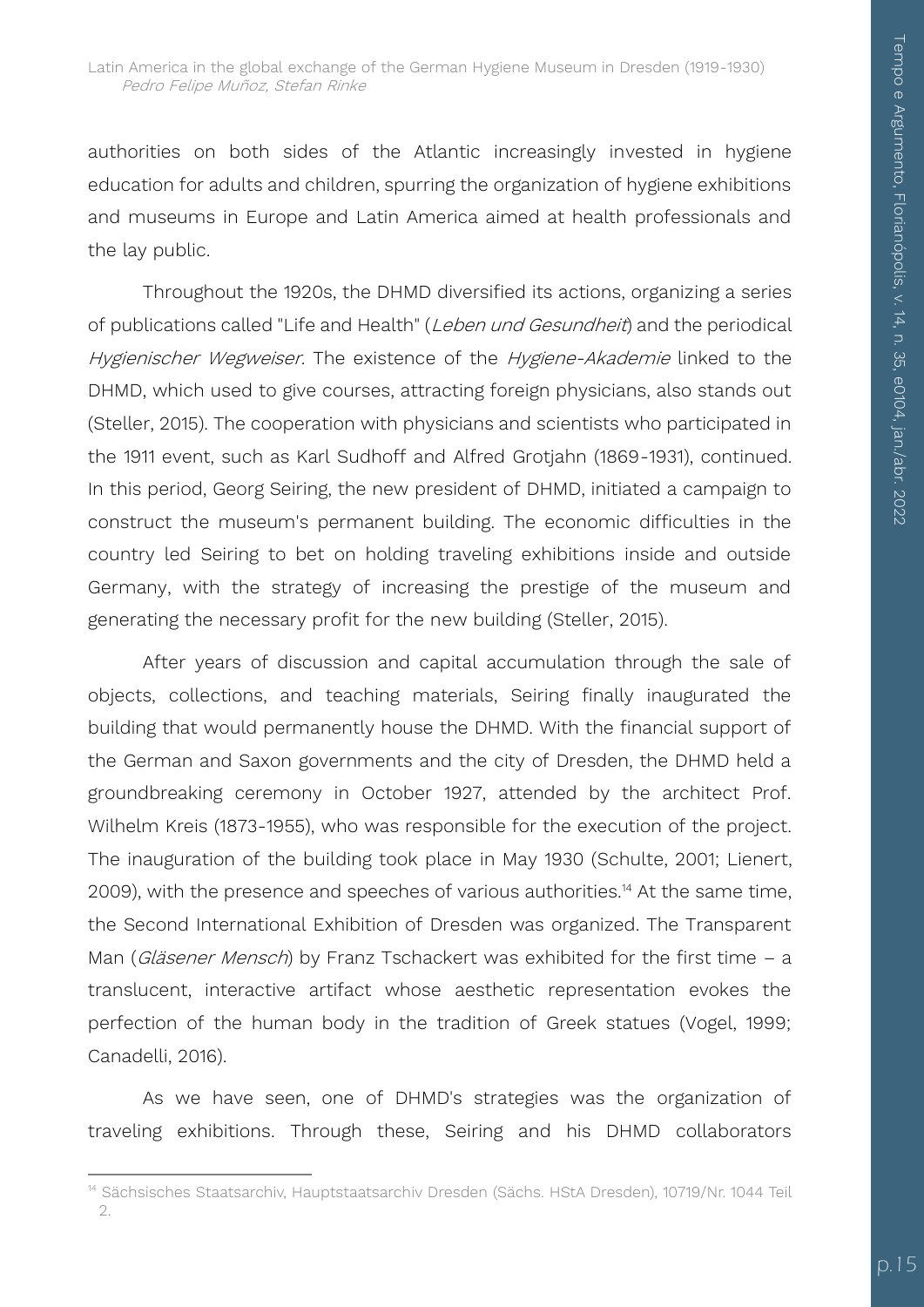developed cultural propaganda efforts to further the country's foreign policy interests.<sup>15</sup> Secondly, Seiring carried out cultural work of popular enlightenment (Volksaufklärung) to contribute to national and international hygiene education and public health efforts, whether in the care of the body or in the prevention of illness and the fight against epidemics. In Germany, this work was not limited to the circulation of traveling exhibitions displayed in large cities. DHMD developed a car with portable exhibits which circulated through small towns and rural areas (Canadelli, 2016).<sup>16</sup> In addition to traveling exhibitions, DHMD was responsible for sending (through sale or donation) various objects, collections, and complete exhibitions abroad. The DHMD also turned to school education and the training of German and foreign health professionals through the production of visual and teaching materials (Lehr- und Anschauungsmittel). Therefore, it was a museum in constant circulation and a singularly relevant case for transnational and global history.

#### 3. Auswärtige Kulturpolitik and cultural propaganda in the History of DHMD

DHMD's first traveling exhibition took place in 1920 in the Netherlands. After initial skepticism on the part of the Dutch, the exhibition was a success. During the 1920s, the German Museum of Hygiene activities were incorporated into Auswärtige Kulturpolitik and official German propaganda abroad. On DHMD's cultural activities abroad, Seiring stated:

> "The Museum's activities abroad consisted not only of organizing exhibitions but also of setting up museums, supplying teaching aids and other illustrative and instructional materials for popular education and the training of doctors. The first suggestion for foreign activity of the museum came from Amsterdam. In 1920, a committee had come together in Amsterdam to organize an International Hygiene Exhibition. [...] The committee in Holland was composed of 'pro-Germans', 'anti-Germans' and people who at that time were completely 'neutral' towards the German people." (SEIRING, 1933, p. 02)

1

<sup>&</sup>lt;sup>15</sup> Das Deutsche Hygiene-Museum und die Internationale Hygiene-Museum Dresden 1930. Dresden: Verlag von Wolfgang Jess, 1930. p. 17. Staatsbibliothek zu Berlin (SBB). SBB, 4 KR 1992.

<sup>&</sup>lt;sup>16</sup> Internationale Hygiene-Ausstellung Dresden Mai/Okt. 1930: Offizielle Ausstellungszeitung, n. 10, p. 05, 15 Aug. 1930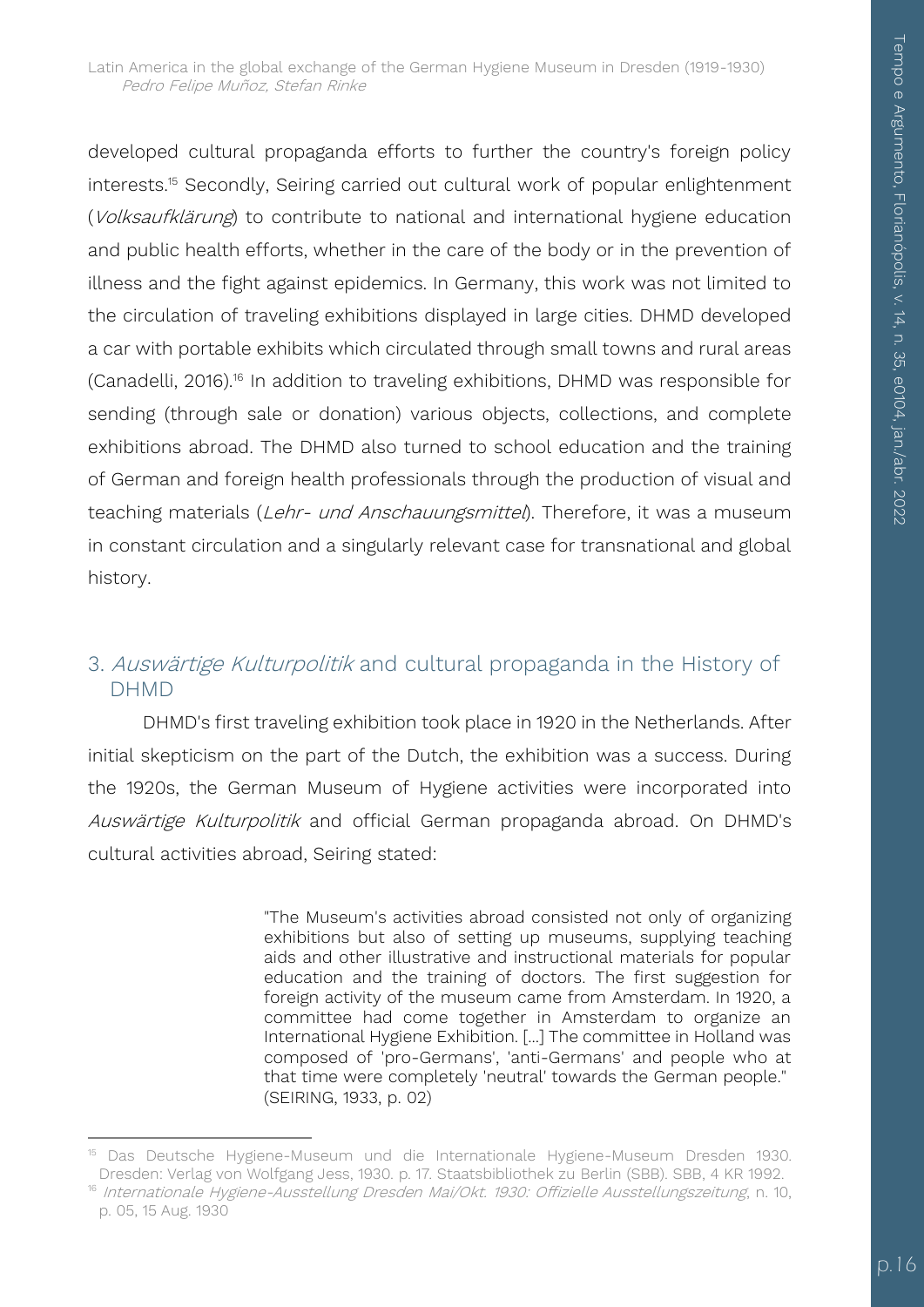Once the initial doubts had been overcome, this first successful activity abroad led to the transfer of an exhibition of Der Mensch to the Netherlands in 1921, initiating the international circulation of the German Hygiene Museum's collections around the world (Vogel, 2003; Steller, 2015). One of Seiring's collaborators provides another account of the German Hygiene Museum's activities abroad. According to the Geh. Regierungsrat Dr. Carl Hamel, President of the Reichsgesundheitsamt:

> "[...] But the work of the museum has also benefited almost all countries of the world. For nowhere in the world is there a second such reloading point for all the means of presentation and exhibition techniques of propaganda and methodology necessary for implementing this idea as the German Hygiene Museum. Be it the Far East, Japan or China, or be it the South American states [...]." (HAMMEL, 1927).

Hamel's statement shows that the international relations of the DHMD were not just about Seiring's interest in profit-making for the institution. Seiring also had the ambition to make the DHMD a global institution, promoting public health, health education, German cultural propaganda abroad, and reaching out to German immigrants even in distant countries. His institutional project combined internationalism and nationalism. In Seiring's own words:

> "In the work abroad, the work for the German culture and our German brothers and sisters abroad has been done first, and consciously. The Germans who have been cut off from the German Empire should again hear something of their own fatherland and receive greetings from the German homeland with the enlightening exhibition. In addition, however, the purpose of the foreign activities of the Deutsches Hygiene-Museum was to carry out German cultural propaganda at the same time as public health education and public enlightenment. [...] The museum's work abroad also served the German economy. [...] From all that has been said, however, it is also clear that it is urgently necessary to make this institute usable for German cultural propaganda in the future [sic] as well, and to do so in such a way that the work itself does not bear the stamp of officiality, but does correspond to the wishes and plans of the German official authorities." (SEIRING, 1933, p. 17-18)

Notably, the 1920 Amsterdam exhibition was an unofficial initiative - that is, without the support of German diplomacy. For Seiring, "any cultural agenda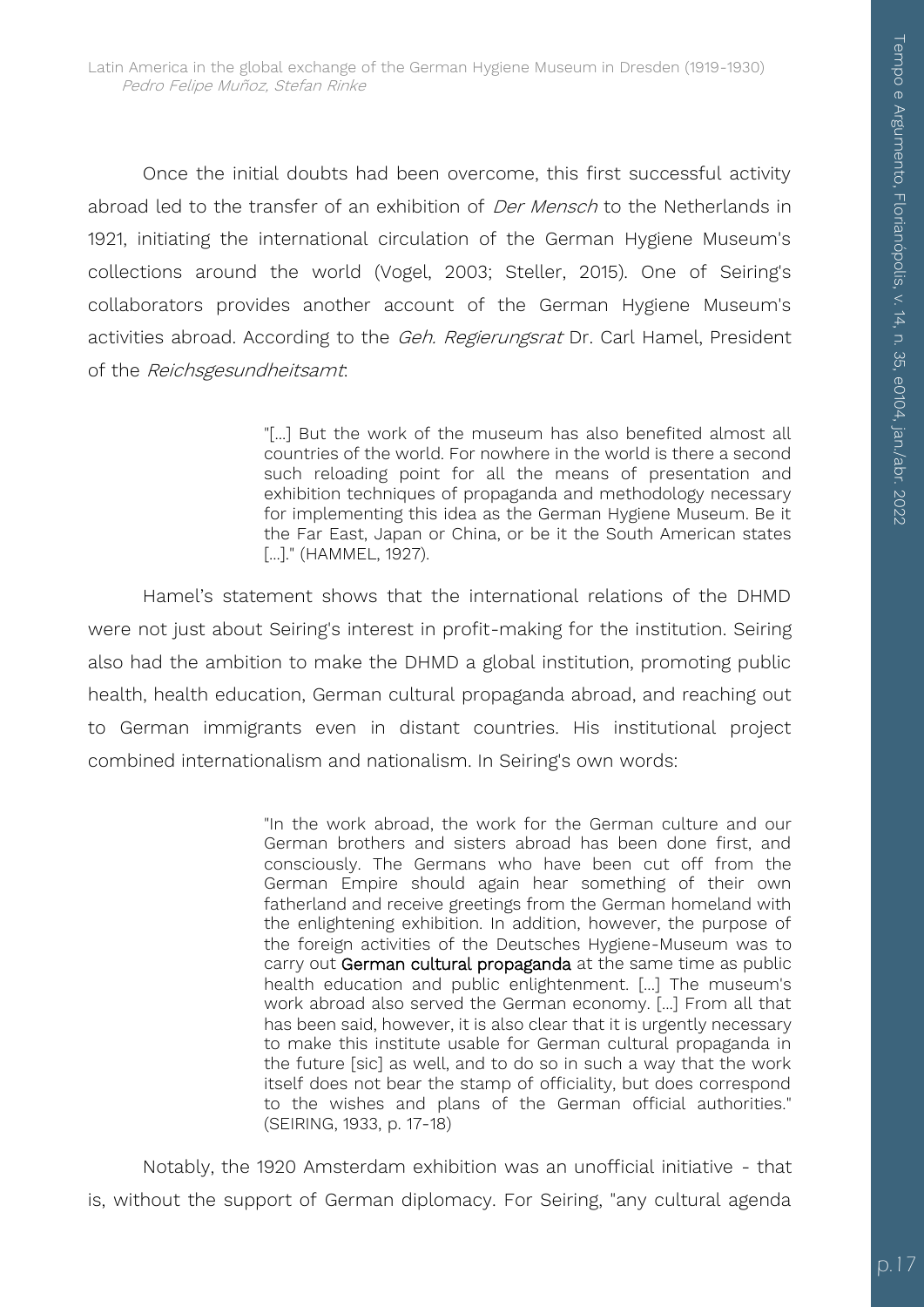abroad that gives the impression of being organized by the state will never be as successful – as Dutch experiences have already shown – like that of a company that has created recognition and friends through its achievements" (SEIRING, 1933, p. 04). On the role of the DHDM for the German economy, another museum collaborator points out that

> "The serious situation of the German economy after the war, which is characterized by an almost uninterrupted series of crisis phenomena, has recently repeatedly prompted leading men of the economy [...] to seek new ways [...]. In this connection, it has recently been unanimously pointed out from this side that – following the example of the economy of foreign states – one should prepare the way for German export to a much greater extent than it has been done so far by means of cultural propaganda, and that German cultural institutes, especially those with a distinctive character, should have proved their right to exist by the successes they have achieved [...]. The *Deutsches Hygiene-*Museum is one of these cultural institutes, and in view of its relations spanning almost the entire globe, it is certainly particularly suitable for the solution of such tasks."<sup>17</sup> (SCH., 1929, p. 244)

The History of German politics towards Latin America shows that companies lost some of their business in Latin America and could not recover the losses themselves. The makers of German foreign policy used cultural and political means to promote Germany in Latin America with *Deutschtum* and German scientific and cultural institutions (Rinke, 1997). The DHMD contributed to these actions, not only in Europe but also in Latin America. Seiring's main aim in the 1933 report was to present the importance and success of these activities to national authorities. He aimed to prove the relevance of his institution for German foreign policy in the context of the Weimar Republic, offering new perspectives for Third Reich diplomacy – bearing in mind that it was written in October 1933, when the Nazis were already in power.

#### 4. The German Museum of Hygiene and its Relations with Latin America

Since the beginning of the 20th century, the scientific world has experienced a process of approximation through international congresses and

1

<sup>&</sup>lt;sup>17</sup> The article was published by "Dr. Sch." - problably an abbreviation of a German last name.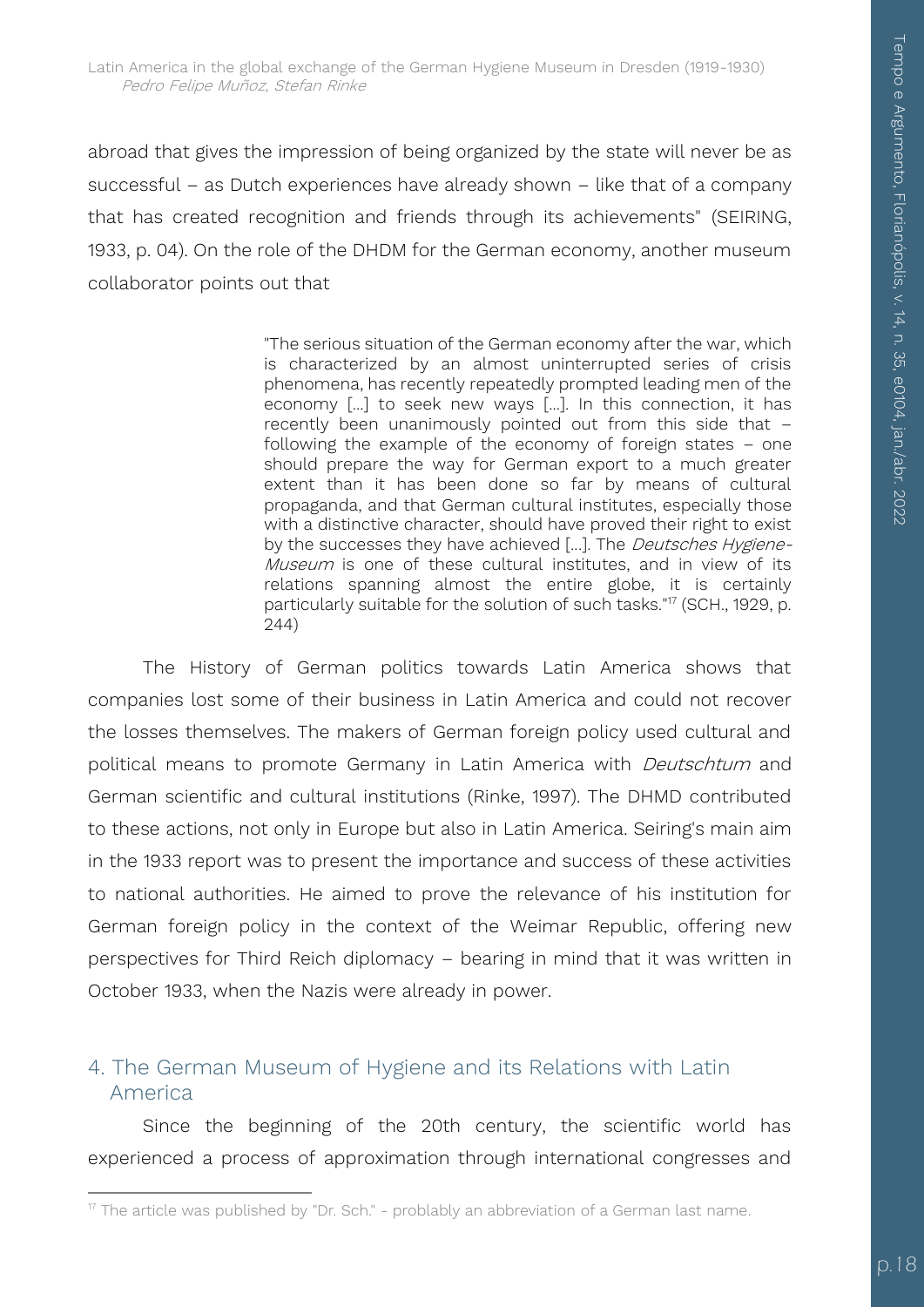international institutions. There was an atmosphere of internationalism and exaltation of universal science, as in the case of the Nobel Prize foundation (Crawford, 1988). However, behind this internationalism, several forms of nationalism were hidden even among the scientists themselves (Crawford, 1988). They were a product of their time (Anderson, 2008) – an aggressive cultural context full of alibis for violence, driven by new biological theories, such as social Darwinism (Gay, 2001).

If thanks to the Industrial Revolutions, transatlantic distances were reduced and interactions between scientists intensified, the First World War exacerbated the nationalism among scientists – as in the boycott against German science in the post-war period (Silva, 2018). Moreover, this war further aggravated Europe's social, economic, and psychological situation of the local population, which was widely traumatized (Mazower, 2001). Indeed, public health and eugenics have increasingly entered government agendas on both sides of the Atlantic. In the case of Latin America, intellectuals intensified the debates about national modernization and population regeneration – a theme of division between the sanitary and eugenic defenders, even though such borders were fluid. Seeking answers to national problems, many Latin American scientists focused on the theme of race, women, and childhood, driven by biological theories and authoritarian solutions that were gaining more space (Stepan, 2005).

Undoubtedly, the war gave rise to nationalism in Latin America (Compagnon, 2014; Rinke 2017). Reforms in the health apparatus and the cities were carried out, aiming at an improvement of sanitation, and combating endemics, epidemics, and pandemics. Health institutions (public and private) focused on health education and the establishment of health museums. Public investments in health had increased in some Latin American countries, as had cooperation with foreign institutions, including the DHMD, as we will now see.

#### 4.1. Brazil

According to Miriam Sepúlveda dos Santos, during Brazil's Empire period (1822-1889), Brazilian museums "were more focused on research than on the general public". Inequality of income and education are essential factors in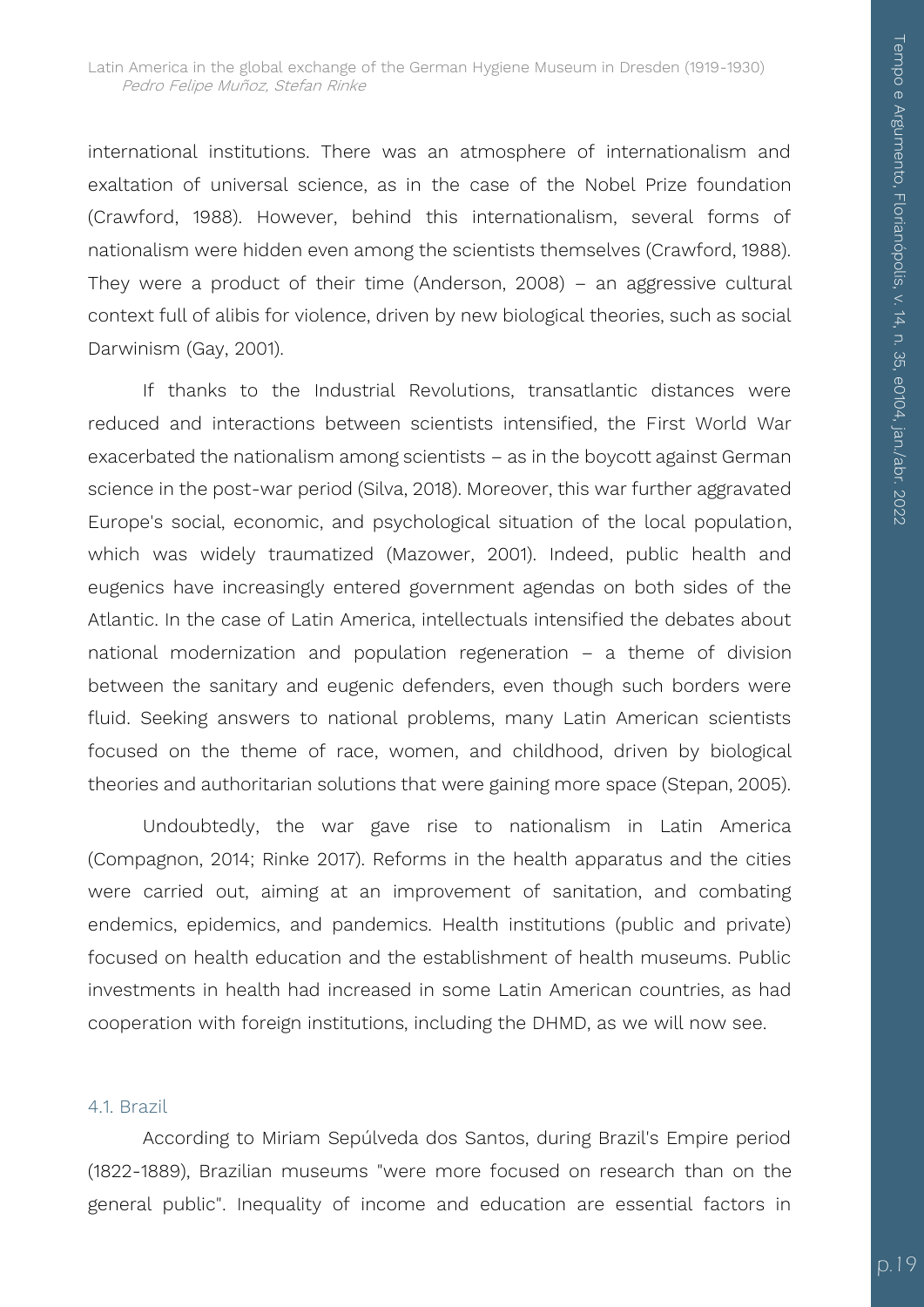considering the differences between the history of museums in Europe and Latin America. In the tropics, "museums remain geared towards a more select public of interested parties". For Santos, Brazilian museums "could hardly" be "associated with the imposition of disciplinary practices on broad sectors of the population" since "great scale visitations do not seem to have been a feature to be highlighted in museums". In 1922, with Gustavo Barroso and the Museu Histórico Nacional, there was a process of convergence between museums and national identity policies, characterized by elitist narratives but without "popular participation" (Santos, 2004, p. 56).

In the first half of the twentieth century, hygiene exhibitions and museums became frequent. They were often part of world fairs and international medical congresses, such as the Latin American Medical Congresses, held in Chile in 1901. According to Marta de Almeida, from then on, hygiene museums multiplied in medical institutions or universities. In this context, three great international hygiene exhibitions were organized: Uruguay (1906), Brazil (1909), and Cuba (1922). The international hygiene exhibitions offered broad audience entertainment activities to attract visitors (Almeida, 2004 and 2006). Although the statement of Santos (2004) is well supported by historiography, the case of hygiene museums has its particularities. They were aimed not only at health professionals but also at the public because the rate of illiteracy was not as high as in Europe. The popular classes were indeed part of the target audience of hygienic actions, and the museums tried to reach them to discipline the less well-off. Thus, in 1925 the Correio de Manhã reported:

> The day before yesterday, [...] the Museum of Popular Hygiene in Niterói [...], whose practical aspect puts within reach of all good teachings, the prophylactic means employed for the combat of the great physical illnesses that devastate our population, notably tuberculosis, syphilis, and malaria, achieved great success in the capital of Rio de Janeiro, where some 12,000 people visited during the three months that the exhibition was set up there (FOI ENCERRADA …, 1925, p. 05).

On the other side of the Atlantic, the DHMD accumulated much more significant numbers, even without having a permanent headquarters until 1930. In the 1920s, as we have seen, it operated through temporary and itinerant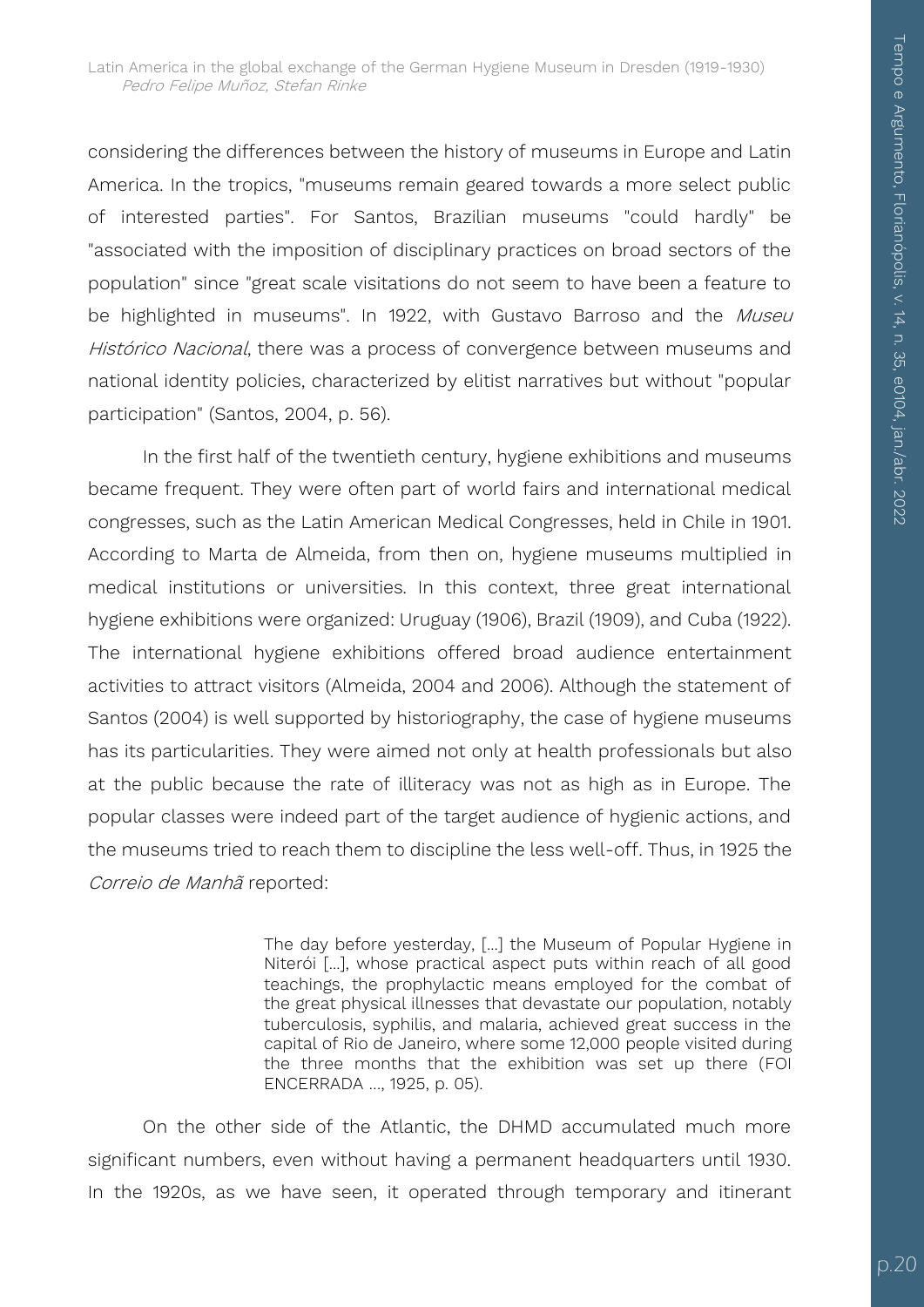exhibitions that circulated within and outside Europe. In addition, another strategy adopted by the DHDM was the sale of collections. Already between 1921 and 1922, negotiations between the German Museum of Hygiene and Brazil began. In 1921, the physician and professor Eduardo Rabello (1876-1940) received the task "from the director [of the National Department] of Public Health to organize an exhibition of this type for the Centennial, guided by the Dresden model (<sup>A</sup> Noite, 05/07/1921, p. 04). Representatives of the Brazilian government negotiated with the DHDM the purchase of collections for the International Exhibition of the Centenary of Independence of 1922.<sup>18</sup> Although the exact results of the negotiations are not known, a hygiene exhibition of the National Public Health Service was soon displayed to the Brazilian public. One of the key organizers was the eugenicist Renato Kehl (1889-1974).

In the 1920s, more physicians from Brazil visited the German Museum of Hygiene in Dresden with similar exchange objectives. In 1927, Geraldo Horácio de Paula Souza, director of the Institute of Hygiene of São Paulo, was in Dresden "to receive material from the German Museum of Hygiene for its collections."<sup>19</sup> According to Faria (2005, p. 1012), Paula Souza directed the institution between 1922 and 1951, whose history was linked to the Rockefeller Foundation.<sup>20</sup> The institution, created in 1918, was idealized as a hygiene chair at the Faculty of Medicine and Surgery of São Paulo but soon became an autonomous institute. It "played a fundamental role in the formulation of São Paulo state health policy, adopted from 1925 onwards, when health education became the cornerstone of public health policy" (Faria, 2005, p. 1013). André Mota and Lilia Schraiber (2013) highlighted not only the role played by Paula Souza to the sanitary education and public health actions in São Paulo, but also the relation of these efforts to the development of the eugenic agenda in this Brazilian state, under the discursive context of the preventive medicine. According to the authors, another key

<sup>1</sup> <sup>18</sup> Sächs. HStA Dresden, 10719/Nr. 1042.

<sup>19</sup> Ausländischer Besuch im Deutschen Hygiene-Museum, Hygienischer Wegweiser: Zentralblatt für Technik u. Methodik der hygienischen Volksbelehrung, vol. 2, n. 12, p. 344, Dec. 1927.

<sup>&</sup>lt;sup>20</sup> Faria (2015) stressed that Paula Souza played an important role for international cooperation in the field of public health. He attended to conference of United Nations' foundation and together with Szeming Sze, from China, proposed the creation of international health agency (Cueto, 2015, p. 29).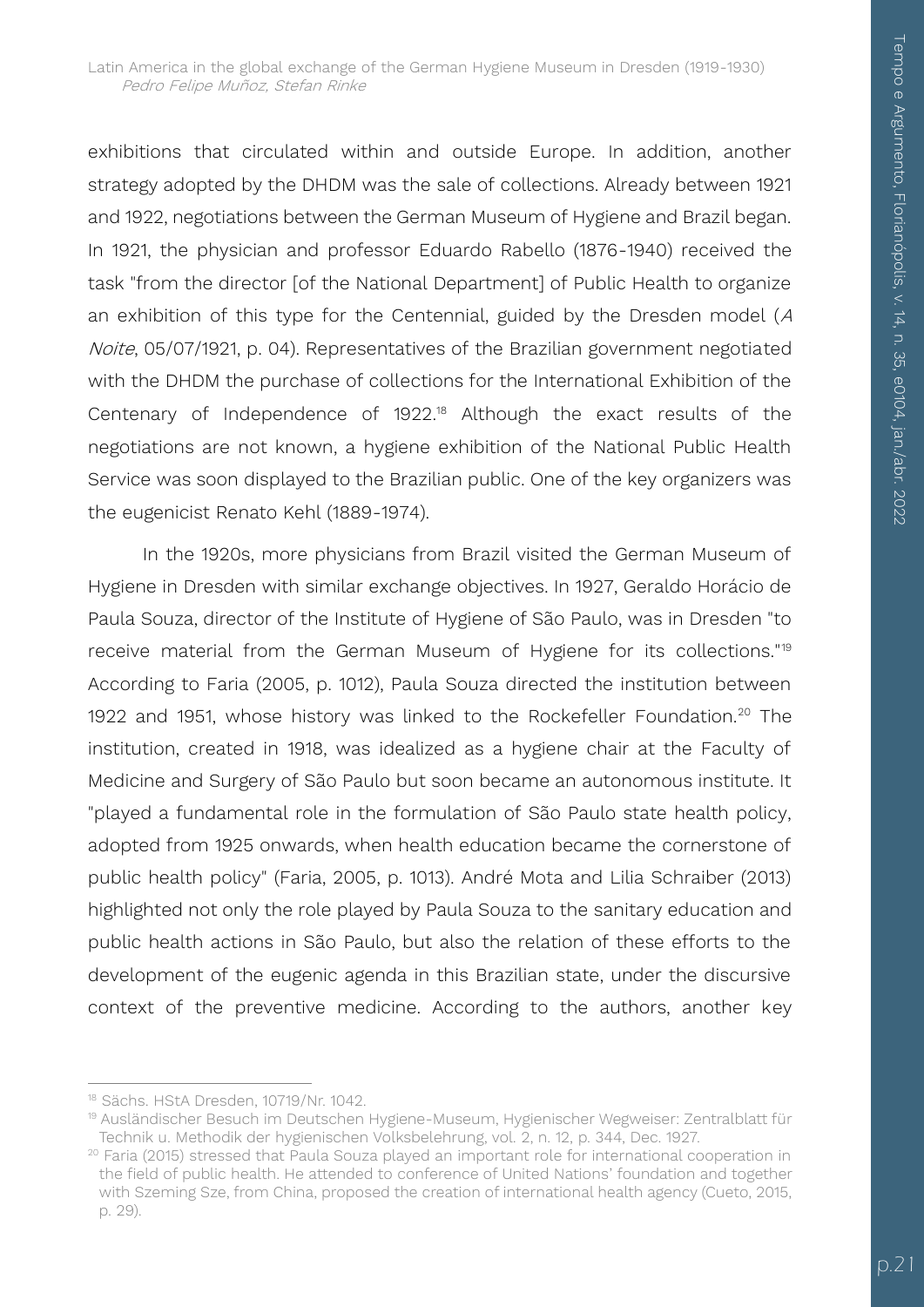physician of the local eugenics movement was Antonio Carlos Pacheco e Silva (1898-1988).

In 1928, Renato Kehl visited the DHMD during his trip to Germany, as laboratory chief and medical director of the "Chimica Industrial Bayer Meister Lucius" in Rio de Janeiro (Wegner and Souza, 2013, p. 266; Rolim and Sá, 2013, p. 175). In 1930, the scientific director of DHMD, Martin Vogel, answered a letter from Kehl:

> Have many thanks for the kind mediation with the Departamento Nacional de Saúde Pública. We have already received a large shipment of magazines, posters, etc., which are a valuable addition to our library. We will be very grateful if you will continue to give us your kind support in the future. For the addition of which I thank you, the note will appear in the number of the 'Hygienic Guide' coming out in mid-November. <sup>21</sup> (VOGEL, 1930, p. 01)

The letter demonstrates that Renato Kehl successfully established an exchange between the Dresden Museum of Hygiene and Brazil. Publications by the National Department of Public Health went to Dresden, and the periodical of the Dresden museum *Hygienischer Wegweiser* published an article with the title "Eugenics Propaganda in Brazil" (Eugenische Propaganda in Brasilien).<sup>22</sup> In 1933, Georg Seiring, president of the DHMD, summarized the exchanges with Brazil up to that point: "Material was supplied for a traveling exhibition on 'Mother and Child' (Mutter und Kind), as well as various teaching materials for universities and schools. The Rio Grande do Sul Health Inspectorate in Porto Alegre also received illustrative material" (SEIRING, 1933, p. 16).

One of the DHMD's traveling exhibitions, "Mutter und Kind", was probably sent to Recife, Pernambuco (Brazil). The physician Arthur de Sá, director of the Children's Hygiene Service of Pernambuco and a member of the Liga Pernambucana against Infant Mortality, traveled to Europe for a study trip and attended the IHA of 1930 in Dresden (DR. ARTHUR DE SÁ, 1930, p. 1). In an interview to A Província, Sá stated:

<sup>1</sup> <sup>21</sup> Letter from Martin Vogel to Renato Kehl. Dresden, 07/11/1930. Archive of the Casa de Oswaldo Cruz, Fundo Renato Kehl. Letters 1929-1932, vol. 2. BR RJCOC RK-RI-01.v. 2/ RK RI CP 010.

<sup>&</sup>lt;sup>22</sup> Eugenische Propaganda in Brasilien, Hygienischer Wegweiser: Zentralblatt für Technik u. Methodik der hygienischen Volksbelehrung, vol. 5, n. 11, p. 294-295, Nov. 1930.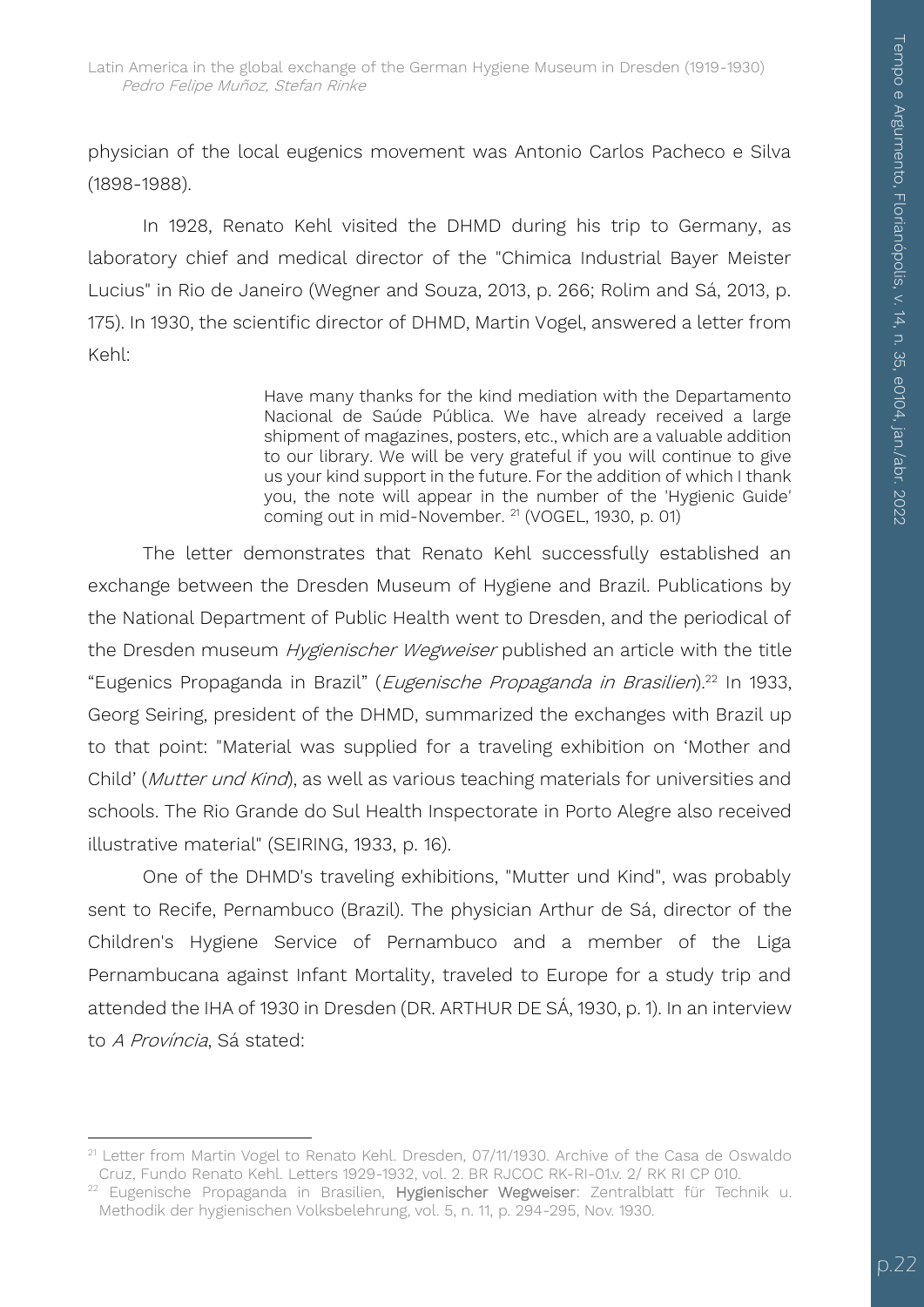Due to its grandiosity, the exhibition had exceeded my expectations. I knew from medical reading the brilliance of the earlier exhibition held in 1911, in which Brazil was represented with prominence, which did not happen now, with a sign of Brazil only appearing on a world map organized by the League of Nations, where the yellow fever countries were marked! [...] On the occasion of my visit, the director was absent, so I was received by Dr. Gehlen, his assistant, who showered me with kindness, having been impressed with the support that the government of Dr. Estácio Coimbra lends to the Pernambuco League against Infant Mortality, notably with the installation of the Infant Hygiene Museum, which will be inaugurated next October. During my stay [...] Dr. Gehlen was kind enough to put at my disposal one of his assistants, Mrs. Theodora Giorgi […]. It is impossible to describe in the limits of an interview what the international exhibition of hygiene represents and especially the German Museum of Hygiene, of which we will have a reproduction of the part referring to childhood hygiene since the Pernambuco League against Infant Mortality had acquired a copy of the referred material" (PERNAMBUCO, 1930, p. 3-4).

After the Second IHA in Dresden, the DHMD's employee, Theodora M. E. Georgi, was hired by the Child Hygiene Museum of the Pernambuco League against Infant Mortality in 1930 (NA EXPOSIÇÃO, 1930. p. 1). After the Revolution of 1930, Getúlio Vargas took over the presidency of Brazil and appointed interveners in the federal states, which subsequently caused the termination of Theodora Georgi's contract (ADMINISTRAÇÃO PÚBLICA, 1931, p. 3). However, she remained in Brazil and moved to Rio de Janeiro. On 30 December 1933, Theodora Georgi wrote a letter to Joseph Goebbels' Ministry of Propaganda, requesting support to organize a traveling hygiene exhibition of the DHMD in Rio de Janeiro to be displayed at the International Sample Fair of 1934. The request was denied.<sup>23</sup>

#### 4.2 Cuba and Argentina

 $\overline{a}$ 

The image below makes it possible to observe a panoramic photo that is part of the photo album of the 1926 International Hygiene Exhibition in Havana. In the 14 pictures taken, one can identify exhibited objects from Der Mensch, as well as a DHMD collection entitled "The Child and the Mother" (El Niño y la Madre).

<sup>&</sup>lt;sup>23</sup> Letter from Theodora Georgi to Joseph Goebbels (German Ministry of Public Enlightenment, Propaganda, and Culture). Niterói (Rio de Janeiro), 30/12/1933. PAAA, R66100, Band 2. See also Georgi's report of 11/11/1933.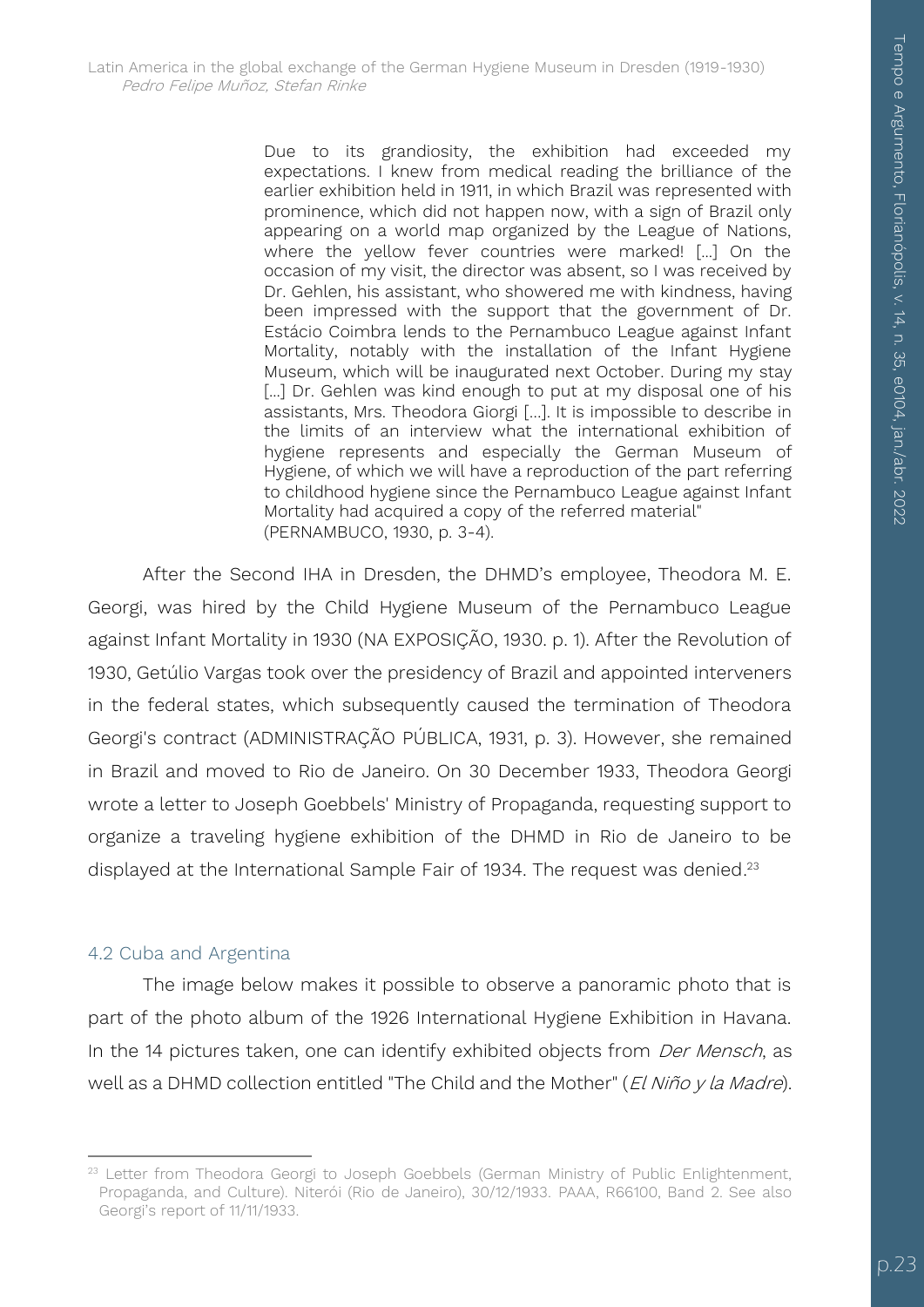Latin America in the global exchange of the German Hygiene Museum in Dresden (1919-1930) Pedro Felipe Muñoz, Stefan Rinke



Figure 1. International Hygiene Exhibition in Havana<sup>24</sup>

Source: Online collection of German Hygiene Museum. Disponível em: https://sammlung.dhmd.digital/object/1b0d8edf-0c94-4405-b8f6-e3e475c34eac

The hygiene exhibition in Cuba covers various medical and public health topics: anatomy and physiology of the different systems of the human body; diseases; and the evolutionary circle of the parasite (Plasmodium) transmitted by the malaria mosquito (Anopheles).<sup>25</sup> Furthermore, the images show that films were used, which already fulfilled important pedagogical roles in health education in the early twentieth century. Finally, it is relevant to highlight that Havana hosted an International Hygiene Exhibition in 1922 during the VI. Latin American Medical Congress. It took place at the Santa Clara Convent and had eugenics as the main subject, instead of hygiene *stricto sensu* as occurred in the previous congresses (Almeida, 2004, p. 181). Four years later, the organization of the First Pan-American Conference of Eugenics and Homiculture of 1927 began, whose results allowed the foundation of the Pan American Central Office of

 $\overline{a}$ 

<sup>&</sup>lt;sup>24</sup> Fotoalbum. Präsentation von Ausstellungs- und Lehrmaterial des Deutschen Hygiene-Museums in Havanna. Deutsches Hygiene-Museum Dresden / Sammlung, Inventarnummer 2009/1092.

<sup>25</sup> On malaria in Latin America, see: Cueto and Palmer (2016) e McLeod (2010).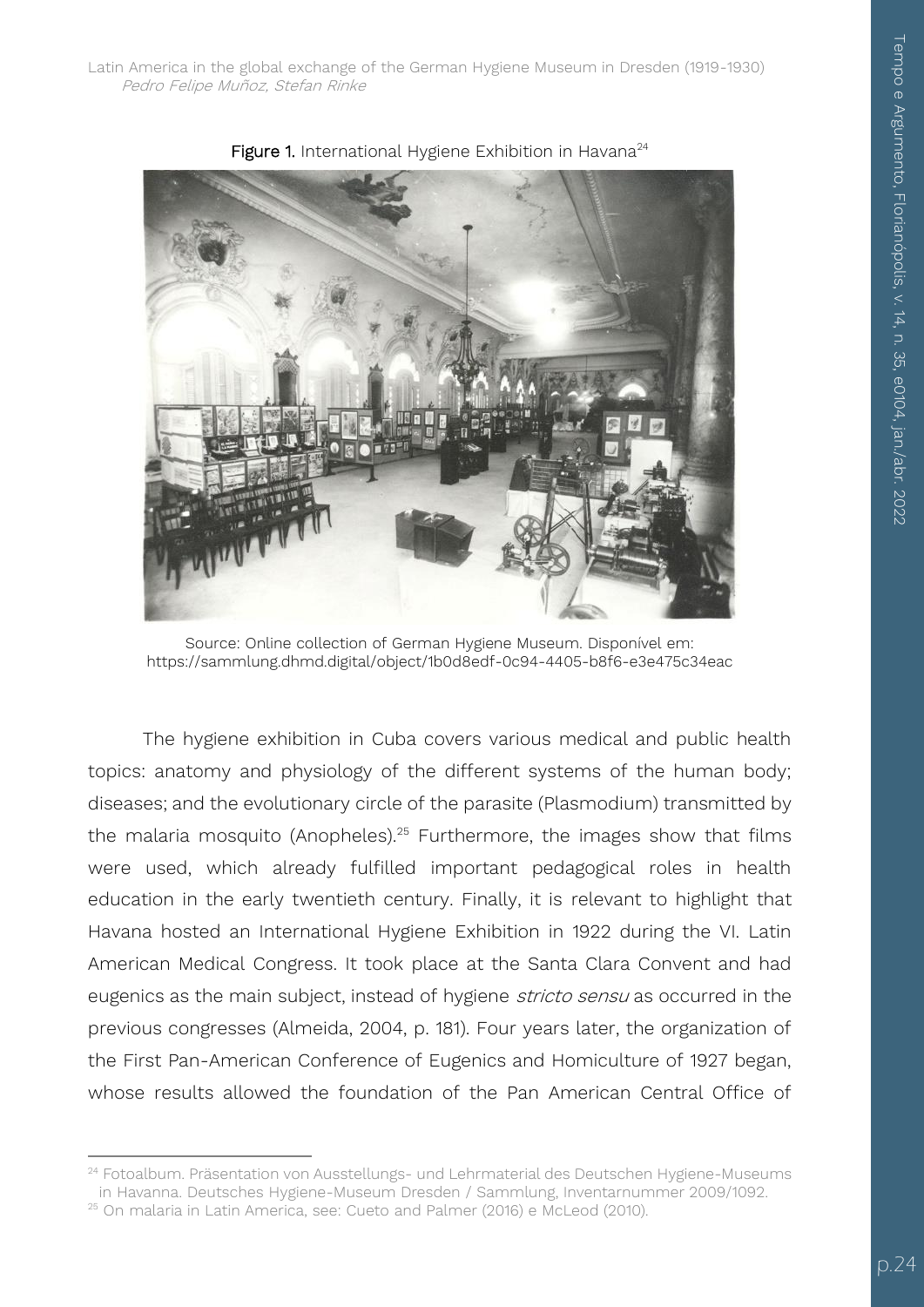Eugenics and Homiculture. Since Domingos F. Ramos, inspired by French puericulture, created homiculture in 1910 and the first publication about eugenics in 1913 in the magazine *Cuba Contemporánea*, many eugenic ideas on immigration, race, childhood, and prenatal care circulated in Cuba, including the negative eugenics, inspired by the sterilization laws in the United States, and the whitening of Cuban people (González and Peláez, 1999, p. 09-18).<sup>26</sup>

However, besides the section  $El Niño y la Madre$ , the exhibition of 1926 seemed to be more concentrated on public health.<sup>27</sup> On the exchanges with Cuba, Seiring recorded in 1933 that: "A small complete hygiene museum could be delivered to Havana, for which 83,000 Reich marks were paid" (SEIRING, 1933, p. 16). The United States mediated the sale to Cuba:

> "The League of Nations was the first to use the possibility of obtaining teaching materials for permanent use when it had the German Hygiene Museum set up permanent museums for teaching the medical profession in Warsaw, Krakow, and Moscow. [From] the United States followed a small museum for Cuba and Havana and Argentina with a museum for Buenos Aires."<sup>28</sup> (SEIRING, 1927, p. 04)

Apart from Havana, the DHMD was in contact with Argentine authorities in Buenos Aires. In 1922, the DHMD denied a request made by Argentina: "the connection with Buenos Aires is established; before the next year an exhibition is not possible. There is a desire in Argentina to combine the exhibition with exhibitions of German chemical-pharmaceutical products."<sup>29</sup> Two years later, there was a successful negotiation for purchasing collections by the Argentinian Social Museum with the German Hygiene Museum in Dresden. Such talks began before the First World War and were only concluded between 1922 and 1924 (Becerra, 2009, p. 227-230).

In 1912, the Argentine Social Museum created a general agency in Europe, with a seat in Berlin. Gustavo Niederlein held the position. In a letter of 1914, he

 $27$  Apart from the photo album, there is little information about the exhibition of 1926 in Havana.

<sup>1</sup> <sup>26</sup> About the Cuban eugenics movement see also Schell (2010).

<sup>&</sup>lt;sup>28</sup> Draft written by Georg Seiring to the Budget Committee of the German Parliament (Haushaltsausschuss des Reichstages). Dresden, 29/03/1927. 5 p. Document attached to a letter from Georg Seiring to Dr. Wilisch (Ministerialrat). Dresden, 30/03/1927. Sächs. HStA Dresden, 10717/Nr. 8592.

<sup>29</sup> Sächs. HStA Dresden, 10719/Nr. 1042.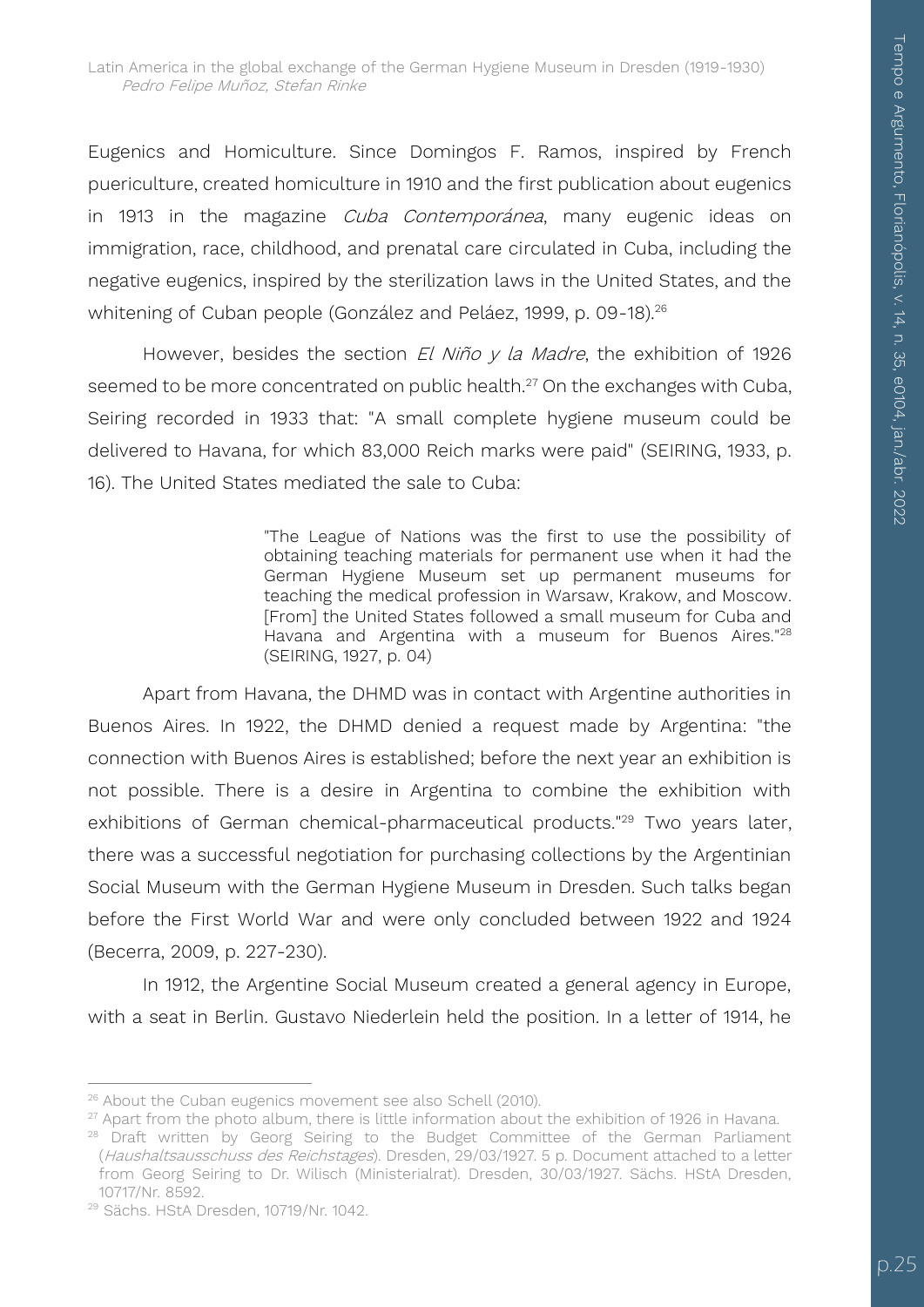recorded: "From Mr. Lingner I also hope to acquire certain mannequins or wax figures which he has made for his Museum of Hygiene, thus satisfying the great wishes of our distinguished secretary-general, Eng. Tomás Amadeo."<sup>30</sup> In 1922, the institution's periodical reported "the state of the works and materials that are being prepared, especially in Germany, for the Social Economy Exhibition, to be held in 1924. The Museum of Hygiene in Dresden, the Social Museum in Charlottenburg, and several German worker museums are collaborating with this work."<sup>31</sup> The International Congress of Social Economics was held in Buenos Aires between October and November 1924, with Dr. Robert Lehman-Nitsche as a delegate of the Hamburg Ibero-American Institute, representing Germany.<sup>32</sup>

In 1924, the year in which the negotiation with the Argentine Social Museum was completed, Martin Vogel, scientific director of the DHMD, took the Argentine case to highlight the influence of the United States in South America in matters of hygiene:

> "From the United States, hygienic propaganda is carried mainly to South America. In Buenos Aires, for example, poster campaigns have been organized against typhoid, tuberculosis, and syphilis. Their effect is reported to have suffered from a large number of illiterates - and this brings us back to our earlier considerations about the connection between general education and hygienic education [...]." <sup>33</sup> (VOGEL, 1925, p. 79)

In 1927, the Argentine Legation in Germany forwarded a new request asking the German Museum of Hygiene to contribute for the installation of the Municipal Museum of Hygiene in Buenos Aires, directed by Dr. Emilio R. Conti, with the donation of its collections. The museum, which had not yet been opened to the public, intended to teach about hygiene, including for children. Among the diseases addressed for prophylactic purposes were tuberculosis, alcoholism, and venereal diseases.<sup>34</sup> The negotiations included a letter from Seiring dated 22

 $\overline{a}$ <sup>30</sup> Letter from Gustavo Niederlein to the President of the Museo Social Argentino. Berlin, 7 February 1914. In Cronica y Archivo: Nuestra Agencia General en Europa, La correspondencia del Sr. Boletín del Museo Social Argentino, III (34), p. 467, 1914.

<sup>&</sup>lt;sup>31</sup> Actividad del Museo Social Argentino. *Boletin del Museo Social Argentino*, XI (17), p. 80, 1922.

<sup>32</sup> Congreso Internacional de Economía Social. Boletin del Museo Social Argentino, XIII (39), p. 149, 1924

<sup>33</sup> Vogel, Hygienische Volksbildung, 79

<sup>&</sup>lt;sup>34</sup> Letter from the German Legation in Buenos Aires to the *Auswärtiges Amt*. Buenos Aires, 10/02/1928. PAAA R66111. Band 2.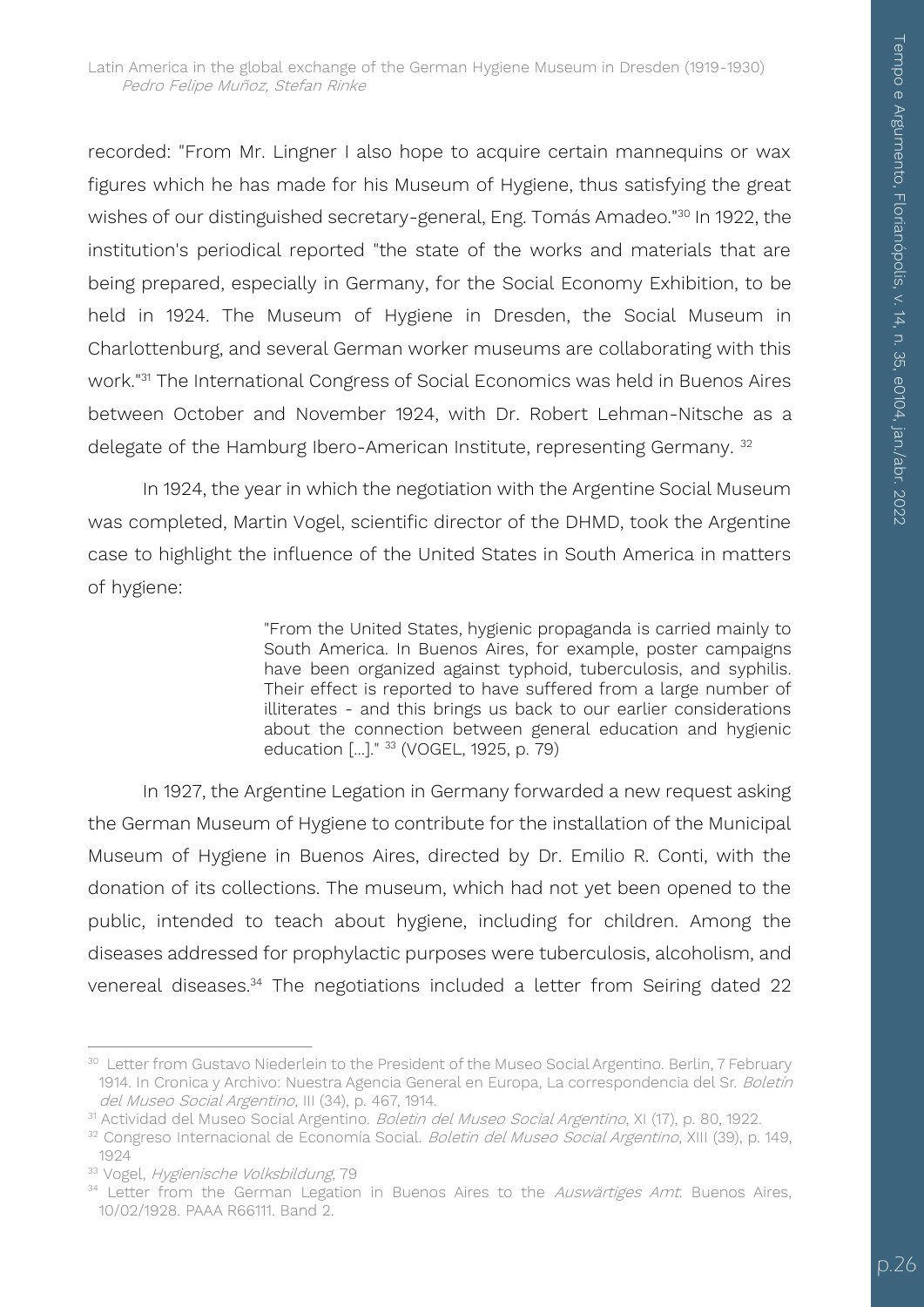November 1927 to the Ministry of the Interior, where he calculated the costs to produce the collections ("RM 15.000") and requested the refund from the German Government<sup>35</sup>

In Argentina, tuberculosis was one of the great concerns of medical and public authorities during the first half of the 20th century, as one of the most significant causes of death in Buenos Aires. In 1901, Emilio Conti, his wife, and other physicians founded the Argentinean League against Tuberculosis, in the context of the different understandings of preventive medicine (Oliva, 2006).<sup>36</sup> Since the 19th century, the pathogen (Koch's bacilli) and the transmission process were known. However, the stigmatization did not stop. In dialogue with Sontag (2007), Diego Armus (2002) stresses that tuberculosis and prostitution were synonyms of unregulated life and immorality. Associating the illness with women, female expressions such as tísica, costurerita, or milonguitas became common in suburb life narratives and the cabaret of the city's center.

In 1927, Dr. Pilades O. Dezeo presented a paper published in the "First National Conference of Hygiene Professors", held in Cordoba, between 07-10 October. The DHDM translated and published it in *Hygienischer Wegweiser* (DEZEO, 1930). Dezeo advocated that Argentine hygiene teachers should adopt the recommendations of the Hygiene Section of the League of Nations and the teaching methods used in Europe. In addition, he stated that he had been to Europe and negotiated the purchase of teaching materials:

> "We were able to select most of them during our stay in France, Germany, and Italy in 1925 and 1926 and to purchase them at very reasonable prices. Today we have a collection of more than four thousand slides, wax, plaster, and wooden models, numerous wall charts, and more than fifty films in the field of hygienic propaganda. [...] We have made these trips either on our own initiative (Carbonell, Rodriguez) or as participants in the exchange of sanitary officials organized by the League of Nations, as was done in 1925 by Deputy Professor Dr. Alberto Zwanck, who is also now again on a second trip to participate in the special courses held in Germany." (DEZEO, 1930, p. 268-269)

<sup>1</sup> <sup>35</sup> Letter From Georg Seiring to the Reichsministerium des Innern. Dresden, 22/11/1927. PAAA R66110. Band 1.

<sup>&</sup>lt;sup>36</sup> For Oliva (2006), only socialists and anarchists defended sanitary education associated with changes in the work classes' life conditions.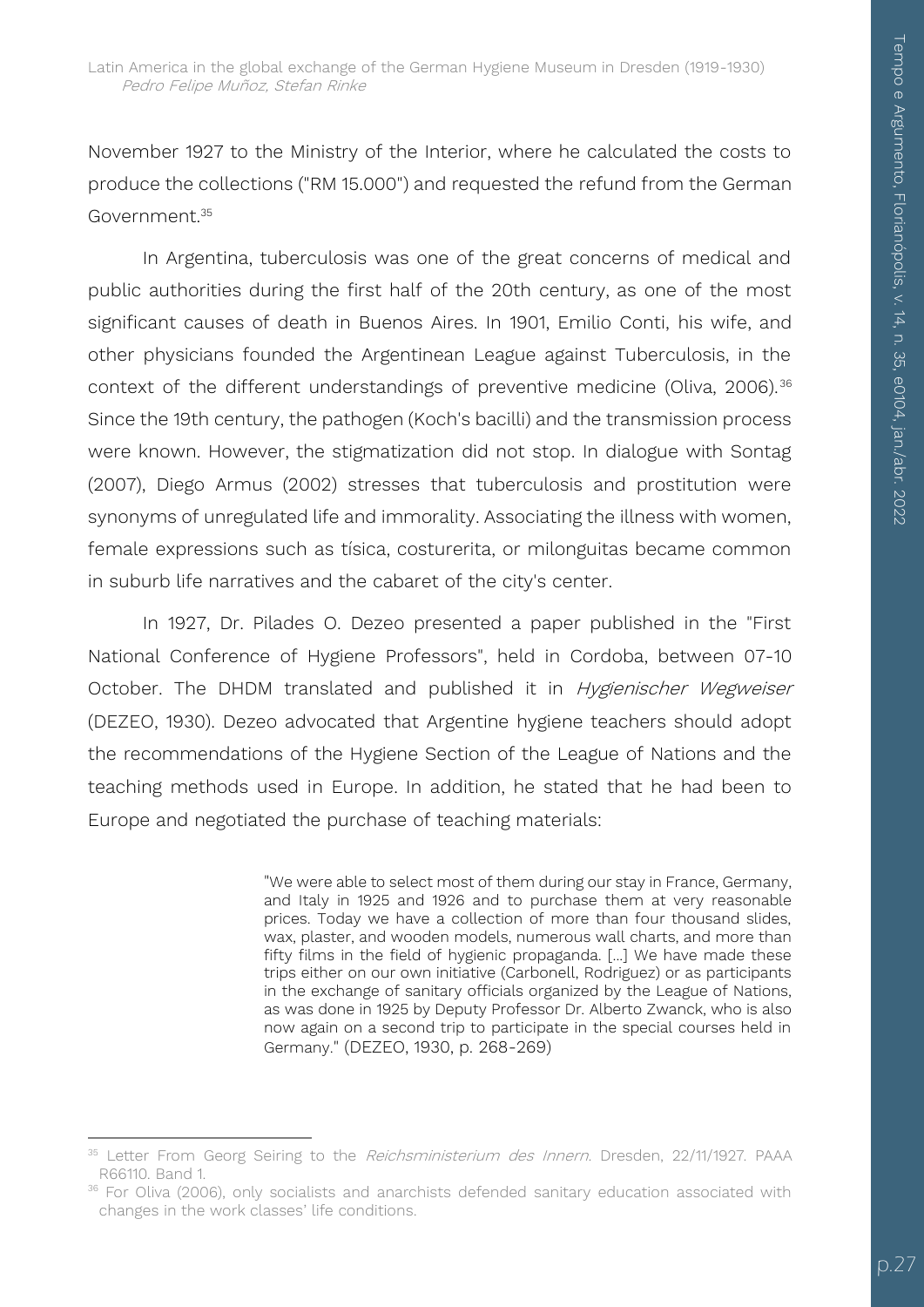Latin America in the global exchange of the German Hygiene Museum in Dresden (1919-1930) Pedro Felipe Muñoz, Stefan Rinke

Although Dezeo does not directly mention the German Hygiene Museum, the city of Dresden was part of personal and institutional itineraries of Latin American doctors and health professionals in Germany. The Ibero-American Institute in Hamburg contributed to organizing trips of Latin American doctors and scientists to Germany during the Weimar Republic. In 1927, the psychiatrist and eugenicist Wilhelm Weygandt (1870-1939) took over the presidency of the Argentine section of the institute. $37$  He organized the visit of a large delegation of Argentine physicians to Germany (Muñoz, 2018, p. 202). After this, two more trips were organized. In 1927, Professor Dr. Beruti (organized by the Deutsch-Argentinischer Centralverband) visited Germany. Between December 1928 and March 1929, a delegation of Argentinian scientists traveled to Germany, supported by the *Norddeutscher Lloyd Agentur Berlin G.m.b.H.*38 The city of Dresden was on the itinerary for both. A third trip took place around the end of 1929 and 1930 when the DHMD's building was already completed. A Delegation of 50 Argentinian physicians and dentists arrived there on 22 January [1930].<sup>39</sup>

DHMD was not only responsible for the creation, sale, and donation of collections for museums and hygiene exhibitions but was also accountable for supplying educational institutions with visual and didactic materials to teach hygiene at universities. Sering summarized in his 1933 report exchange with Argentina: "some smaller hygiene museums were supplied to the army administration and the city of Buenos Aires. In addition, the teaching material could be sold in Argentina on a large scale" (SEIRING, 1933, p. 16).

#### 4.3 Chile and *Der Mensch's* Latin American travel plan

In 1928, the German Museum of Hygiene decided to donate collections to the Chilean government through the Chilean consul in Dresden. The collection included four objects created by Spalteholz and collections on anatomy, nutrition, physical exercise, and diseases like tuberculosis, alcoholism, childhood,

1

<sup>&</sup>lt;sup>37</sup> Letter from Rudolf Grossmann to Robert Lehman-Nitsche. Hamburg, 20/10/1926. Archiv des Ibero-Amerikanischen Instituts, N-0070 b 281 (Nachlass Lehmann-Nitsche).

<sup>38</sup> PAAA R65668, Band 1.

<sup>39</sup> Internationale Hygiene-Ausstellung 1930: Offizielle Ausstellungszeitung. No. 1, p. 5, 15 feb. 1930. DHMD Bibliothek, Hyg. A II D 517. See also Muñoz (2022).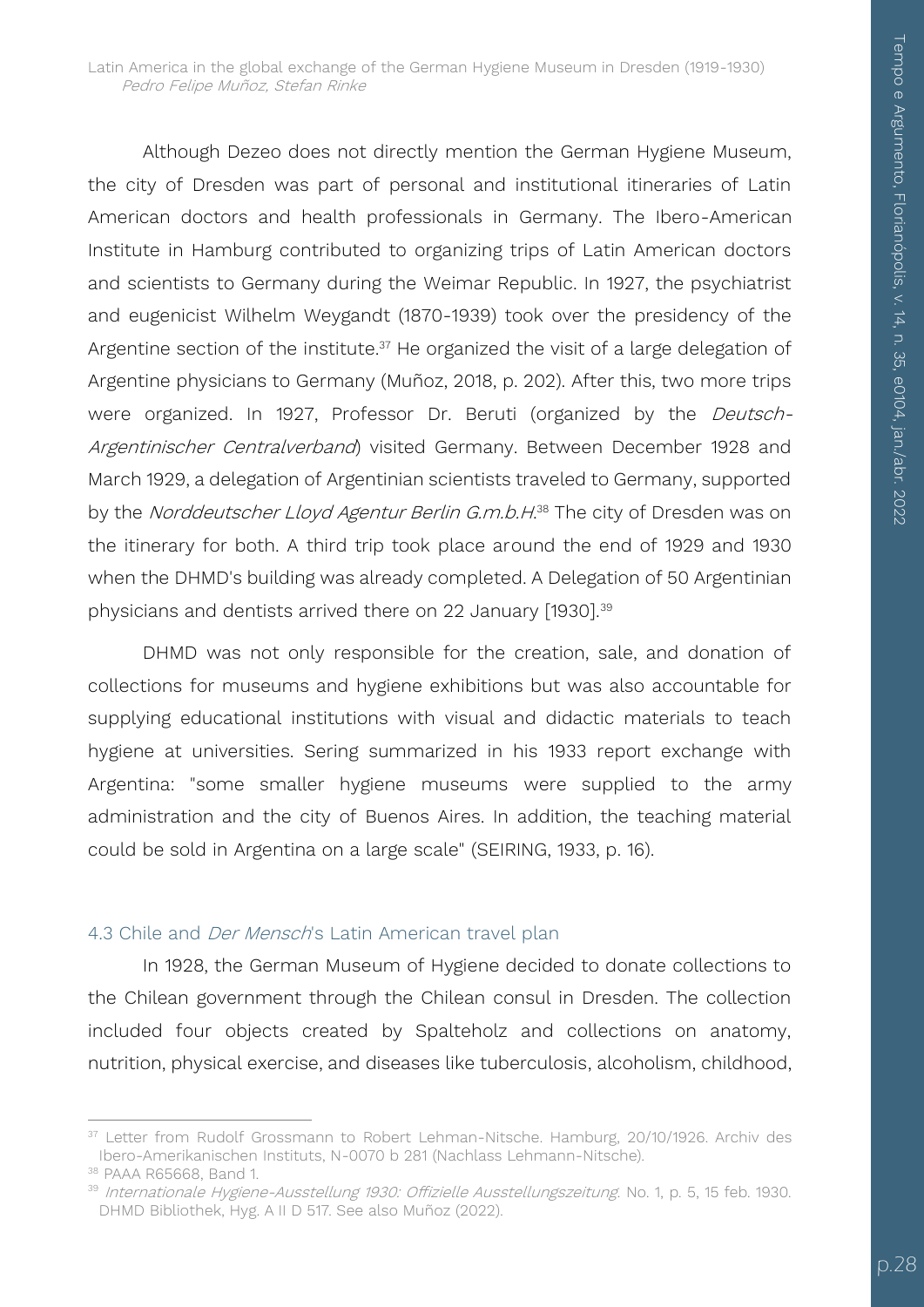and sexual disorders.<sup>40</sup> According to Seiring, the collections were obtained by Chile's General Directorate of Public Health (SEIRING, 1933, p. 16). In Santiago, one of the likely destinations was the Bacteriological Institute of Chile, under the direction of Austrian doctor Rudolf Kraus between 1929 and 1932. According to Cavalcanti, Kraus had been in contact with the Health Committee of the League of Nations since 1929 in order to organize an International Hygiene Exhibition in Chile in 1931. For this exhibition, Kraus was in contact with the German Museum of Hygiene (Cavalcanti, 2013, p. 221).

In 1928, Seiring was involved in at least three negotiations with Latin American countries. After the exhibition of the "Woman and Child" exhibition in Vienna, the second vice-president of the Austro-Argentinian Society, Rudolf Kraus requested the "Human Beings and Animals" (Mensch und Tier) exhibition to be held in Buenos Aires in September 1929. Seiring, however, refused it.<sup>41</sup> Secondly, Seiring negotiated the cost of sending the "Woman and Child" exhibition to Valparaiso, Chile.<sup>42</sup> Third, the German Hygiene Exhibition's most audacious project for Latin America began: a travel itinerary to exhibit *Der Mensch* in Central and South America, 22 cities in Hispanic America, and 12 cities in Brazil. <sup>43</sup>

German legations in Latin America reacted ambivalently to the ambitious plan. In Guatemala, the German Minister Plenipotentiary pointed out that Central America has few educated people with sufficient interest to justify Der Mensch's arrival. In other words, he thought it might be a waste of money or probably a failure, so he did not consider it advisable to send *Der Mensch* there.<sup>44</sup> The German minister's plenipotentiary in Caracas listed many possible difficulties for the project: climate, distance, duration, transport, and costs. According to him,

j <sup>40</sup> Letter from Luis del Porto-Seguro (Minister Plenipotentiary of the Chilean Legation in Berlin) to the Ministry of Foreign Affairs in Santiago de Chile. Berlin, 13/12/1928. Archivo Nacional de Chile, MREL 2680. See also: Das Deutsche Hygiene-Museum in Chile. Hygienischer Wegweiser: Zentralblatt für Technik u. Methodik der hygienischen Volksbelehrung, vol. 4, n. 9-10, p. 246, Sep.- Okt. 1929; and Sächs. HStA Dresden, 10717/Nr. 8592..

<sup>&</sup>lt;sup>41</sup> Letter from Georg Seiring to Auswärtiges Amt. Dresden, 19/05/1928. PAAA R66111.

<sup>42</sup> Letter from Georg Seiring to Soehring, German Consul General in Valparaiso. Dresden, 07/11/1928. PAAA R66111. About the relations between gender, health, and puericulture in Chile, see Orellana (2016).

<sup>43</sup> Letter from Georg Seiring to the Reichsministerium des Innern. Dresden, 25/04/1928. PAAA R66111.

<sup>&</sup>lt;sup>44</sup> Letter from the German Legation in Guatemala to the *Auswärtiges Amt*. Guatemala, 12/06/1928. PAAA R66111.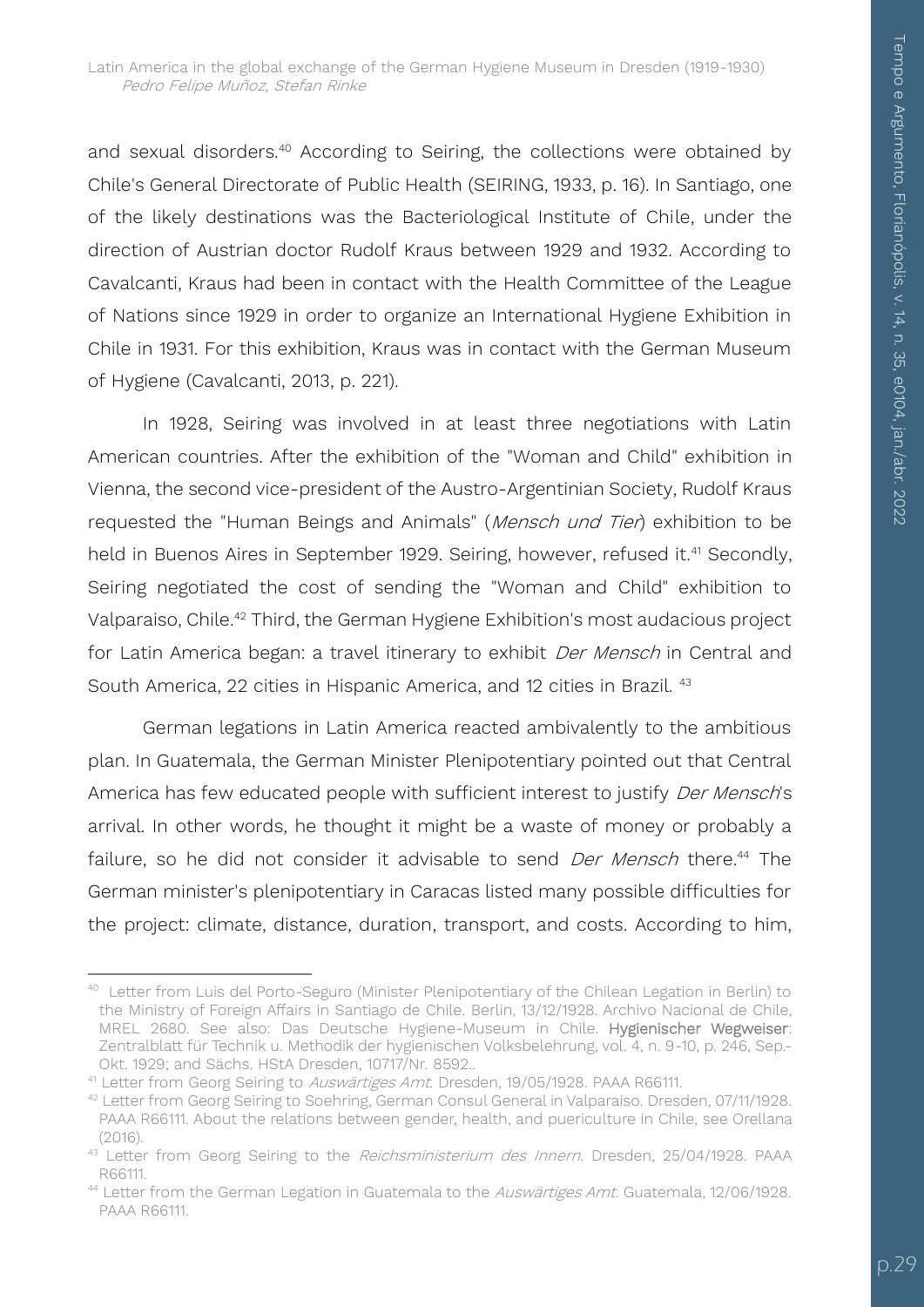the collection would take a year and a half to cross from Buenos Aires to Venezuela in South America alone, if the show had been shown in all the cities mentioned in the travel itinerary. He also suggested that the show be held only in Argentina, Uruguay, Paraguay, and Chile. After that, another exhibition for the other countries should be organized.<sup>45</sup> In addition, many German diplomats complained about the local government's refusal to offer financial support, as in the case of Brazil<sup>46</sup> and Argentina.<sup>47</sup>

Finally, after eight months of negotiations, Seiring canceled the plan, realizing that the *Der Mensch* collection would not return in time for the Second International Hygiene Exhibition in Dresden 1930. <sup>48</sup>As we have seen, the inauguration of the permanent building of the DHMD was planned in conjunction with the Second International Hygiene Exhibition in Dresden in 1930, to which Brazil, Argentina, Chile, and Mexico were invited. The Brazilian government, however, canceled its participation.<sup>49</sup>

Obviously, in the first half of the twentieth century, not all Latin American countries were in the same position to consume the cultural products related to a public health museum. In this region, regional socio-economic differences also explain why relations to the German Hygiene Museum were concentrated in the large urban conglomerations, such as Havana in the Caribbean and Buenos Aires, Rio de Janeiro, and Santiago de Chile in South America. Contrary to Germany, where the Hygiene Museum reached the small villages and countryside by sending out a car called the *Healthmobile* (Candelli, 2016, p. 69), smaller cities and rural areas of Latin America were concerned with rural prophylaxis actions local governments and Rockefeller's sanitary campaigns.

The second aspect is Seiring's ignorance about Latin America. A touring exhibition was planned to circulate throughout Central and South America in

1

<sup>45</sup> Letter from the German Legation in Caracas to the Auswärtiges Amt. Caracas, 13/06/1928. PAAA R66111.

<sup>&</sup>lt;sup>46</sup> Letter from the German Legation in Rio de Janeiro Auswärtiges Amt. Rio de Janeiro, 31/10/1928. PAAA R66111.

<sup>&</sup>lt;sup>47</sup> Letter from the German Legation in Argentin to Auswärtiges Amt. Buenos Aires, 05/07/1928. PAAA R66111

<sup>48</sup> Offício de Georg Seiring ao Reichsministerium des Innern. Dresden, 14/01/1929. PAAA R66111

<sup>49</sup> Letter from the Secretariat of State for Foreign Affairs to Adalberto Guerra Duval (Minister plenipotentiary of the Legation of Brazil in Berlin. Rio de Janeiro, March 10, 1930. Itamaraty's Historical Archive (ERERIO). ERERIO 203/2/9.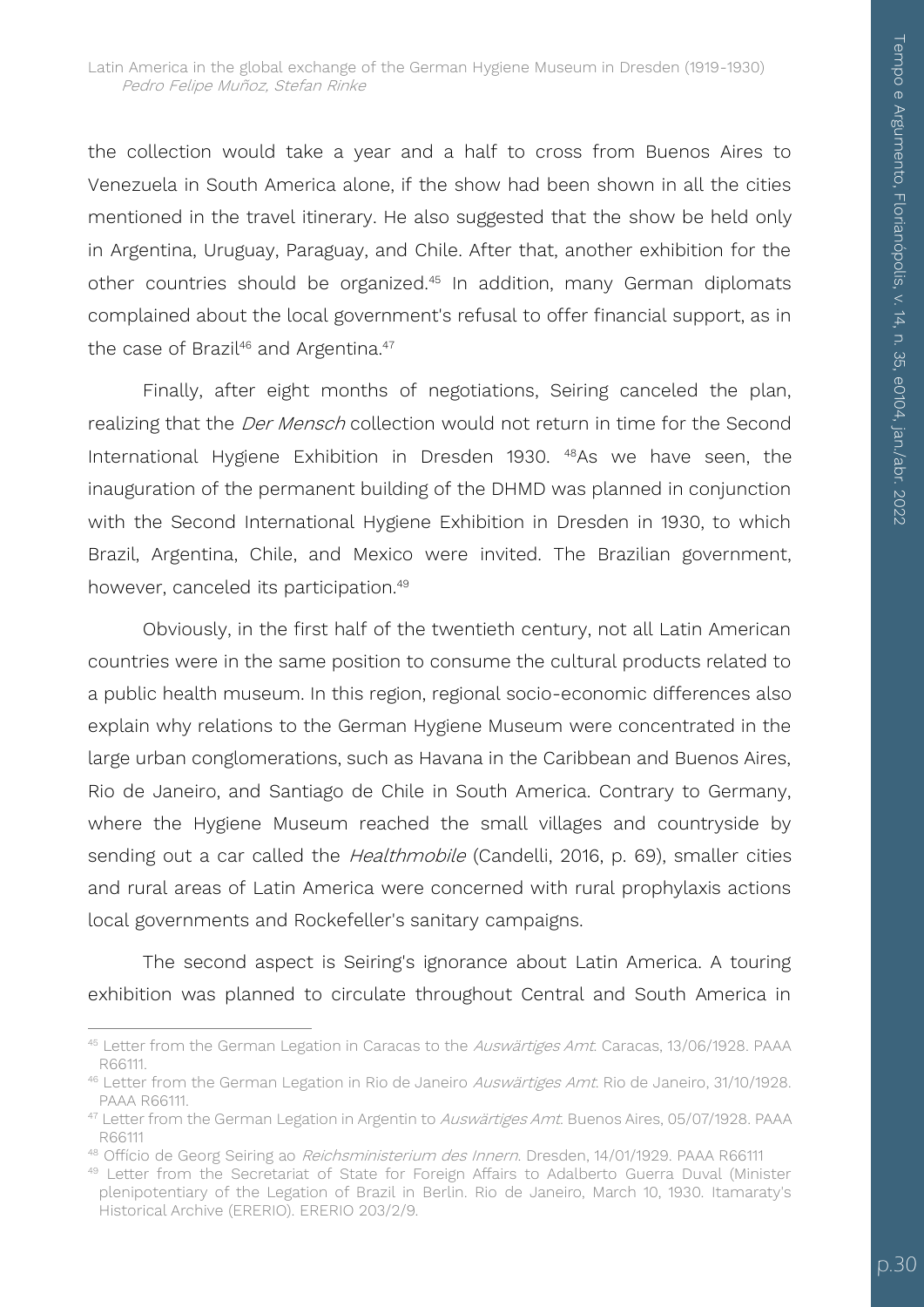approximately one year, without measuring the geography and transportation logistics. Of course, Seiring's continental touring exhibition standard was Europe, with better infrastructure to transport the collection safely and quickly. However, the frustrated plans to exhibit Der Mensch in Latin America did not interrupt the museum's exchange with the region.

DHMD's exchanges with Latin America intersected with German scientific networks in the region. As in the case of the Auswärtiges Amt itself, DHMD also relied on the support of Germanophiles and intellectuals sympathetic to Germany to realize its interests in the region and, at the same time, contribute to Germany's Auswärtige Kulturpolitik and transatlantic cultural propaganda. Through Latin American intellectuals - but not only because of them - the German Hygiene Museum was in contact with Latin American countries almost continuously during the Weimar Republic. The frequency of the exchanges with South American countries left traces of an intensive network in which the DHMD was involved.

#### Conclusion

As part of its transnational cultural work, the German Museum of Hygiene in Dresden interacted with the efforts of Latin American countries and scientific institutions to promote hygiene and sanitary education among their local populations, using objects, collections, and exhibitions produced in Dresden. Behind the internationalism of the period and the cultural activities of the Dresden Hygiene Museum itself, there was a nationalist agenda associated with Germany's foreign cultural policy. The museum thus served as an instrument for the strategic propaganda actions of German diplomacy towards Latin American countries, targeting political, commercial, and economic interests. The German Ministry of Foreign Affairs took an active role in shipping collections from the Dresden Museum of Hygiene to Latin America. Georg Seiring collaborated closely with the diplomats not only because of financial interests in the museum's permanent building. The exchange of the DHMD included Latin America to become the museum a global institution. As a result, the DHMD's history integrated the international networks of public health, which included institutions like the Rockefeller Foundation, Pasteur Institutes, and the LNHO. As we stated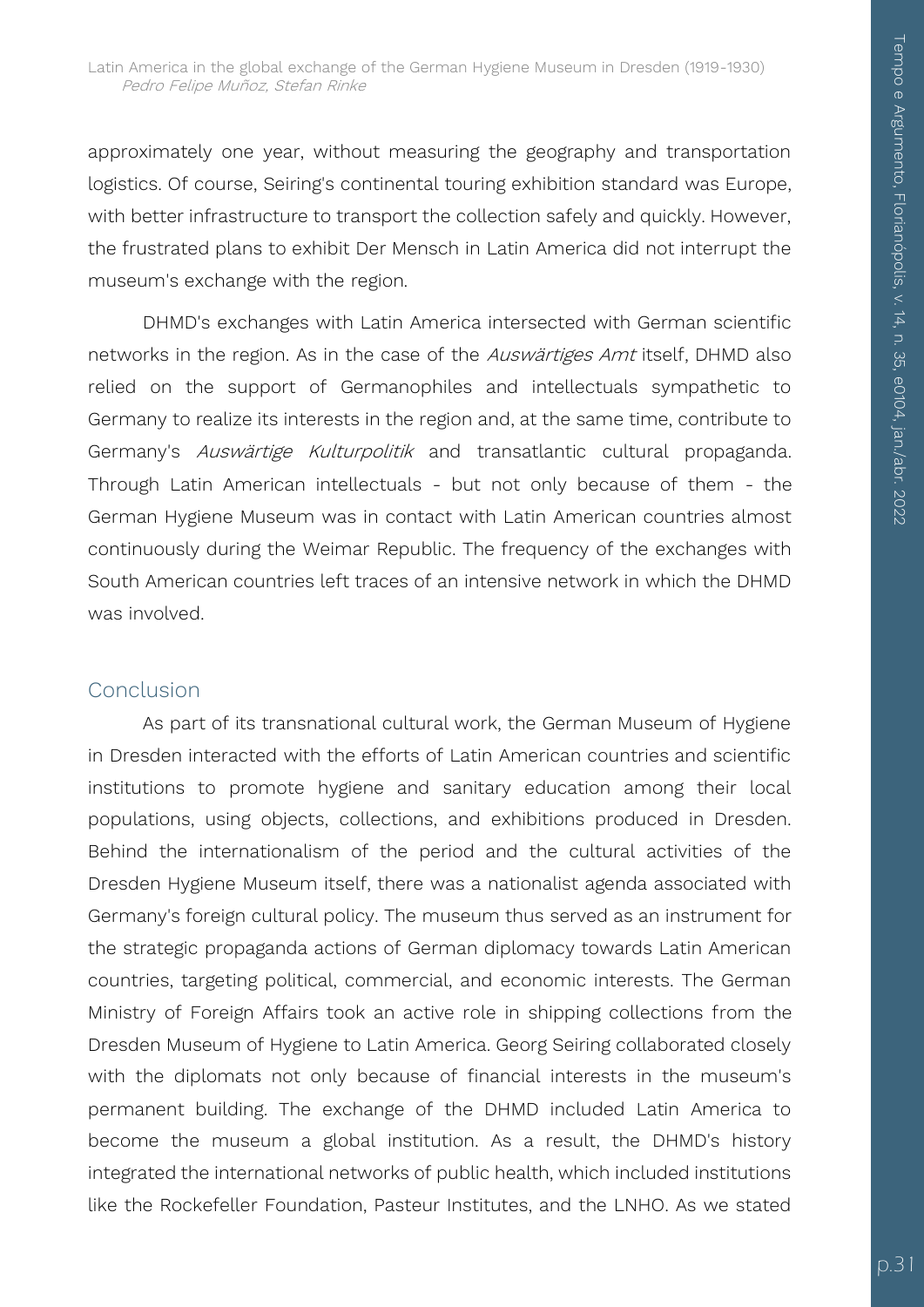throughout this article, Internationalism and nationalism walked together. Finally, the DHMD shows us museums beyond the cultural and pedagogical dimensions.

On Latin American side, we analyzed the history of local hygiene agendas in comparison to European discourses on the subject. Through the exchanges with DHMD, we also examined some actions on health education and the constitution of museological projects in the field of public health, focusing on Brazil, Argentina, Chile, and Cuba during the 1920s. In this context, Latin American scientists made great efforts to internationalize its activities and the national science, trough Latin American and International Congresses, supranational institutions (like League of Nations) and international institutions of public health. Behind the discourses of modernization and international cooperation, one can also find nationalist and racists discourse, as part of the process of biologizing of science, that included the growth of local eugenics movements and the interest of racial hygiene exhibitions of the DHMD – a topic that we need to analyze more deeply in further publication, focusing above all on the 1930s.

#### References

ADMINISTRAÇÃO PÚBLICA: Interventoria Federal. Diário de Pernambuco, Recife, ano 106, n. 234, p. 03, 14 out 1931.

ALBERTI, Samuel J. M. Objects and the Museum. Isis, vol. 96, n. 4, p. 559-571, 2005.

ALMEIDA, Marta de. Circuito aberto: ideias e intercâmbios médico-científicos na América Latina nos primórdios do século XX. História, Ciências, Saúde-Manguinhos, vol. 13, n. 3, p. 733-757, 2006.

ALMEIDA, Marta de. Das Cordilheiras dos Andes à Isla de Cuba, passando pelo Brasil: os congressos médicos latino-americanos e brasileiros (1888-1929). Tese de Doutorado em História, São Paulo, Universiade de São Paulo, 2004.

ANDERSON, Benedict. Comunidades Imaginadas. São Paulo: Companhia das Letras, 2008.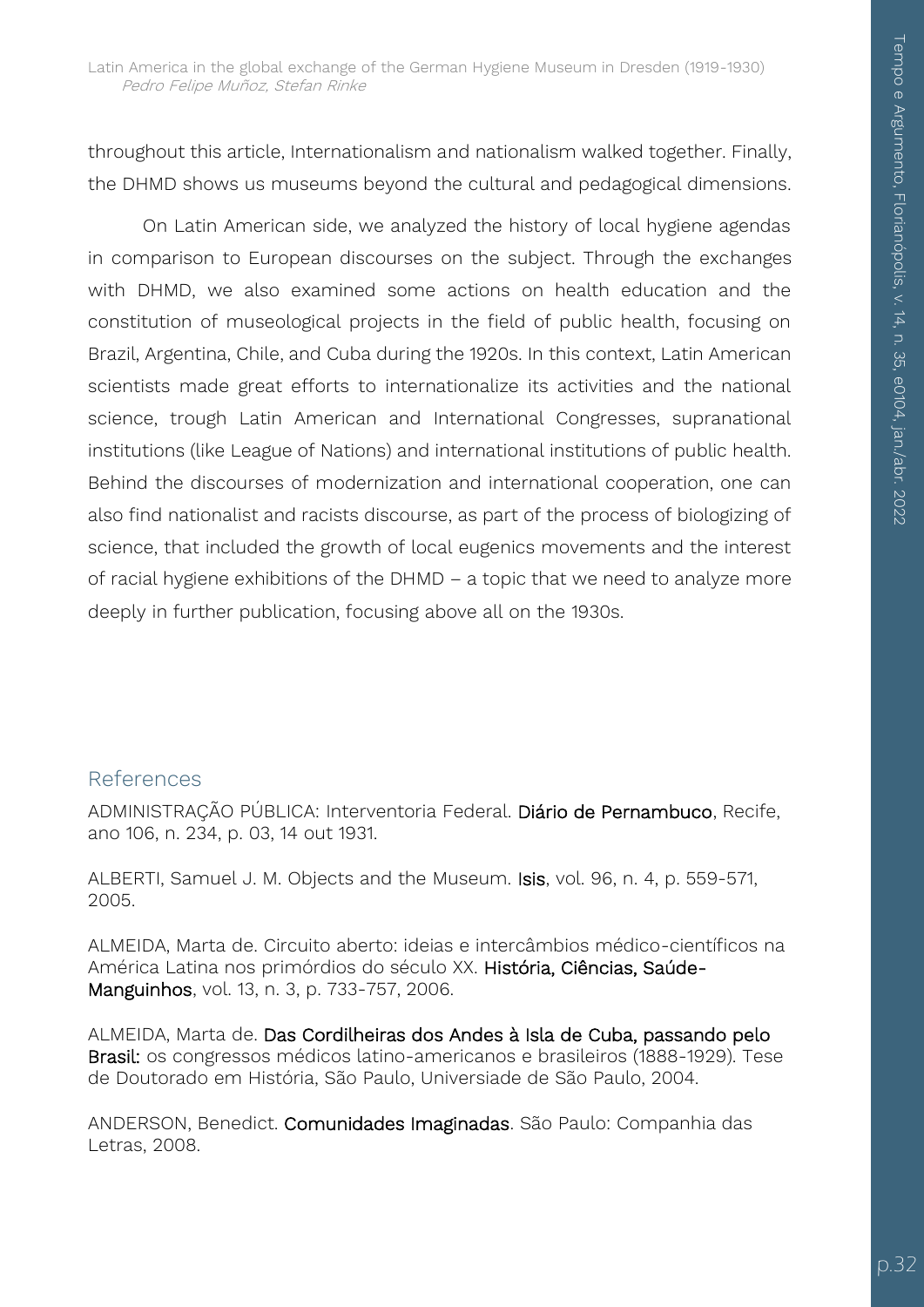ARMUS, Diego. El viaje al centro: tísicas, costureritas y milonguitas en Buenos Aires (1910-1940). In: ARMUS, Diego (Ed.). Entre médicos y curanderos: cultura, historia y enfermedad en la América Latina moderna. Buenos Aires: Grupo Editorial Norma, 2002. p. 221-258.

BALLESTERO, Diego; SARDI, Marina Laura. Enseñanza de la Antropología física en la Argentina de comienzos de siglo XX: Robert Lehmann-Nitsche y la formación de discípulos. Revista del Museo de Antropología, vol. 9, n. 1, p. 107- 120, 2016.

BECERRA, Malena. La economía social argentina en las exposiciones internacionales. La Exhibición del Museo Social Argentino en la Exposición Universal e Industrial de Gande (1913). In: DI LISCIA, Maria S. and LLUCH, Andrea (Eds.). Argentina en exposición: ferias y exhibiciones durante los siglos XIX y XX. Sevilla: Consejo Superior de Investigaciones Científicas, 2009. p. 209-237.

BIRMAN, Joel. A biopolítica na genealogia da psicanálise: da salvação à cura. História, Ciências, Saúde-Manguinhos, vol. 14, n. 2, p. 529-548, 2007.

BRAGHINI, Katya Mitsuko Zuquim. Juno, a mulher transparente de Dresden. A história de um modelo anatômico feminino. Revista Brasileira de História da Educação, 18 (e20), 1-22, 2018.

BRECHT, Christine; NIKOLOW, Sybilla. Displaying the invisible: Volkskrankheiten on exhibition in imperial Germany. Studies in History and Philosophy of Biological and Biomedical Sciences, vol. 31, n. 4, p. 511-530, 2000.

BÜCHI, Walter A. Karl August Lingner als Aktivist der Hygiene-Bewegung. Dresdner Hefte, 29. Jahrgang, vol. 108, n. 4, p. 04-15, 2011.

BUDDE, Gunilla, CONRAD, Sebastian and JANZ, Oliver. Vorwort. In: BUDDE, Gunilla, CONRAD, Sebastian and JANZ, Oliver (Eds.). Transnationale Geschichte: Themen, Tendenzen und Theorien. Göttingen: Vandenhoeck & Ruprecht, 2010.

CANADELLI, Elena. The diffusion of a museum exhibit: the case of the transparent man. In: PANEBIANCO, Fabrizio; SERRELLI Emanuelle (Eds.). Understanding Cultural Traits: a multidisciplinary perspective on cultural diversity. Springer Cham: Heildelberg/New York/London, 2016. p. 61-80.

CAVALCANTI, Juliana Manzoni. A Trajetória Científica de Rudolf Kraus (1894- 1932) entre Europa e América do Sul: Elaboração, produção e circulação de produtos biológicos. Tese de Doutorado em História das Ciências e da Saúde, Rio de Janeiro, Casa de Oswaldo Cruz, Fundação Oswaldo Cruz, 2013.

CEJUDO, María Rosa Gudiño. Educación Higiénica y cine de salud en México, 1925-1960. Ciudad de México/El Colegio de México, 2016.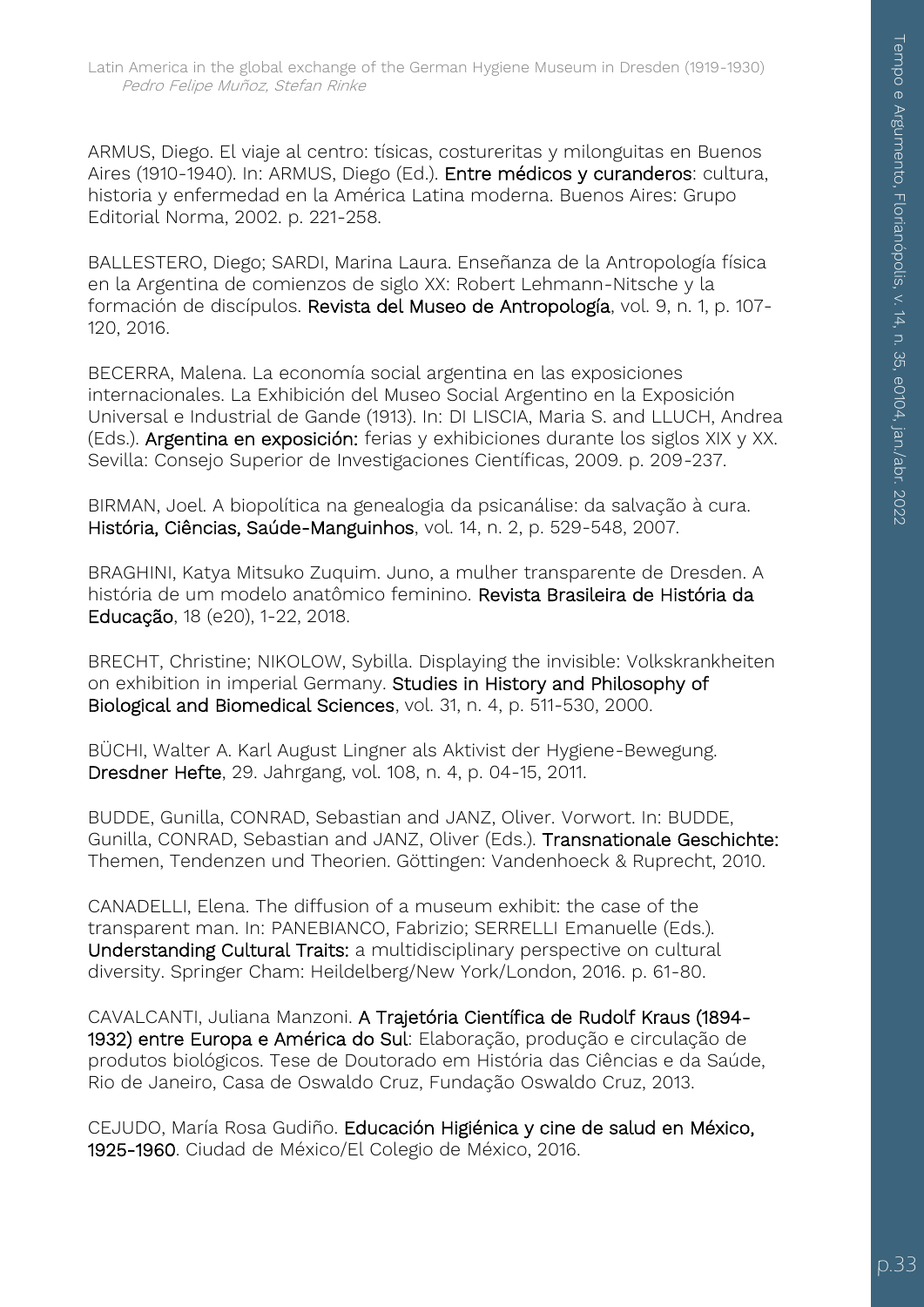CHARLE, C. Introduction to Part II. In: CHARLE, Christophe; SCHRIEWER, Jürgen; WAGNER, Peter. Transnational intellectual networks: forms of academic knowledge and the search for cultural identities. Campus Verlag, 2004. p. 197- 204.

CLAVIN, Patricia. Defining Transnationalism. Contemporary European History, vol. 14, n. 4, p. 421-439, 2005.

COMPAGNON, Olivier. O adeus à Europa: a América Latina e a Grande Guerra. Rio de Janeiro: Rocco, 2014.

CONRAD, Sebastian. What is Global History?. New Jersey: Princeton, 2016.

CORBIN, Alain. Saberes e odores: o olfato e o imaginário nos séculos dezoito e dezenove. São Paulo: Companhia das Letras, 1987.

CRAWFORD, Elisabeth. Internationalism in science as a casualty of the First World War: relations between German and Allied scientists as reflected in nominations for the Nobel prizes in physics and chemistry. Social Science Information, v. 27, n. 2, p. 163-201, jun. 1988.

CUETO, Marcos. Saúde Global: uma breve história. Rio de Janeiro: Editora Fiocruz, 2015.

CUETO, Marcos. Los ciclos de la erradicación: la Fundación Rockfeller y la salud pública latinoamericana, 1918-1940. In: CUETO, Marcos (ed.). Salud, Cultura y Sociedad en América Latina. Lima: IEP/OPS, 1996. p. 179-201.

CUETO, Marcos; PALMER, Steven. Medicina e Saúde Pública na América Latina: uma história. Rio de Janeiro: Editora Fiocruz, 2016.

CUNNINGHAM, Andrew. Transforming plague: the laboratory and the identity of infectious disease. In: CUNNINGHAM, Andrew; WILLIAMS, Perry (Eds.) The laboratory revolution in medicine. Cambridge: Cambridge University Press, 1992. p. 209-244.

DEZEO, Pilades O. Hygienische Volksbelehrung in Argentinien. Hygienischer Wegweiser: Zentralblatt für Technik u. Methodik der hygienischen Volksbelehrung, vol. 5, n. 11, p. 266-269, Nov. 1930.

DR. ARTHUR DE SÁ. Jornal Pequeno, Recife, ano 32, n. 150, p. 01, 5 jul 1930.

ECAR, Ariadne; BATISTA, Ricardo dos Santos; MOTA, André. Educação Sanitária: fontes, ambientes escolares, ações estatais e intelectuais mediadores. São Paulo: HUCITEC, 2022.

EISOLDT, Aleja. Das Deutsche Hygiene-Museum in Dresden: Gesundheitsaufklärung und Anpassung. Dresden: Thelem, 2019.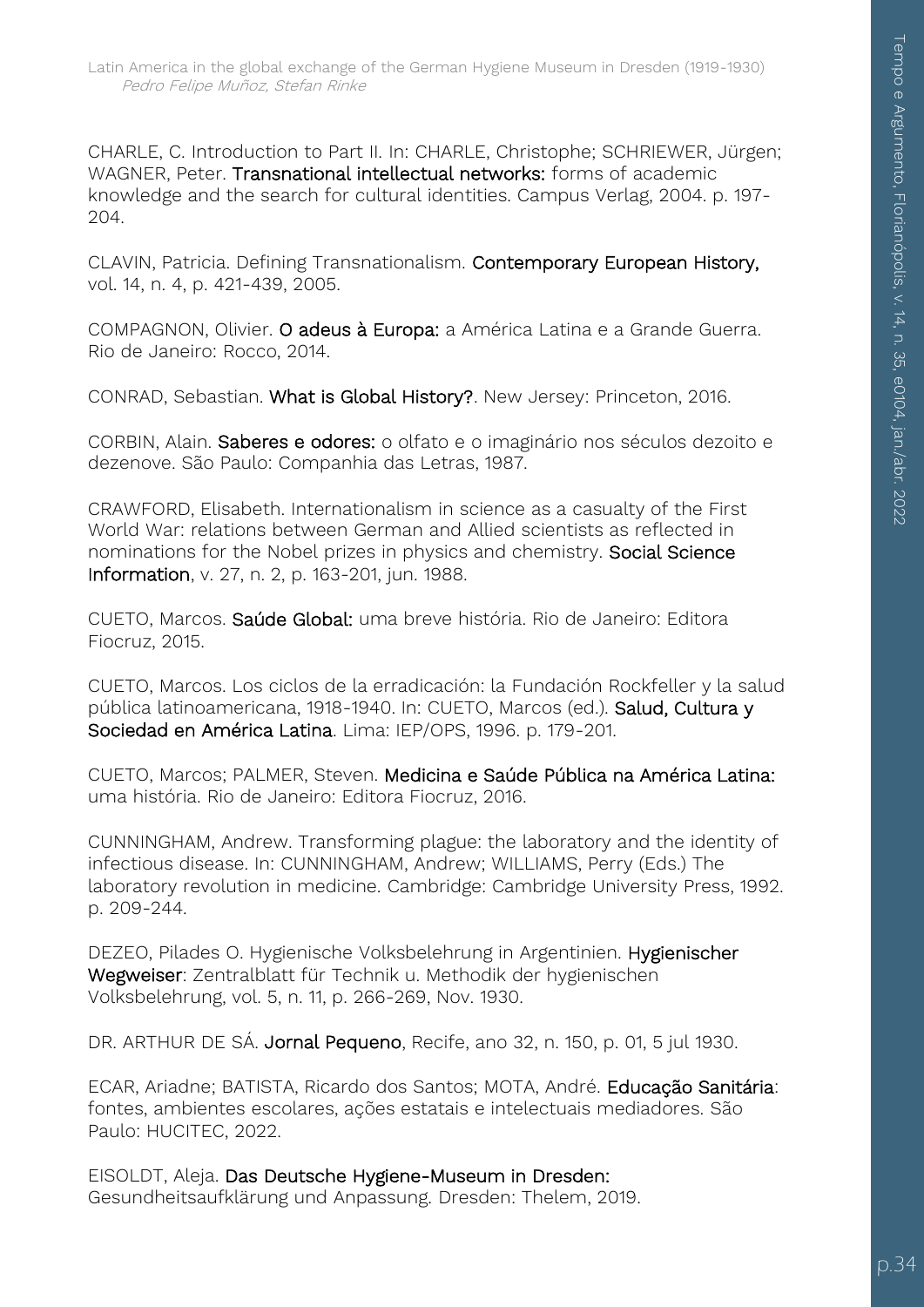FAN, Fa-ti. The global turn in the history of science. East Asian Science, Technology and Society: An International Journal, vol. 6, n. 2, p. 249-258, 2012.

FARIA, Lina. A casa de Geraldo de Paula Souza: texto e imagem sobre um sanitarista paulista. História, Ciências, Saúde-Manguinhos, vol. 12, n. 3, p. 1011- 1024, 2005.

FOI ENCERRADA a esposição do Museu de Hygiene Popular. Correio da Manhã, Rio de Janeiro, ano 25, n. 9457, p. 05, 24 nov 1925.

FOUCAULT, Michel. A Microfísica do Poder. São Paulo: Graal, 2006.

FOUCAULT, Michel. Segurança, Território e População. São Paulo: Martins Fontes, 2008.

FUNKE, Ulf-Norbert. Leben und Wirken von Karl August Lingner: Lingners Weg vom Handlungsgehilfen zum Großindustriellen. Hamburg: Diplomatica Verlag, 2014.

GAY, Peter. A Experiência Burguesa: da Rainha Vitória a Freud. Vol. 3: O Cultivo do Ódio. São Paulo: Companhia das Letras, 2001.

GONZÁLEZ, Armando García; PELÁEZ, Raquel Álvarez. En busca de la raza perfecta: eugenesia e higiene en Cuba (1898-1958). Madrid: Consejo Superior de Investigaciones Científicas, 1999.

HAMEL, Carl. Die Bedeutung des Deutschen Hygiene-Museums für die hygienische Volksbildung in Deutschland und im Auslande. Festrede, gehalten anlässlich der Grundsteinlegung des Deutschen Hygiene-Museums am 8. Oktober 1927. Hygienischer Wegweiser: Zentralblatt für Technik u. Methodik der hygienischen Volksbelehrung, vol. 2, n. 11, p. 283-287, Nov. 1927.

HARRISON, Mark. Disease, diplomacy and international commerce: the origins of international sanitary regulation in the nineteenth century. Journal of Global History, vol. 1, n. 2, p. 197-217, 2006.

HAU, Michael. The Cult of health and beauty in Germany: a social history, 1890- 1930. Chicago: University of Chicago Press, 2003.

HEESEN, Anke te. On the History of the Exhibition. Representations, vol. 141, n. 1, p. 59-66, 2018.

KUTSCHER, Gerdt. Remembering Max Uhle. Idiana, n. 3, 183-188, 1975.

LIENERT, Marina. Das Deutsches Hygiene-Museum. In: SCHULTHEISS, Dirk; MOLL, Friedrich (Hrsg.). Die Geschichte der Urologie in Dresden. Heidelberg: Springer Verlag, 2009.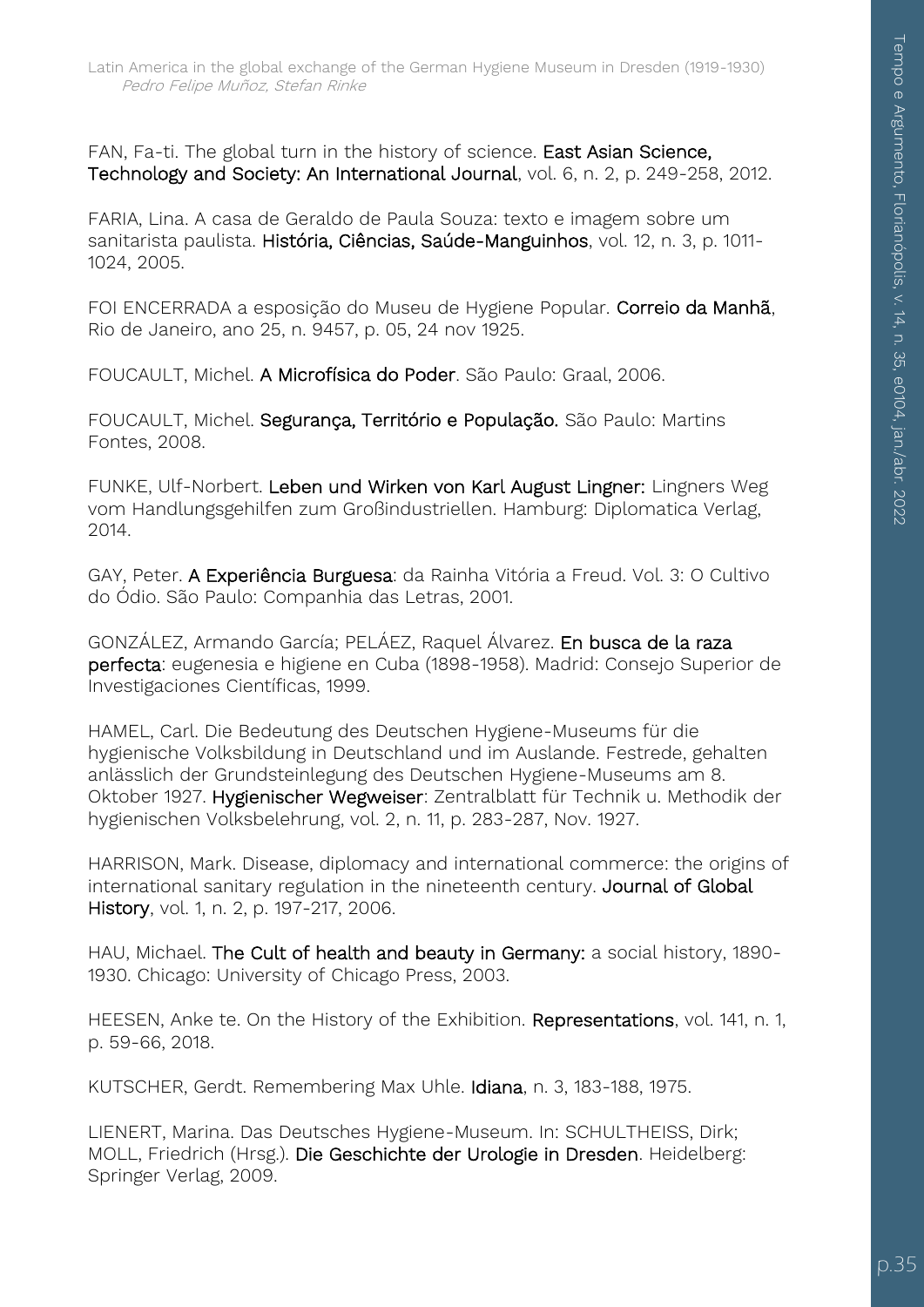LOPES, Maria Margaret; FIGUEIRÔA, Silvia Fernanda de Mendonça. A criação do Museu Paulista na correspondência de Hermann von Ihering (1850- 1930). Anais do Museu Paulista: História e Cultura Material, vol. 10-11, n. 1, p. 23-35, 2003.

MAGALHÃES, Rodrigo Cesar da Silva. A Eradicação do Aedes Aegypti: febre amarela, Fred Soper e Saúde Pública nas Américas (1918-1968). Rio de Janeiro: Editora Fiocruz, 2016.

MANTOVANI, Rafael and MARQUES, Maria Cristina da Costa. Higiene como prática individual e como instrumento de Estado. História, Ciências, Saúde-Manguinhos, vol. 27, n.2, p. 337-354, 2020.

MAZOWER, Mark. Continente sombrio: a Europa no século XX. São Paulo: Companhia das Letras, 2001.

MCLEOD, Marc. "We Cubans Are Obligated Like Cats to Have a Clean Face": Malaria, Quarantine, and Race in Neocolonial Cuba, 1898-1940. The Americas, vol. 67, n. 1, p. 57-81, 2010.

MEYER, Andrea; SAVOY, Bénédicte. Towards a transnational history of museums: an introduction. In: MEYER, Andrea; SAVOY, Bénédicte (Eds.). The museum is open: towards a transnational history of museums 1750-1940. Berlin/Boston: DE Gruyter, 2013. p. 01-16.

MORAES, Alice Ferry de. O cinematógrafo e os filmes brasileiros na Exposição Internacional de Higiene de Dresden, em 1911. Revista Livre de Cinema, vol. 2, n. 2, p. 14-29, 2015.

MOTA, André; SCHRAIBER, Lilia Blima. Institucionalização da saúde pública paulista nos anos 1930-1940. Revista de Saúde Pública, v. 47, n. 5, p. 839-845, 2013. https://doi.org/10.1590/S0034-8910.2013047004887.

MOULIN, Anne Marie. The Pasteur Institutes Between the Two World Wars: The Transformation of the International Sanitary Order. In: WEINDLING, Paul. International Health Organization and Movements, 1918-1939. Cambridge University Press, 1995. p. 244-265.

MUÑOZ, Pedro. Clínica, Laboratório e Eugenia: uma história transnacional das relações Brasil-Alemanha. Rio de Janeiro: Editora Fiocruz e Editora Puc-Rio, 2018.

MUÑOZ, Pedro Felipe N. de. From Dresden to the world: images of the German Hygiene Museum's relations with Latin America, 1911-1933. História, Ciências, Saúde – Manguinhos, v.29, n.1, jan.-mar. 2022.

NA EXPOSIÇÃO Internacional de Hygiene, em Dresden. Jornal Pequeno, Recife, ano 32, n. 200, p. 01, 4 set 1930.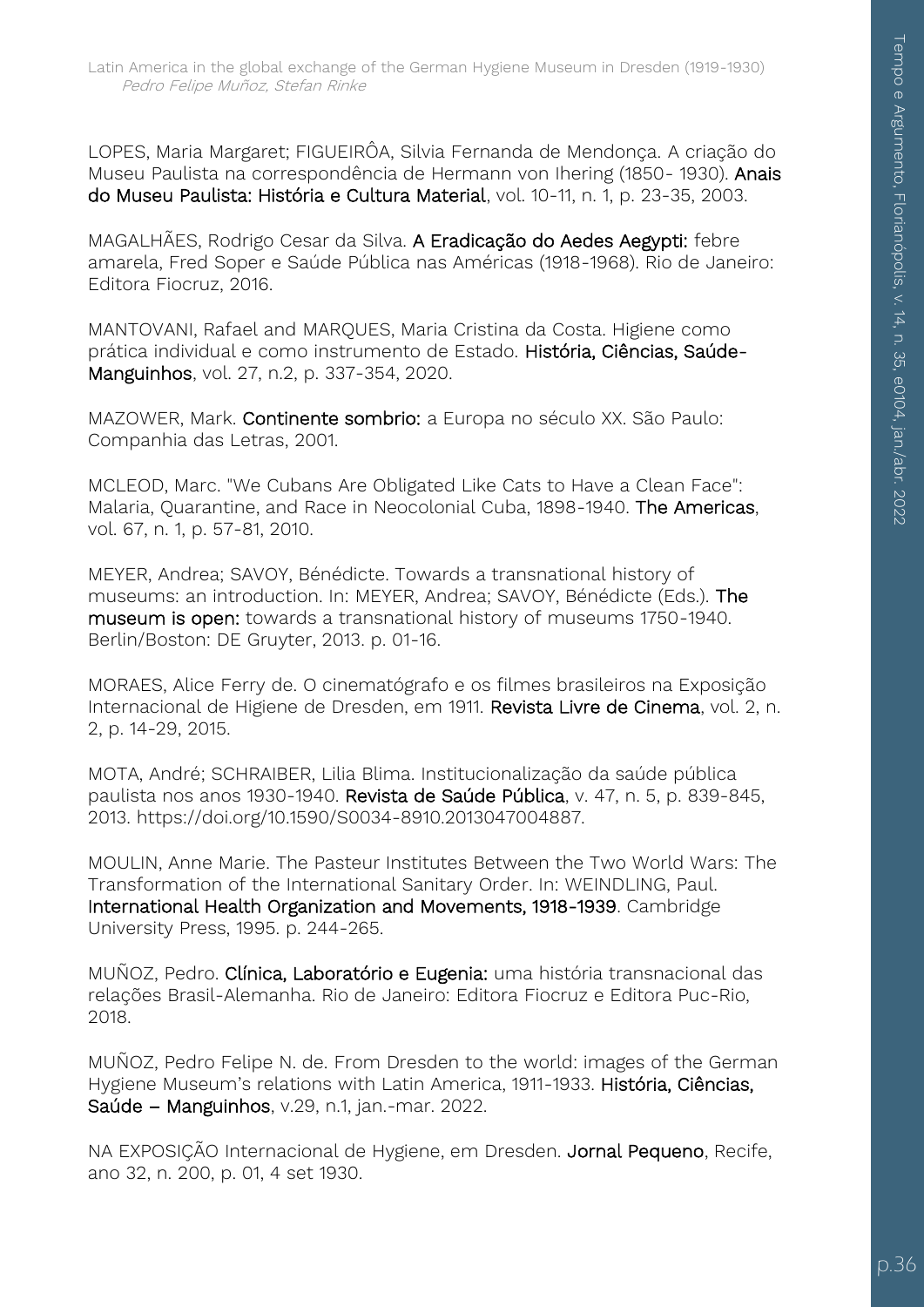NIKOLOW, Sybilla. "Wissenschaftliche Stilleben" des Körpers im 20. Jahrhundert. In. NIKOLOW, Sybilla (Hg.). Erkenne dich selbst! Strategien der Sichtbarmachung des Körpers im 20. Jahrhundert. Köln/Weimar/Wien: Böhlau Verlag, 2015. p. 11- 43. See p. 13-14.

OLIVA, Andrea, Antecedentes del trabajo social en Argentina: asistencia y educación sanitaria, Revista Trabajo Social, n. 8, p. 73-86, 2006.

ORELLANA, Tania. Estereotipos femeninos de salud y belleza en Chile a través del género magazine: revista Familia (1910-1928). In: ARAYA, Claudia; LEYTON, César; LÓPEZ, Marcelo; PALACIOS, Cristián; SÁNCHEZ, Marcelo. República de la Salud: fundación y ruinas de un pais sanitario, Chile siglos XIX y XX. Santiago: Ocho Libros Editores, 2016. p. 203-224.

OSTERHAMMEL, Jürgen; PETERSSON, Niels P. Breve historia de la globalización: de 1500 a nuestros días. Buenos Aires: Siglo Veintiuno, 2019.

PALMER, Steven. Saúde Imperial e educação popular: a Fundação Rockfeller na Costa Rica em uma perspectiva centro-americana, 1914-1921. In: HOCHMAN, Gilberto and ARMUS, Diego (Orgs.). Cuidar, Controlar, Curar: ensaios históricos sobre saúde e doença na América Latina e Caribe. Rio de Janeiro: Editora Fiocruz, 2004. p. 217-248.

PEARCE, Susan M. Museums, Objects, and Collections: a cultural history. Washington D. C.: Smithsonian Institution Press, 1993.

PERNAMBUCO no Congresso Internacional de Proteção à Criança. Em entrevista a A PROVINCIA o prof. Arthur de Sá sallenta os trabalhos do "certamen" de Liege e destaca a importancia da Exposição Internacional de Hygiene. A Provincia, Recife, ano 59, n. 201, p. 03-04, 31 ago 1930.

RAJ, Kapil (2015). Além do pós-colonialismo... E pós-positivismo. Circulação e a História Global da Ciência. Revista Maracanan, vol. 13, p. 164-175, 2015.

RINKE, Stefan. Stefan Rinke. "Der letzte freie Kontinent": deutsche Lateinamerikapolitik im Zeichen transnationaler Beziehungen, 1918-1933. Stuttgart: A. Verlag Hans-Dieter Heinz, 1996.

RINKE, Stefan. Deutsche Lateinamerikapolitik, 1918-1933: Modernisierungsansätze im Zeichen transnationaler Beziehungen. Jahrbuch für Geschichte von Staat, Wirtschaft und Gesellschaft Lateinamerikas, vol. 34, n. 1, p. 354-383, 1997.

RINKE, Stefan. Latin America and the First World. Cambridge: Cambridge University Press, 2017.

ROLIM, Marlom Silva; Sá, Magali Romero. A política de difusão do germanismo por intermédio dos periódicos da Bayer: a Revista Terapêutica e O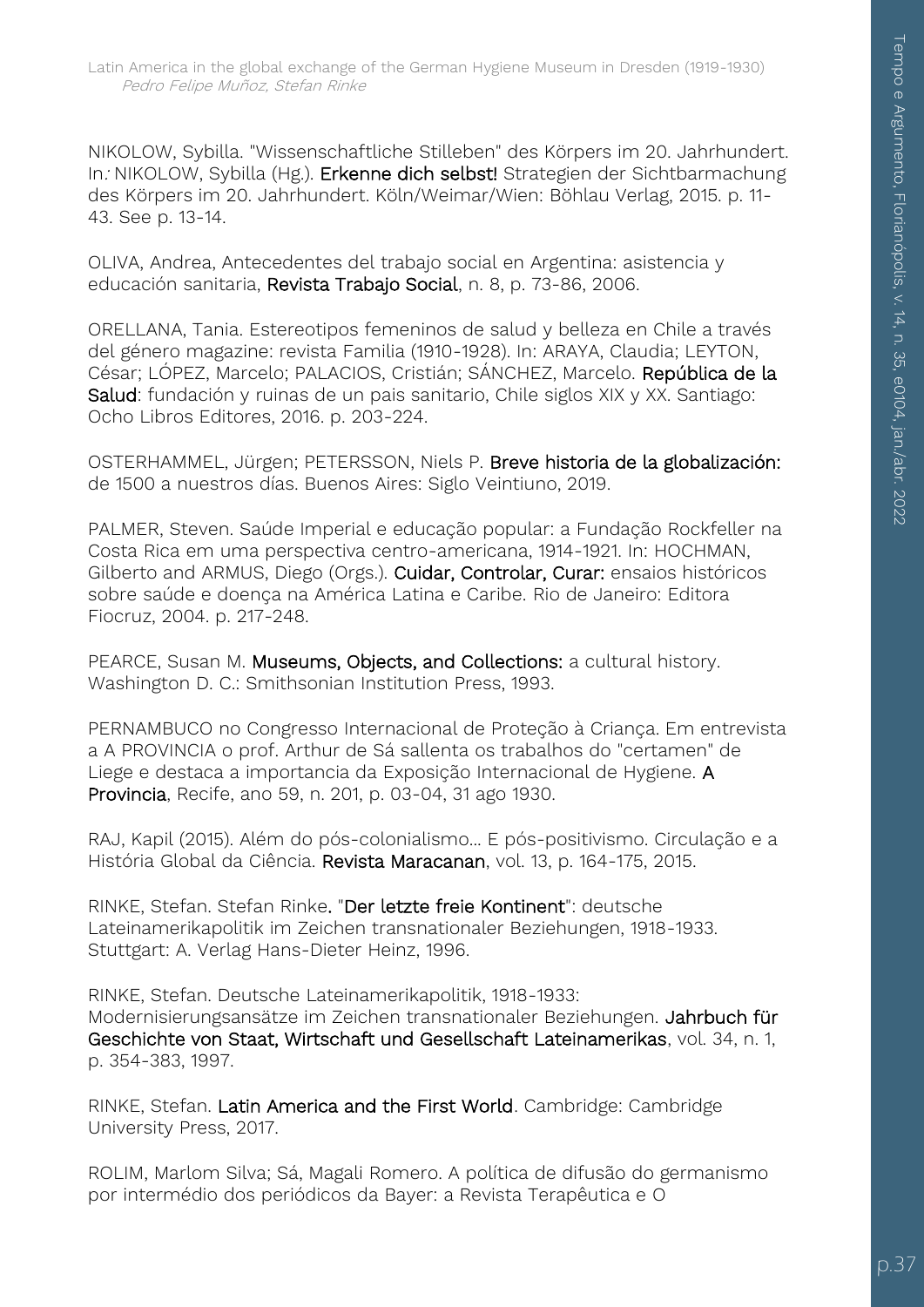Farmacêutico Brasileiro. História, Ciências, Saúde-Manguinhos, vol. 20, n. 1, p. 159-179, 2013.

ROSEN, George. Uma história da Saúde Pública. São Paulo: Hucitec/Editora Unesp/ABRASCO, 1994.

SANJAD, Nelson. Emílio Goeldi (1859-1917): a ventura de um naturalista entre a Europa e o Brasil. Rio de Janeiro: EMC Edições, 2009.

SANTOS, Araci Alves. A Saúde do Brasil e como Reestaurá-la: Henrique Autran e o serviço de propaganda e educação sanitária na cidade do Rio de Janeiro de 1920 a 1927. Tese de Doutorado em História das Ciências e das Técnicas e Epistemiologia, Universidade Federal do Rio de Janeiro, 2016.

SANTOS, Myrian Sepúlveda dos. Museus Brasileiros e política cultural. Revista Brasileira de Ciências Sociais, vol. 19, n. 55, p. 53-72, 2004.

SEIRING, Georg. Das Deutsche Hygiene-Museum Dresden: Zentralinstitut für Volksgesundheitspflege. In: MUSEUMSVERWALTUNG (Hg.). Das Deutsche Hygiene-Museum Dresden. Dresden: C.C. Meinhold & Söhne, Februar 1925. p. 08-20. Politische Archiv des Auswärtigen Amts (PAAA), R66110. Band 1.

SEIRING, Georg. Vertraulicher Bericht! Was bedeutet die Tätigkeit des Deutschen Hygiene-Museums, Dresden, im Ausland für die deutsche Kulturpropaganda? Report to the Saxon Ministry of the Interior, Oct. 1933. p. 01-18. Sächs. HStA Dresden, 10717/Nr. 8592

SCHULTE, Sabine. Das Deutsche Hygiene-Museum in Dresden von Wilhelm Kreis. Inauguraldissertation zur Erlangung der Doktorwürde der Philosophischen, Fakultät der Rheinischen Friedrich-Wilhelms-Universität Bonn, 2001.

SECORD, James A. Knowledge in transit. Isis, vol. 95, n. 4, p. 654-672, 2004.

SCH. Deutsches Hygiene-Museum und Wirtschaft. Hygienischer Wegweiser: Zentralblatt für Technik u. Methodik der hygienischen Volksbelehrung, vol. 4, n. 9-10, p. 244-246, Sep.-Okt. 1929.

SCHELL, Patience A. Eugenics policy and practice in Cuba, Puerto Rico, and Mexico. In: BASHFORD, Alison; LEVINE, Philippa. The oxford Handbook of the History of Eugenics. Oxford: Oxford University Press, 2010. p. 477-492.

SCHWARZ, Carlos. O Museu de Hygiene em Dresde. Correio da Manhã, Rio de Janeiro, ano 27, n. 10122, p. 05, 11 jan 1928.

SILVA, André Felipe Cândido da. Dimensões Históricas da Internacionalização: o papel da diplomacia cultural alemã na mobilidade acadêmica transnacional (1919-1945). Revista Política e Sociedade, v. 17, n. 38, p. 256-303, 2018.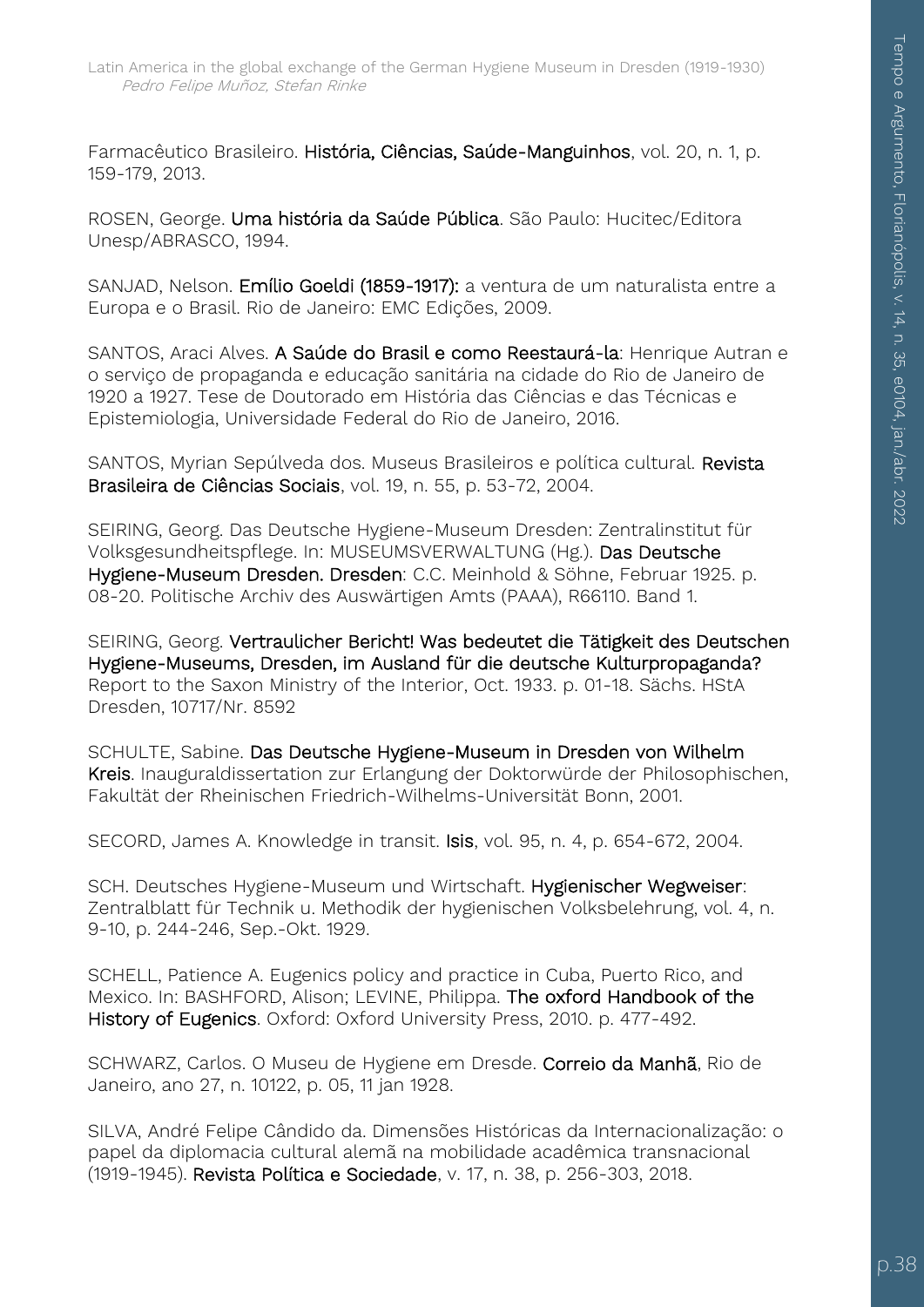SONTAG, Susan. Doença como metáfora – Aids e suas metáforas. São Paulo: Companhia de Bolso, 2007.

SOUZA, Érica Mello de. Educação sanitária: orientações e práticas federais desde o Serviço de Propaganda e Educação Sanitária ao Serviço Nacional de Educação Sanitária (1920-1940). Dissertação de Mestrado em História das Ciências e da Saúde, Casa de Oswaldo Cruz, Fundação Oswaldo Cruz, 2012.

SOUZA, Vanderlei S. Em busca do Brasil: Edgard Roquette-Pinto e o retrato antropológico brasileiro (1905-1935). Rio de Janeiro, Ed. FGV; Fiocruz, 2017.

STEPAN, Nancy L. "A Hora da Eugenia": raça, gênero e nação na América Latina. Rio de Janeiro: Editora Fiocruz, 2005.

STEIN, Claudia. Organising the history of Hygiene at the International Hygiene-Ausstellung in Dresden in 1911. Zeitschrift für Geschichte der Wissenschaften, Technik und Medizin, vol. 21, n. 4, p. 355-387, 2013.

STELLER, Thomas. Kein Museum alten Stiles. Das Deutsche Hygiene-Museum als Geschäftsmodell zwischen Ausstellungswesen, Volksbildungsinstitut und Lehrmittelbetrieb, 1912-1930. In: Sybilla (Hg.). Erkenne dich selbst! Strategien der Sichtbarmachung des Körpers im 20. Jahrhundert. Köln/Weimar/Wien: Böhlau Verlag, 2015. p. 72-87.

STELLER, Thomas. Volksbildungsinstitut und Museumskonzern-Das Deutsche Hygiene-Museum 1912-1930. Unpubl. PhD Dissertation, Universität Bielefeld, 2014.

THOMSON, Mathew. Mental hygiene as an international movement. In: WEINDLING, Paul (Org.). International health organizations and movements, 1918-1939. Cambridge: Cambridge University Press, 1995. p. 283-304.

VOGEL, Klaus (Hrsg.). Das Deutschen Hygiene-Museum Dresden, 1911-1990. Dresden: Druckhaus Dresden, 2003. p. 19.

VOGEL, Klaus. The transparent man - some comments on the history of a symbol. In: BUD, Robert; FINN, Bernard; TRISCHLER, Helmuth. Manifesting medicines, bodies and machines. Amsterdam: Harwood Academic Publishers/OPA, 1999. p. 31-61.

VOGEL, Martin. Hygienische Volksbildung. Berlin: Verlag von Julius Springer, 1925.

WEINDLING, Paul. Introduction. In: WEINDLING, Paul (Eds.). International health organizations and movements, 1918-1939. Cambridge: Cambridge University Press, 1995.